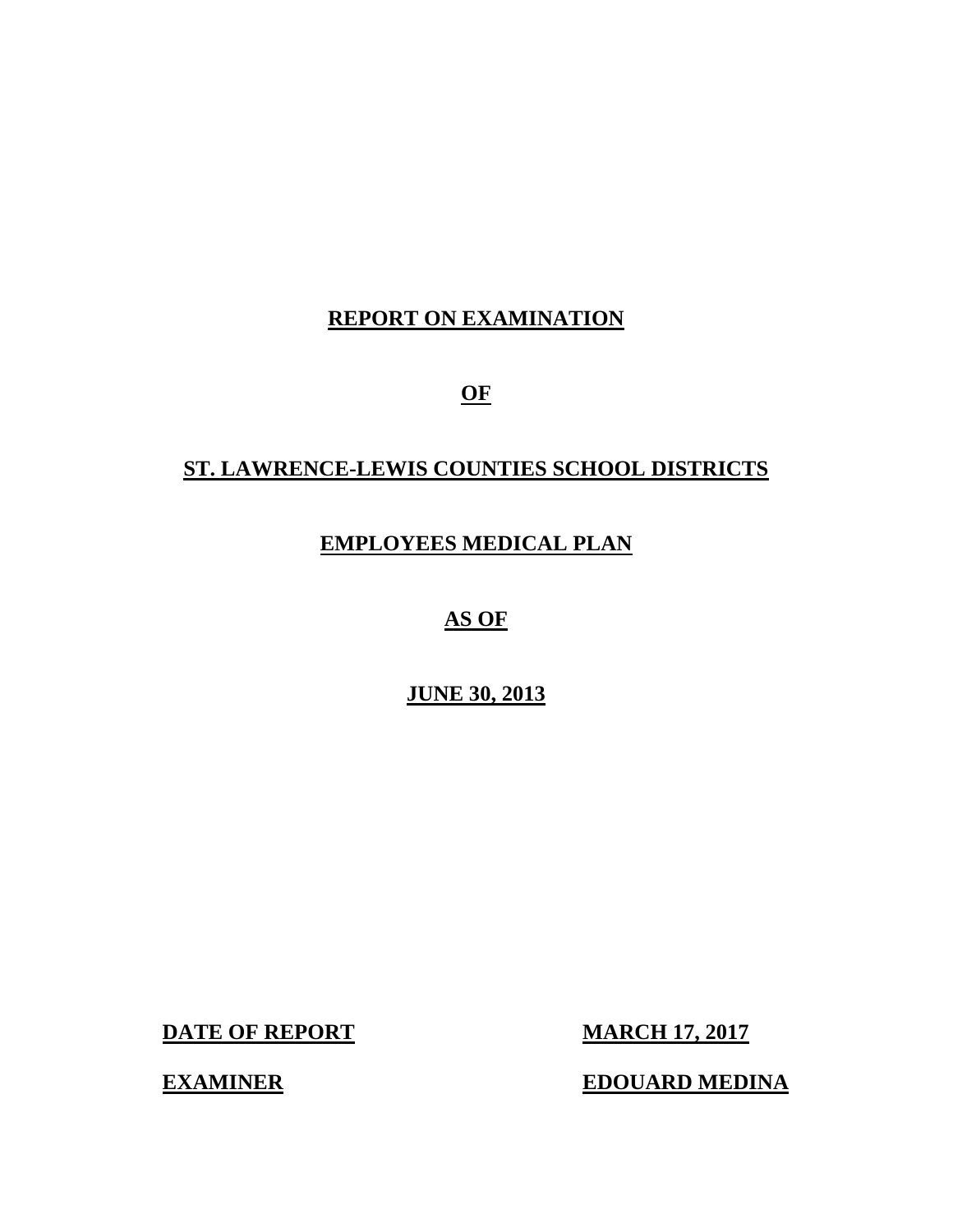## **TABLE OF CONTENTS**

# **ITEM NO. PAGE NO.**

| 1.  | Scope of the examination                    | $\overline{c}$ |
|-----|---------------------------------------------|----------------|
| 2.  | Executive summary                           | 5              |
| 3.  | Description of the Plan                     | 6              |
|     | A. Corporate governance                     | 7              |
|     | B. Territory and plan of operation          | 11             |
|     | C. Affiliated transactions                  | 11             |
|     | D. Service agreements                       | 12             |
|     | E. Stop-loss coverage                       | 13             |
|     | F. Municipal cooperation agreement          | 15             |
|     | G. Accounts and records                     | 21             |
|     | H. Reserve fund                             | 24             |
| 4.  | <b>Financial statements</b>                 | 26             |
|     | A. Balance sheet                            | 26             |
|     | B. Statement of revenue and surplus         | 28             |
| 5.  | Claims stabilization reserve                | 29             |
| 6.  | Conclusion                                  | 29             |
| 7.  | Market conduct activities                   | 29             |
|     | A. Claims prompt payment review             | 30             |
|     | <b>B.</b> Grievances                        | 30             |
|     | C. Utilization review                       | 32             |
|     | D. Plan document                            | 35             |
|     | E. Explanation of benefits statements       | 36             |
|     | F. Community rating methodology             | 36             |
| 8.  | Subsequent events                           | 37             |
| 9.  | Compliance with prior report on examination | 38             |
| 10. | Summary of comments and recommendations     | 40             |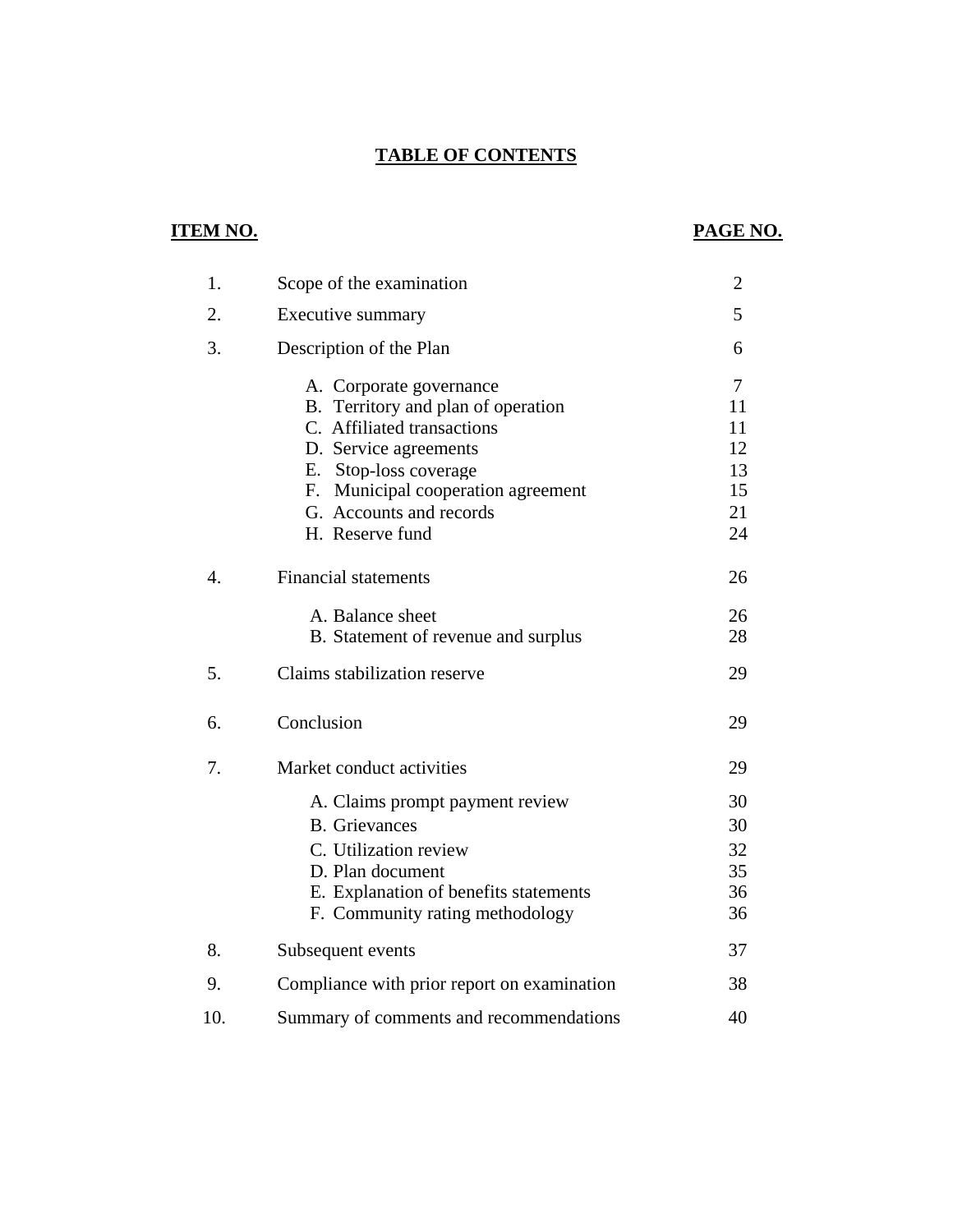

## NEW YORK STATE **EPARTMENT** of CIAL SERVICES  $\overline{\mathcal{A}}$

Andrew M. Cuomo **Maria T. Vullo** Maria T. Vullo Maria T. Vullo Maria T. Vullo Maria T. Vullo Governor Superintendent Superintendent Superintendent Superintendent Superintendent Superintendent Superintendent Superintendent Superintendent Superintendent Superintendent Superintendent Superintendent Superintendent Sup

Honorable Maria T. Vullo March 17, 2017 Superintendent of Financial Services Albany, New York 12257

Madam:

Pursuant to the provisions of the New York Insurance Law, and acting in accordance with the instructions contained in Appointment Number 31213, dated September 16, 2014, attached hereto, I have made an examination of St. Lawrence-Lewis Counties School Districts Employees Medical Plan, a municipal cooperative health benefit plan certified pursuant to the provisions of Article 47 of the New York Insurance Law, as of June 30, 2013, and respectfully submit the following report thereon.

The examination was conducted at the Plan's main administrative office located at 40 West Main Street, Canton, New York.

Wherever the term the "Plan" appears herein, without qualification, it should be understood to refer to St. Lawrence-Lewis Counties School Districts Employees Medical Plan.

Wherever the term the "Department" appears herein, without qualification, it should be understood to indicate the New York State Department of Financial Services.

The Plan reported its required minimum surplus as per Section  $4706(a)(5)$  of the New York Insurance Law impaired in the amount of \$583,906 as of June 30, 2013. Such impairment was removed as of September 30, 2013.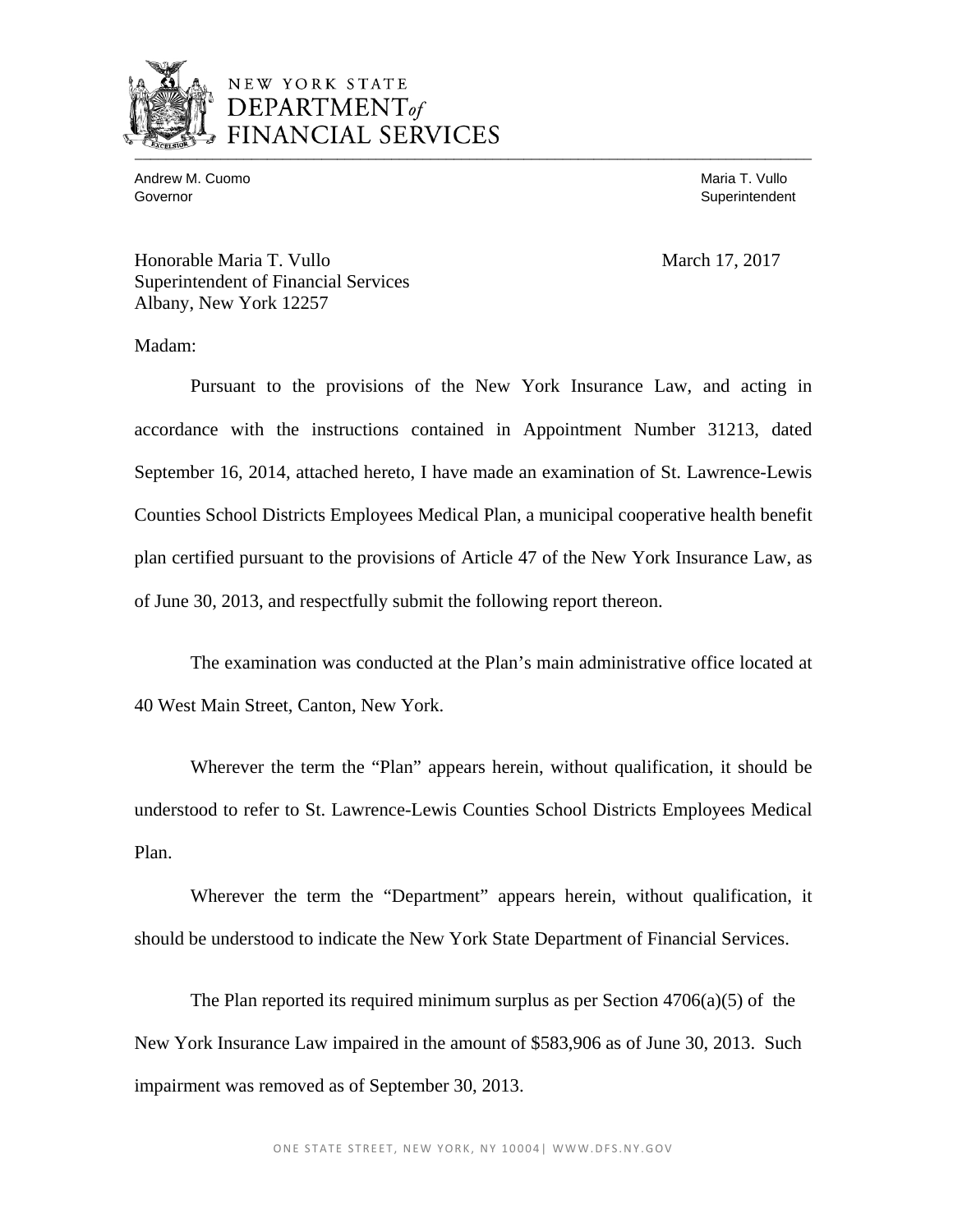#### **1. SCOPE OF THE EXAMINATION**

The previous examination covered the period July 1, 2005 through December 31, 2008. This combined (financial and market conduct) examination covered the period from January 1, 2009 through June 30, 2013.

The financial component of the examination was conducted on a risk-focused basis in accordance with the provisions of the National Association of Insurance Commissioners ("NAIC") *Financial Condition Examiners Handbook, 2014 Edition* (the "Handbook"), which provide guidance for the establishment of an examination plan based on the examiner's assessment of risk in the Plan's operations and utilizes that evaluation in formulating the nature and extent of the examination. The examiner planned and performed the examination to evaluate the Plan's current financial condition, as well as to identify prospective risks that may threaten the future solvency of the Plan. Transactions occurring subsequent to this period were reviewed where deemed appropriate by the examiner.

The examiner identified key processes, assessed the risks within those processes and assessed the internal control systems and procedures used to mitigate those risks. The examination also included an assessment of the principles used and significant estimates made by management, an evaluation of the overall financial statement presentation, and determined management's compliance with the Department's statutes and guidelines, Statutory Accounting Principles, as adopted by the Department, and annual statement instructions.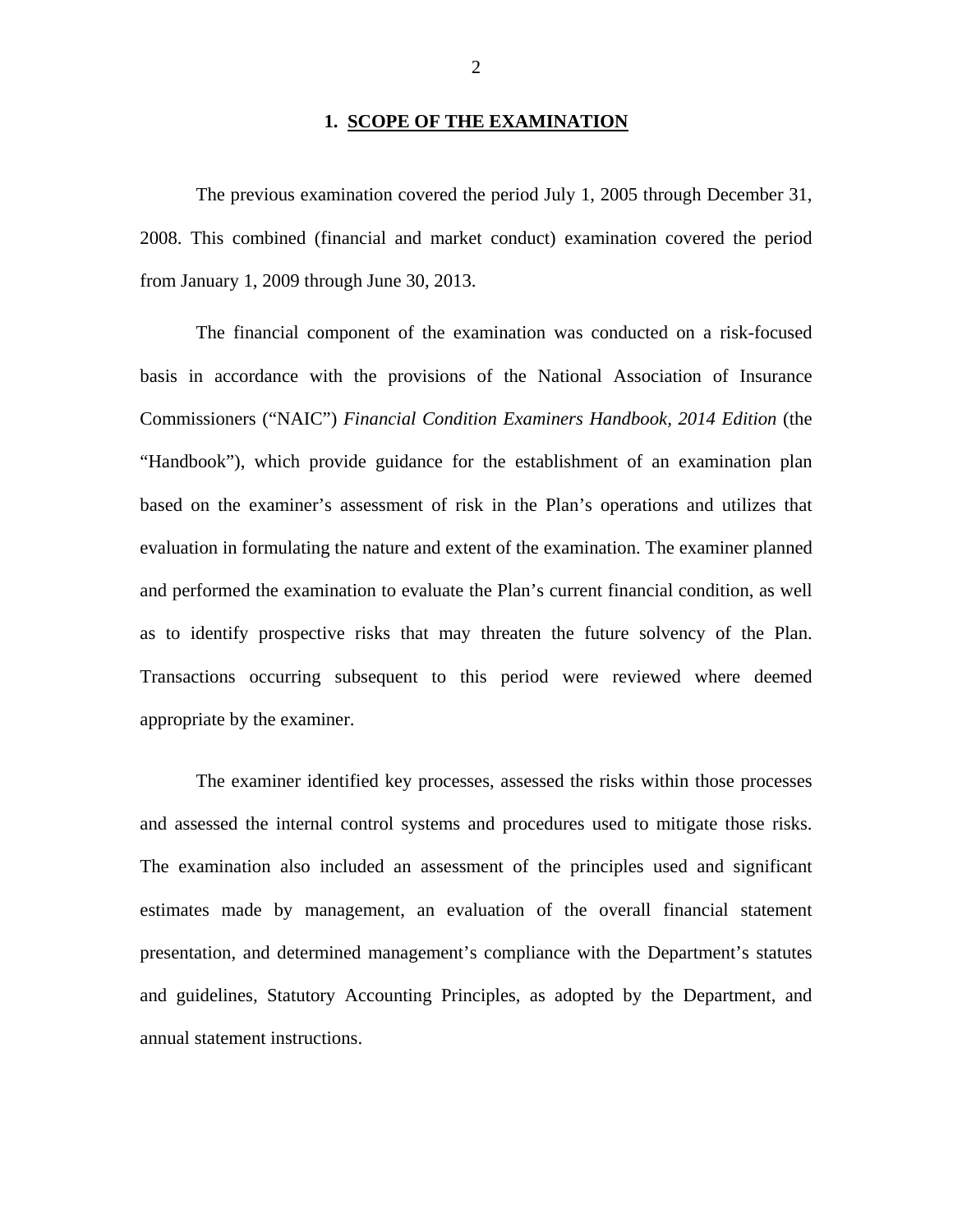Information concerning the Plan's organization structure, business approach and control environment were utilized to develop the examination approach. The examination evaluated the Plan's risks and management activities in accordance with the NAIC's nine branded risk categories.

These categories are as follows:

- Pricing/Underwriting
- Reserving
- Operational
- Strategic
- Credit
- Market
- Liquidity
- Legal
- Reputational

The Plan was audited annually for the years 2009 through 2013, by the accounting firm of Pinto Mucenski Hooper Van House & Company ("CPA"). For the fiscal years ending June 30, 2009 through June 30, 2012, the Plan received an unmodified opinion. However, for the fiscal year ending June 30, 2013 the Plan received a modified opinion*.*  The basis for the modified opinion, as evidenced in the CPA's June 30, 2013 financial statements, is because the Plan reported its incurred but not reported claims liability in accordance with Article 47 of the New York Insurance Law. In the CPA's opinion, this liability should have been computed on an actuarial basis, as is required under generally accepted accounting principles.

Certain audit work papers of Pinto Mucenski Van House & Company were reviewed and relied upon in conjunction with this examination.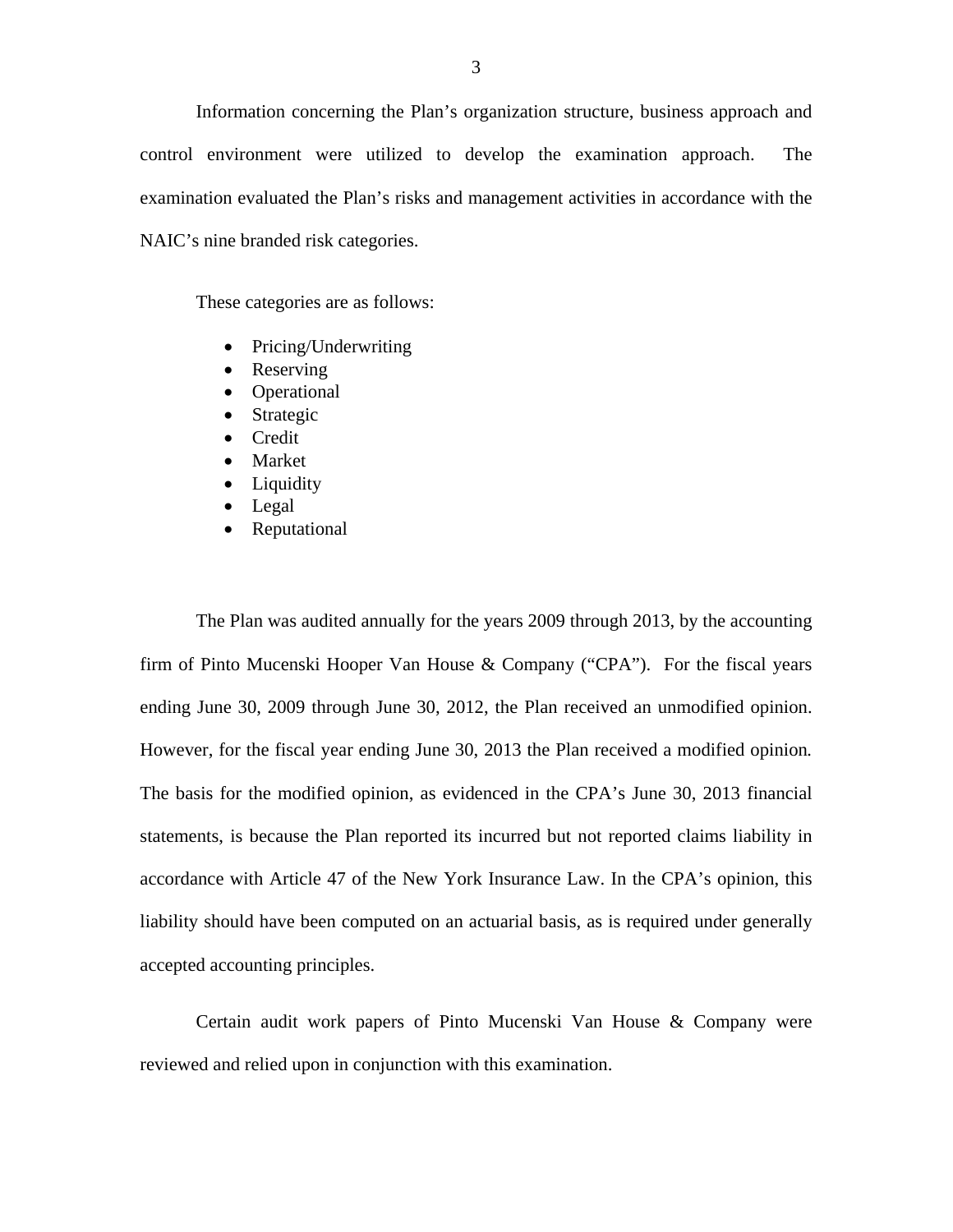During this examination, an information systems review was made of the Plan's computer systems and operations on a risk-focused basis, in accordance with the provisions of the Handbook.

This report on examination is confined to financial statements and comments on those matters which involve departure from laws, regulations or rules, or which require explanation or description.

 .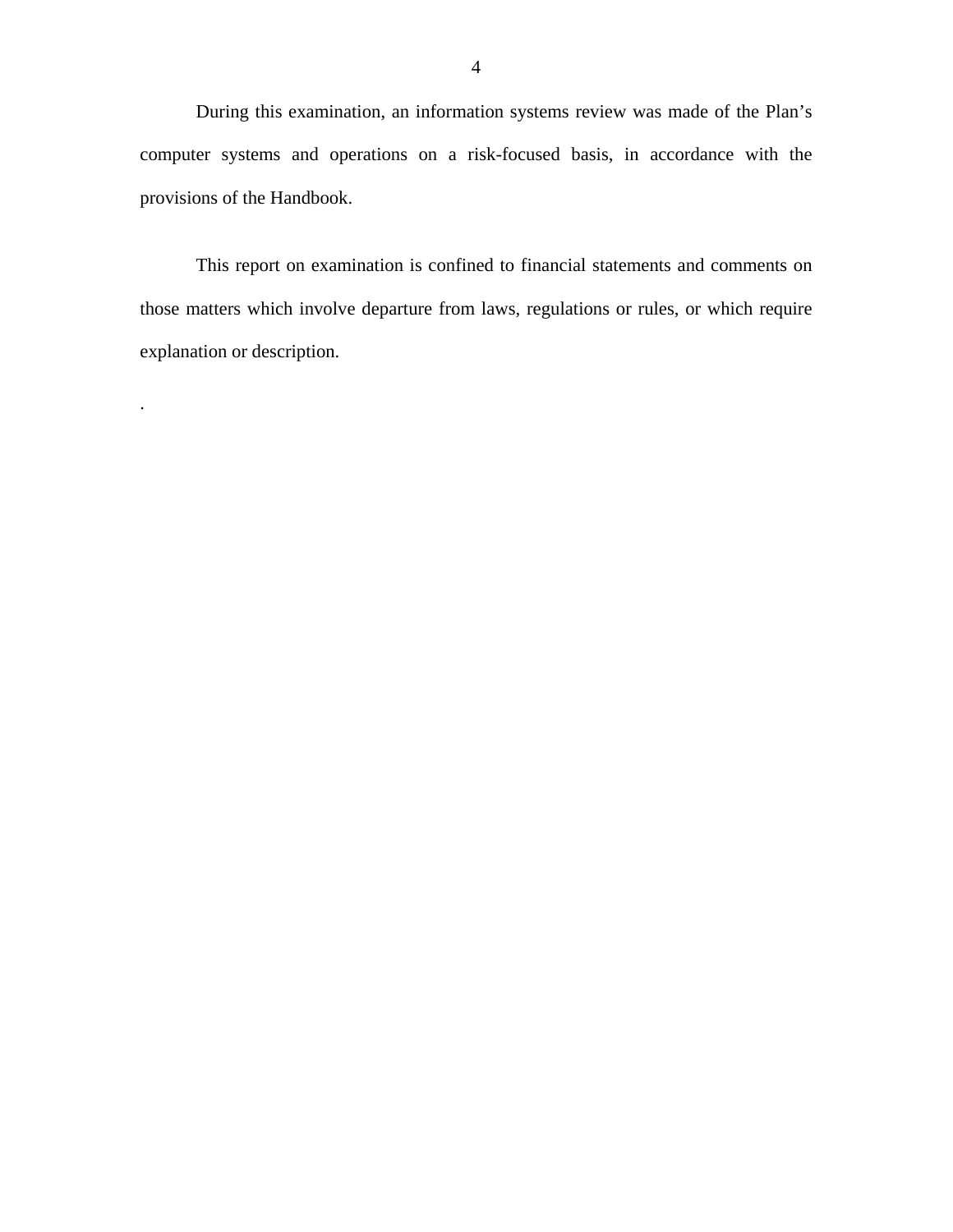### **2. EXECUTIVE SUMMARY**

<span id="page-6-0"></span> following: The results of this examination revealed certain operational deficiencies during the examination period. The most significant findings of this examination include the

- The Plan did not establish appropriate service agreements delineating the services that the Board of Cooperative Educational Services of St. Lawrence-Lewis Counties ("BOCES") provides to the Plan and the fees to be paid for such services, in violation of Section 4705(d)(2)(A) of the New York Insurance Law.
- The Plan did not adopt written expense allocation procedures for the expenses that it shares with BOCES and the other school district participants to ensure compliance with Section 4705(d)(2)(A) of the New York Insurance Law.
- The Plan did not file its community rating methodology with the Department, in violation of Section 4705(d)(5)(B) of the New York Insurance Law.
- The Plan's stop-loss coverage limitations were not based on expected claims certified by a qualified actuary, in violation of Sections  $4707(a)(1)$  & (2) of the New York Law.
- The Plan retained paid employees during the years under examination, in violation of Section 4704(a)(5) of the New York Insurance Law. Such section requires that the Plan utilize personnel of the Plan's participants or contract with an administrator or other service provider to provide services to the Plan.
- The Plan did not have a Chief Fiscal Officer, in violation of Section  $4705(a)(6)$ and Section 4705(b)(1) of the New York Insurance Law which require that the Plan designate the fiscal officer of a participating municipal corporation to be the chief fiscal officer of the Plan and to have custody of all monies received or expended by the Plan.
- The Plan was late in filing certain quarterly and annual statements to the Department, in violation of Section 4710(a)(2) & (3) of the New York Insurance Law.
- The Plan charged its participating school districts a second premium to cover administrative expenses, in violation of Section 4705(d)(6) of the New York Insurance Law. Assessing the participating municipal cooperation for additional contributions should occur only if actual losses due to the benefits paid out, administrative expenses and reserve and surplus requirements exceed amounts held in the Plan's joint funds.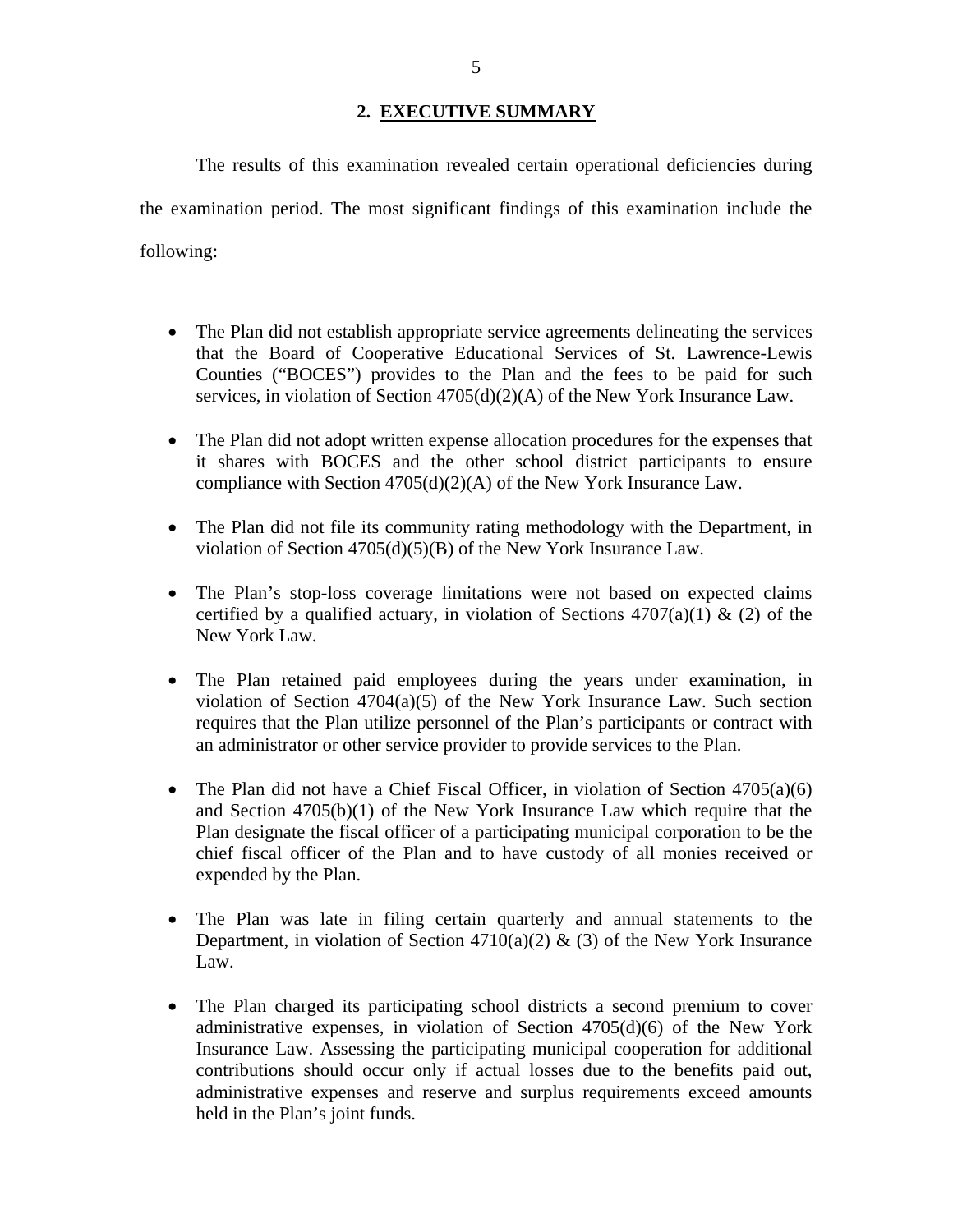- <span id="page-7-0"></span>• The Plan did not have a Chief Fiscal Officer furnish, within ninety days of the end of each fiscal year, a detailed report of the operations and condition of the Plan's reserve funds to the governing board, in violation of Section 4706(d) of the New York Insurance Law.
- The Plan did not file its policy form No. 5 and No. 9 with the Department prior to issuance, in violation of Section 3201(b)(1) of New York Insurance Law.
- As in the previous examination, the Plan did not include in its explanation of benefits form a clear identification of the service(s) for which the claim was made, in violation of Section 3234(b)(3) of the New York Insurance Law.

#### **3. DESCRIPTION OF THE PLAN**

The Plan was formed on July 1, 1978 by the participating school districts and the Board of Cooperative Educational Services ("BOCES") of St. Lawrence-Lewis Counties. The Plan's objectives are to provide, develop and administer a program of health care benefits for its employees, retirees and their dependents. Each participating school district and BOCES member pays to the Plan a monthly health insurance premium based upon a schedule of rates determined by the Plan's actuary and approved by its board of governors.

The Plan, which is regulated by the Department pursuant to Article 47 of the New York Insurance Law, obtained a Certificate of Authority from the Superintendent of Insurance, effective October 6, 2009. The Plan maintains its main administrative office at 40 West Main Street Canton, New York. During the examination period, the Plan consisted of eighteen (18) participating school districts and BOCES.

As of June 30, 2013, the (18) participating school districts and BOCES was as follows: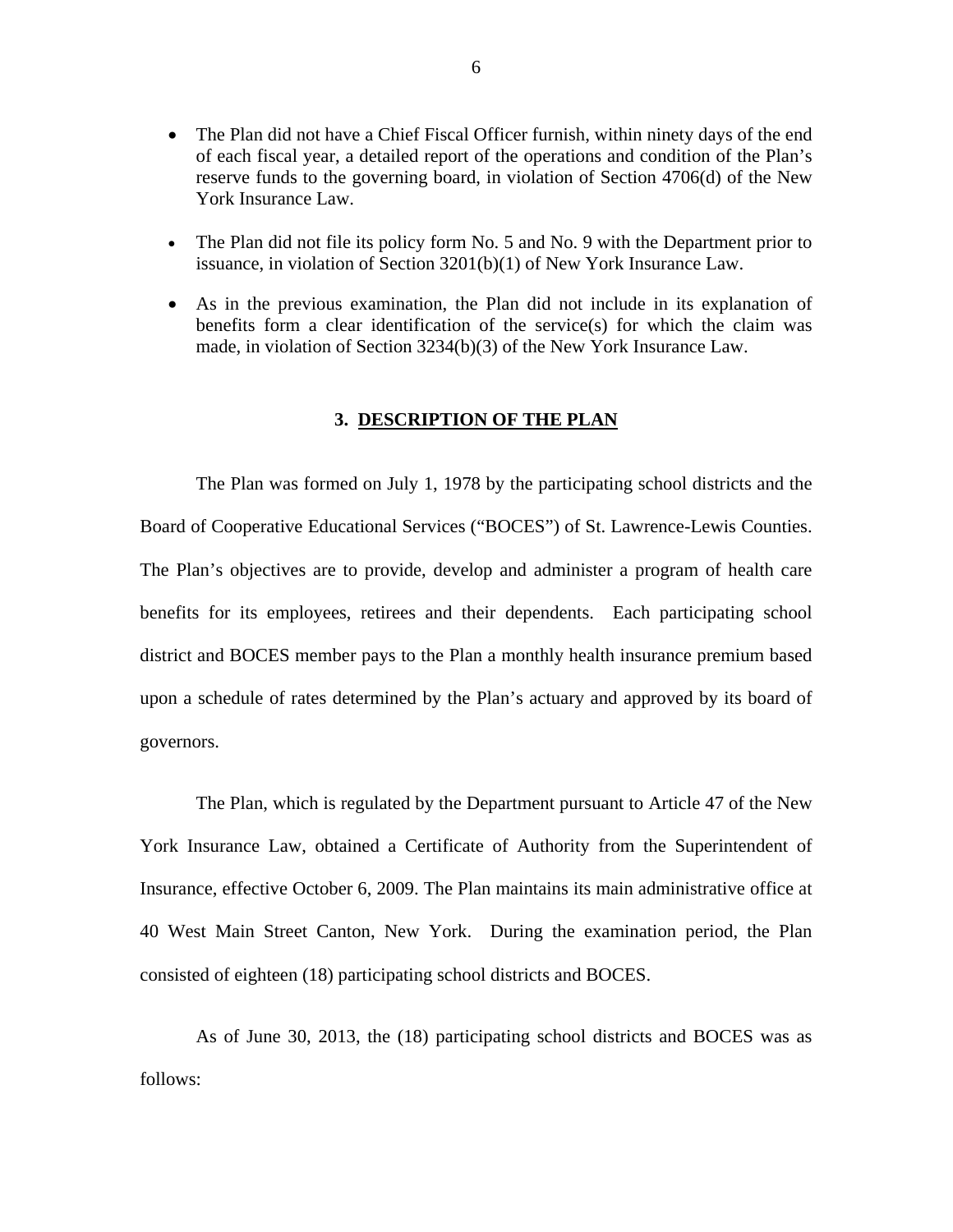| <b>Brasher Falls Central School District</b>     | Lisbon Central School District          |
|--------------------------------------------------|-----------------------------------------|
| <b>Canton Central School District</b>            | Madrid-Waddington Central School        |
|                                                  | <b>District</b>                         |
| Clifton-Fine Central School District             | Massena Central School District         |
| <b>Colton-Pierrepont Central School District</b> | Morristown Central School District      |
| Edwards-Knox Central School District             | Norwood-Norfolk Central School District |
| Gouverneur Central School District               | <b>Ogdensburg City School District</b>  |
| Hammond Central School District                  | Parishville-Hopkinton Central School    |
|                                                  | District                                |
| Harrisville Central School District              | Potsdam Central School District         |
| Hermon-Dekalb Central School District            | <b>St. Lawrence-Lewis BOCES</b>         |
| Heuvelton Central School District                |                                         |
|                                                  |                                         |

# A. Corporate Governance

Pursuant to the Plan's Municipal Cooperation Agreement, management of the Plan is to be vested in a governing board comprised of one representative from each municipality. The governing board of the Plan as of June 30, 2013 was as follows:

| Name          | Affiliation                                              |
|---------------|----------------------------------------------------------|
| Nicole Ashley | Financial Director,<br><b>St. Lawrence-Lewis BOCES</b>   |
| Fred Bean     | School Board Member,<br>Ogdensburg City School           |
| Janet Boyd    | Business Office Manager,<br>Hermon-Dekalb Central School |
| Dennis Durant | School Board Manager,<br><b>Heuvelton Central School</b> |
| David Glover  | School Board Member,<br><b>Morristown Central School</b> |
| Laura Hart    | School Business Manager,<br>Potsdam Central School       |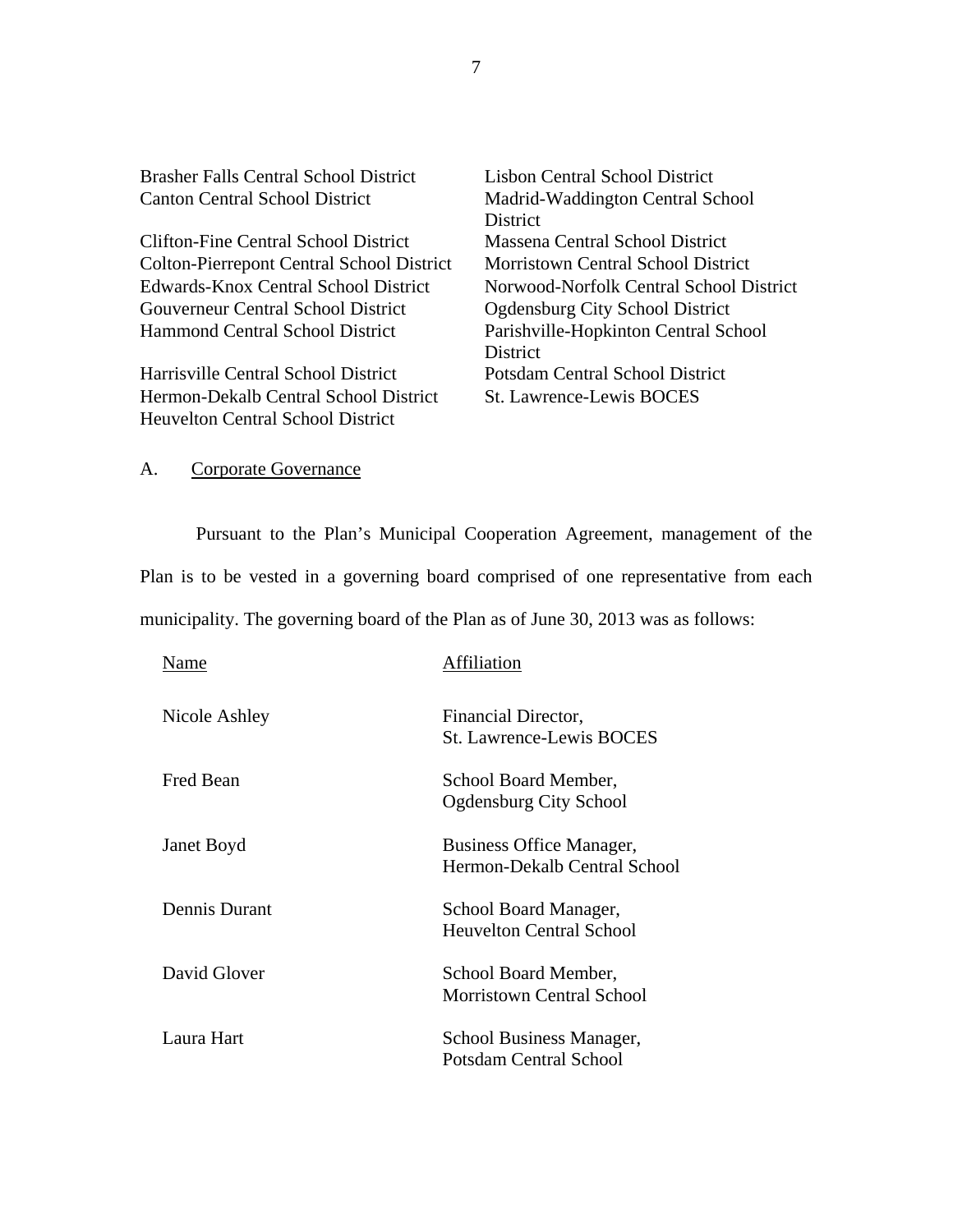| Name                 | Affiliation                                                         |  |  |  |
|----------------------|---------------------------------------------------------------------|--|--|--|
| Joseph Kardash       | District Superintendent,<br><b>Colton-Pierrepont Central School</b> |  |  |  |
| <b>Suzanne Kelly</b> | District Superintendent,<br><b>Edwards-Knox Central School</b>      |  |  |  |
| Carol LaSala         | <b>Business Office Manager,</b><br><b>Gouverneur Central School</b> |  |  |  |
| Douglas McQueer      | District Superintendent,<br><b>Hammond Central School</b>           |  |  |  |
| Lisa Mitras          | Business Administrator,<br>Norwood-Norfolk Central School           |  |  |  |
| Stephen Putman       | District Superintendent,<br><b>Brasher Falls Central School</b>     |  |  |  |
| <b>Judy Reinbeck</b> | <b>Business Office Manager,</b><br><b>Canton Central School</b>     |  |  |  |
| Lynn Roy             | District Superintendent,<br>Madrid-Waddington Central School        |  |  |  |
| Darin Saiff          | District Superintendent,<br>Parishville-Hopkinton Central School    |  |  |  |
| <b>Susan Shene</b>   | District Superintendent,<br><b>Clifton-Fine Central School</b>      |  |  |  |
| <b>Rolf Waters</b>   | District Superintendent,<br>Harrisville Central School              |  |  |  |
| Wendy White          | Business Office Manager,<br><b>Lisbon Central School</b>            |  |  |  |
| Angela Wood          | <b>Business Office Manager,</b><br><b>Massena Central School</b>    |  |  |  |

The board met four times during each calendar year within the examination period. The minutes of the board meetings indicate that the meetings were well attended

8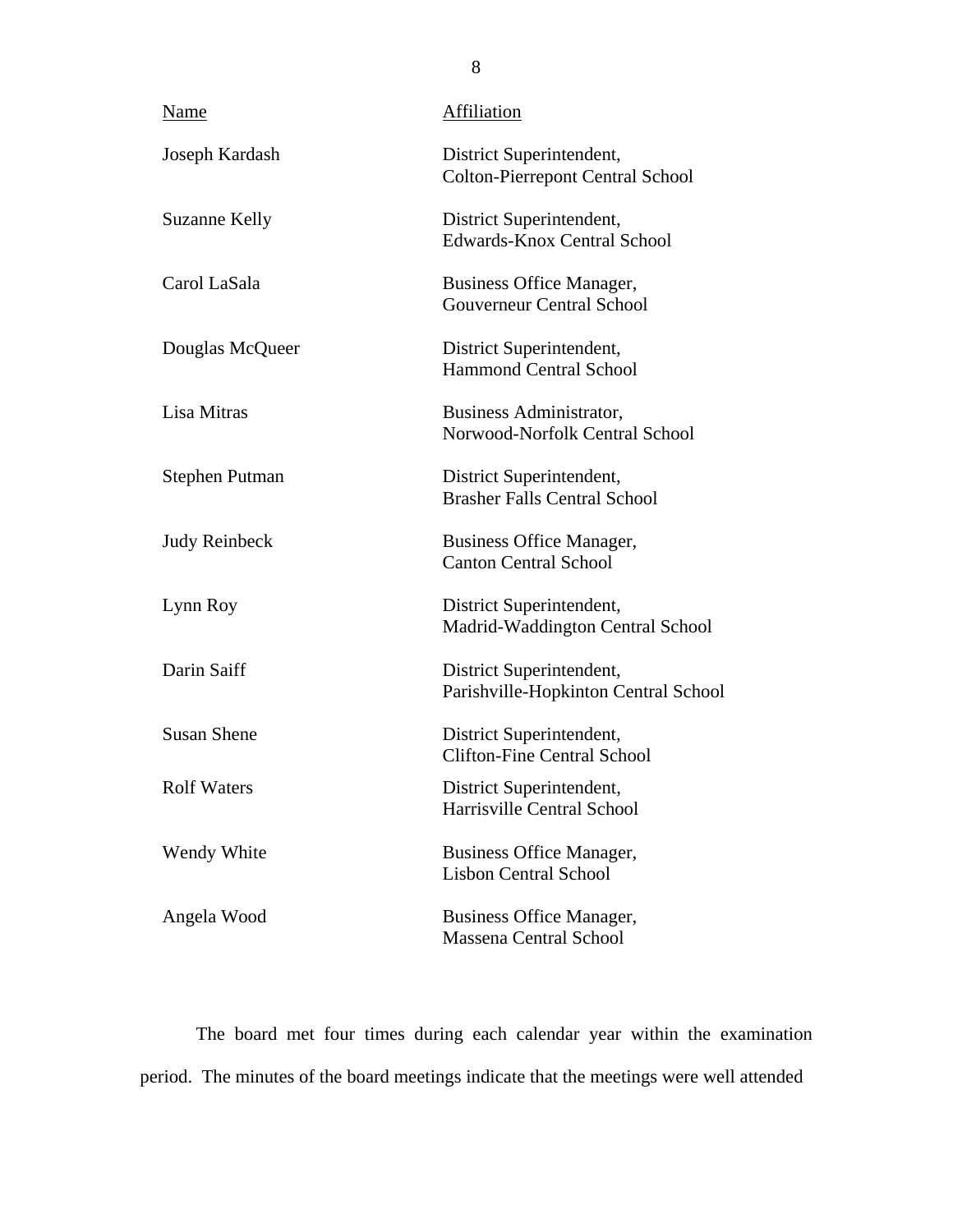The Plan's officers and administrator as of June 30, 2013, were as follows:

Name Name Title

| Darin Saiff            | President                      |
|------------------------|--------------------------------|
| Sue Collins-Rickett    | Secretary                      |
| Patricia Rowan-Lalonde | <b>Chief Financial Officer</b> |
| Jayne Carbone          | Plan Administrator             |

The Plan's governing board did not sign off on the previous report on examination as required by Section 312(b) of the New York Insurance Law.

Section 312(b) of the New York Insurance Law states:

"(b) A copy of the report shall be furnished by such insurer or other person to each member of its board of directors and each such member shall sign a statement which shall be retained in the insurer's files confirming that such member has received and read such report. The superintendent may require that a copy of the report shall also be furnished by such insurer to the supervising insurance official of each state in the United States in which such insurer is authorized to do an insurance business."

It is recommended that the Plan's board members sign off on the Department's reports on examination as required by Section 312(b) of the New York Insurance Law. This will allow the board to be cognizant of the findings and therefore, help the board in managing, controlling and administering the Plan.

The Plan does not have a written conflict of interest policy. Nor does it require its board members, officers and responsible employees to sign a conflict of interest statement on an annual basis to ensure compliance with Section  $4705(d)(2)(C)$  of the New York Insurance Law.

Section 4705(d)(2)(C) of the New York Insurance Law states in part: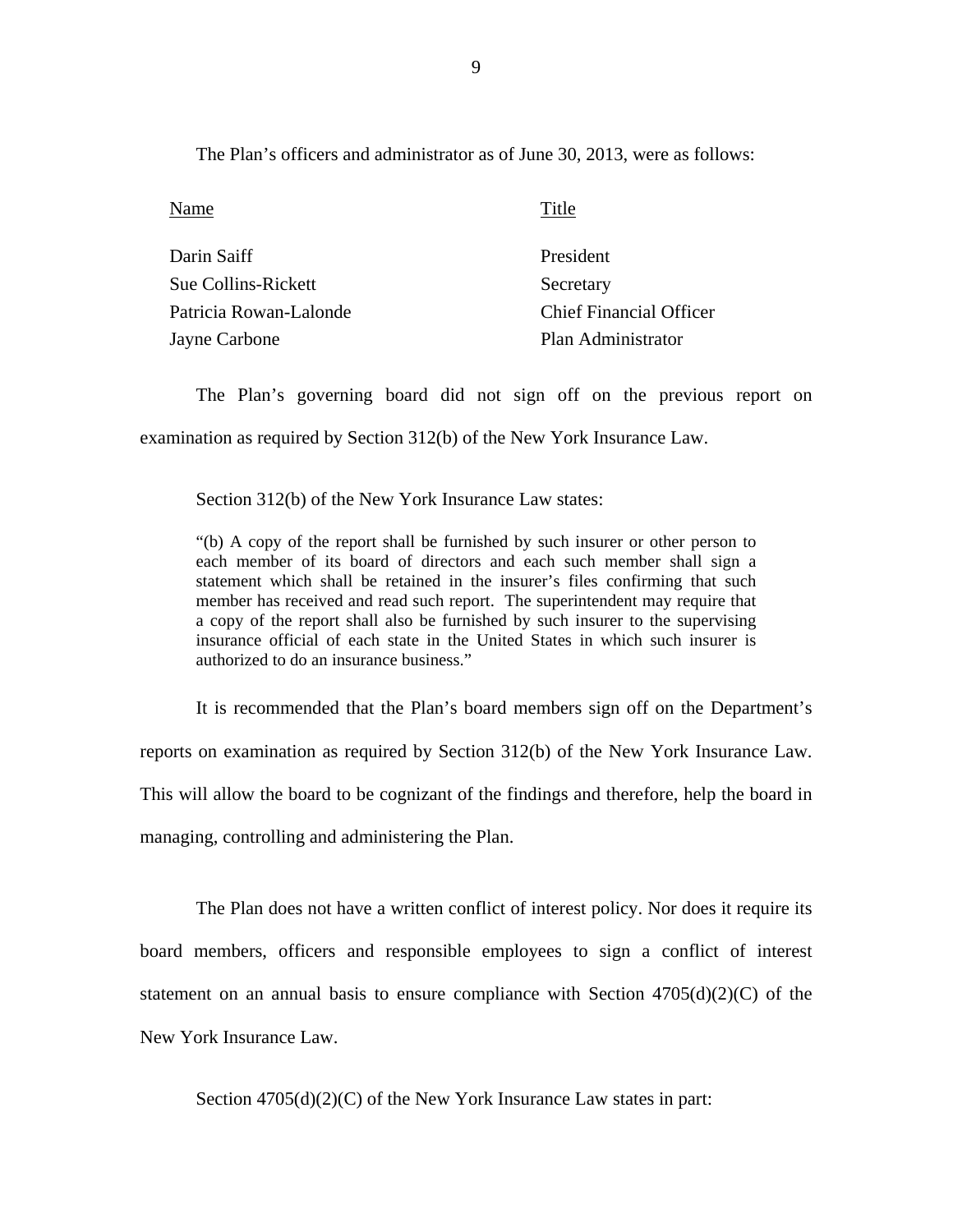"(d) The municipal cooperation agreement shall provide that the governing board…

(2) may enter into an agreement with a contract administrator or other service provider, determined by the governing board to be qualified, to receive, investigate, recommend, audit, approve or make payment of claims under the municipal cooperative health benefit plan, provided that:..

(C) no member of the plan's governing board or any member of such member's immediate family shall be an owner, officer, director, partner, or employee of any contract administrator retained by the plan;…"

It is recommended that the Plan implement a conflict of interest policy/statement

to ensure compliance with Section  $4705(d)(2)(C)$  of the New York Insurance Law.

Pinto Mucenski Hooper Van House & Company, the Plan's CPA firm for the

fiscal years July 1, 2009 through June 30, 2013 also provided accounting services to the

Plan. Those accounting services included receiving financial information from the Plan,

maintaining the general ledger, establishing the trial balance and assisting in putting

together annual and quarterly statements reported to the Department.

Insurance Regulation No. 118 (11 NYCRR 89.5(e)(1)(i)) states in part:

 $\mathcal{L}(e)(1)$  A company may not utilize for any purpose of this Part any work performed or prepared by a CPA if that CPA also contemporaneously provides any of the following non-audit services to that company:..

(i) bookkeeping or other services related to the accounting records or financial statements of the company;…"

Insurance Regulation No. 118 (11 NYCRR 89.5(g)) states:

"(g) A company having direct written and assumed premiums of less than \$100,000,000 in any calendar year may request an exemption from subdivision  $(e)(1)$  of this section. The company shall file with the superintendent a written statement discussing the reasons why the company should be exempt from these provisions. The superintendent may grant the exemption upon a finding that compliance would constitute a financial or organizational hardship upon the company."

It is recommended that the Plan comply with Insurance Regulation (11 NYCRR

 $89.5(e)(1)(i)$  and refrain from utilizing any CPA firm that contemporaneously audits its

statements of financial position and renders non-audit services to the Plan. The Plan may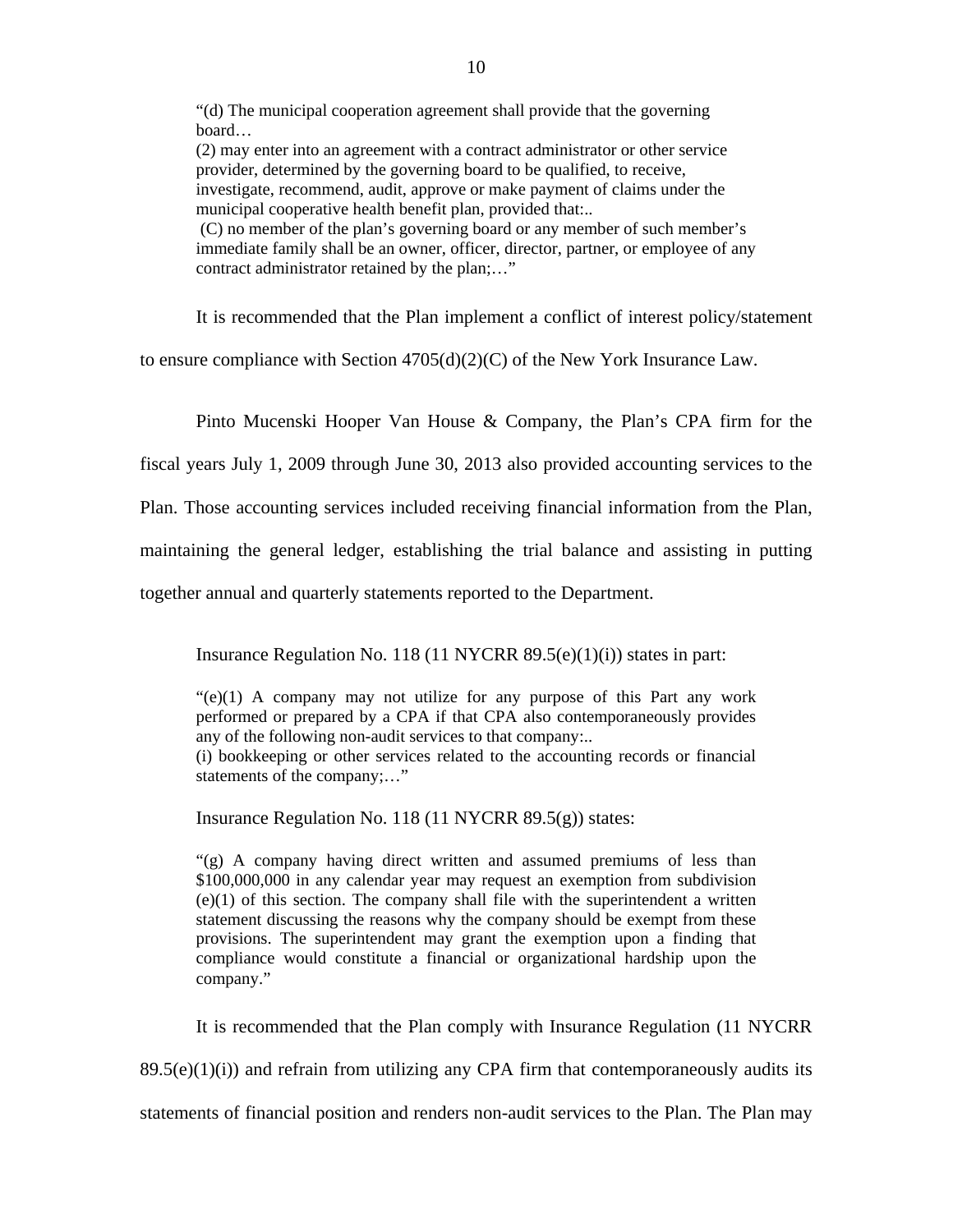<span id="page-12-0"></span>file for an exemption from the requirements of Part  $89.5(e)(1)(i)$  as prescribed by Part  $89.5(g)$  of such regulation.

#### B. Territory and Plan of Operation

The Plan provides hospital, medical and pharmacy benefits to eligible members of the participating schools in St. Lawrence-Lewis Counties within New York State. The Plan reported annual written premiums of \$62,950,377 for the fiscal year ending June 30, 2013. The Plan's enrollment as of June 30, 2013 was 5,092.

#### C. Affiliated Transactions

1. The Plan provided health care for 18 school districts and the BOCES. Pursuant to a service agreements dated June 1978 between the BOCES and the school districts, except for Clifton Fine Central School District and Massena Central School District, which were not yet participants at that time, the BOCES agreed to manage or contract with an outside party for the administration of the Plan. The agreements did not detail the services to be rendered by the BOCES, nor did such agreement mention the remuneration the BOCES is to be receive for these services. The BOCES collected premiums on behalf of the Plan, provided Information Technology services, and was responsible for Plan's funds. It was noted during the examination, the BOCES received premium credits from the Plan.

Section  $4705(d)(2)(A)$  of the New York Insurance Law states:

"(d) The municipal cooperation agreement shall provide that the governing board:..

(2) may enter into an agreement with a contract administrator or other service provider, determined by the governing board to be qualified, to receive,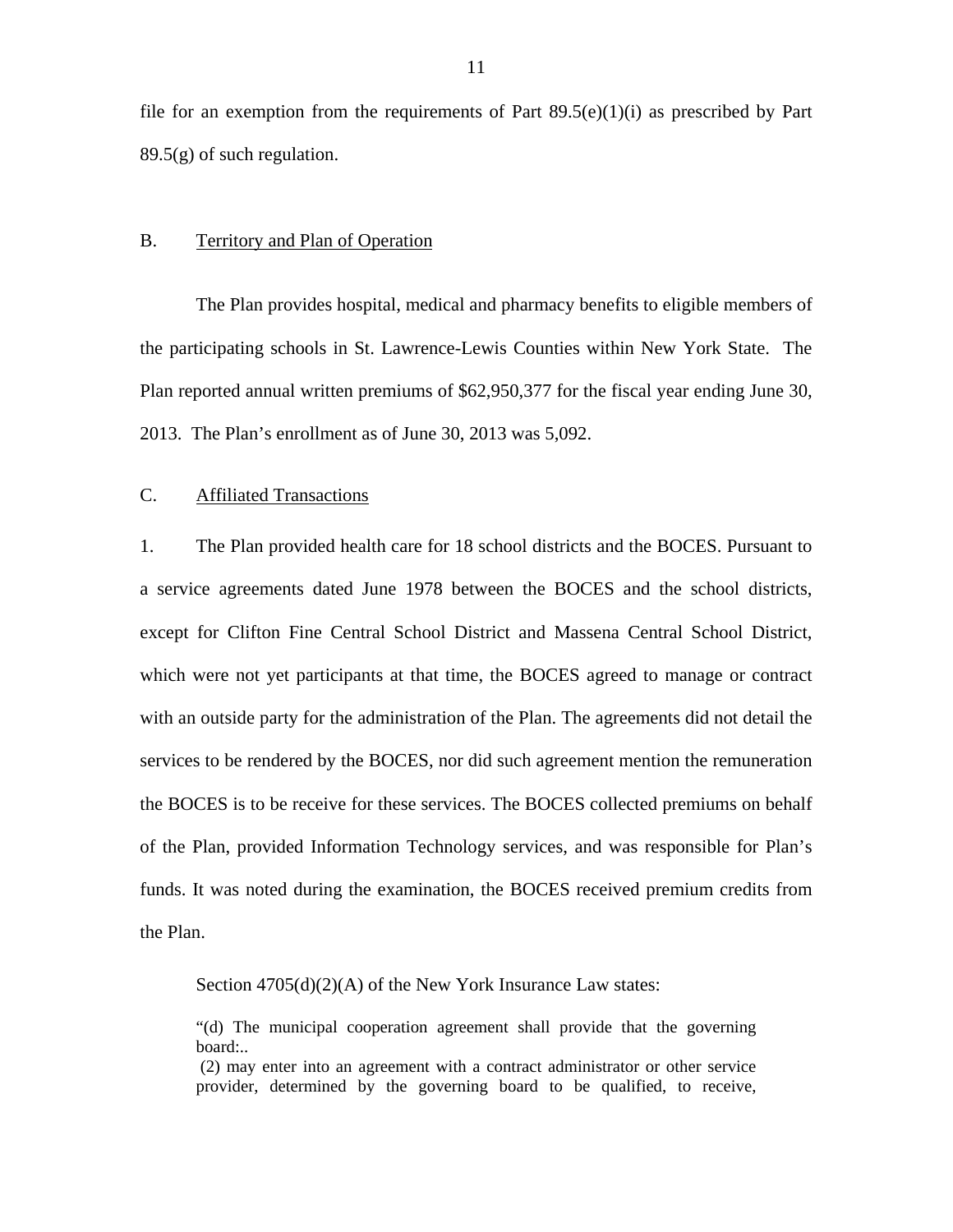<span id="page-13-0"></span>investigate, recommend, audit, approve or make payment of claims under the municipal cooperative health benefit plan, provided that: (A) the charges, fees and other compensation for any contracted services shall be clearly stated in written administrative services contracts as required in subdivision six of section ninety-two-a of the general municipal law;"

It is recommended that the Plan comply with Section  $4705(d)(2)(A)$  of the New York Insurance Law by establishing appropriate service agreements delineating the services the BOCES will provide to the Plan and the fees to be paid for the services.

2. The examination of the Plan's administrative expenses indicated that the Plan paid the full salary for fifteen employees, shared 50% of the salary of the Plan Administrator with the Workers Compensation Plan, paid a salary portion of four of the BOCES' employees, shared the fringe benefits and consultant services of such employees with BOCES and other Plan participants. It was noted that the Plan did not have a written expense allocation procedure in place relative to the above shared expenses.

It is recommended that the Plan adopt a written expense allocation procedure retrospective to the beginning of the examination period and going forward relative to the expenses that it shares with the BOCES and the other Plan participants to ensure compliance with Section 4705(d)(2)(A) of the New York Insurance Law.

#### D. Service Agreements

The Plan entered into contractual agreements with the following vendors that provided various administrative services to the Plan:

 Board of Cooperative Educational Services ("BOCES") provides or contracts for the administration of the Plan.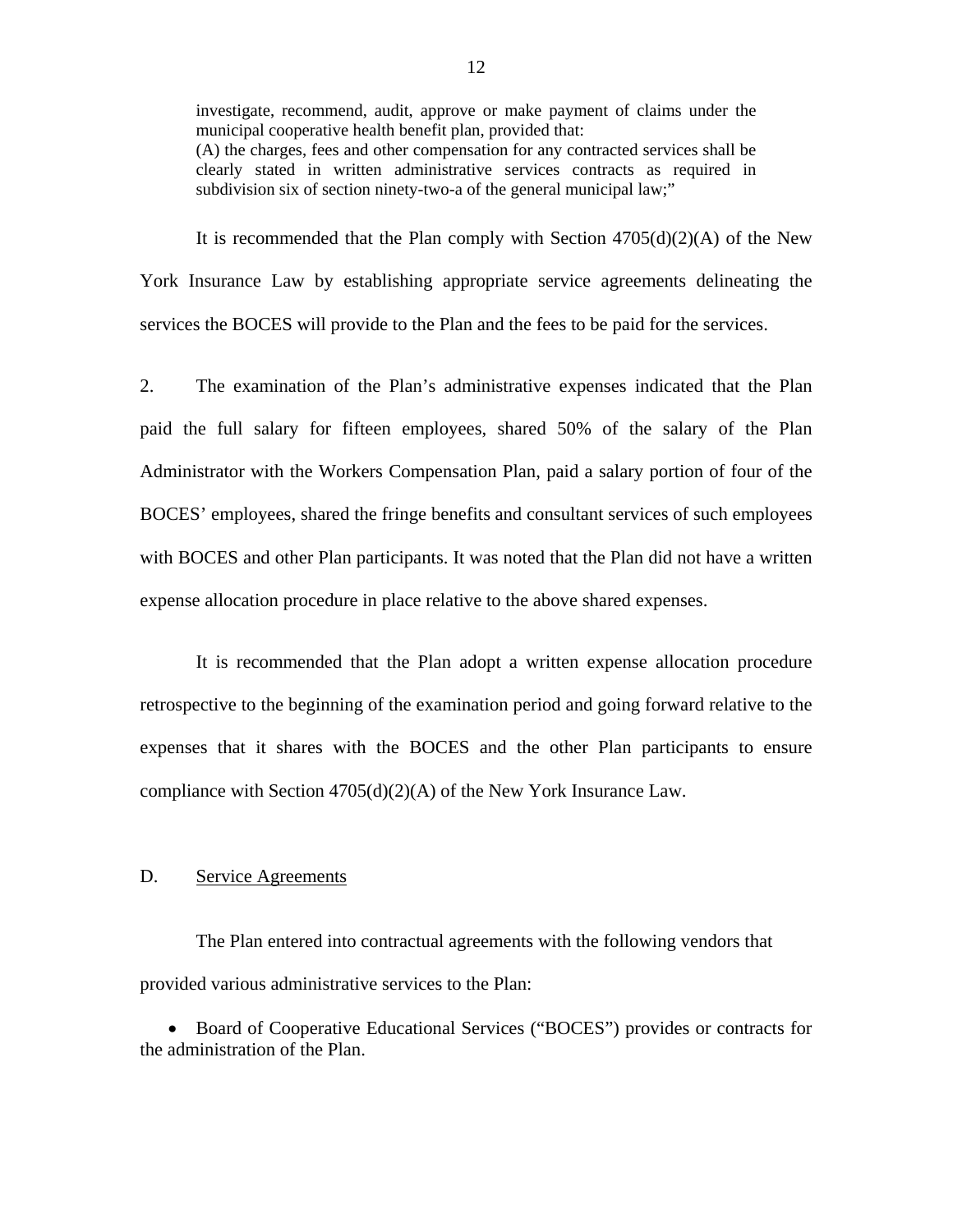<span id="page-14-0"></span> Locey & Cahill, LLP, an independent consultant, performs consulting services for the Plan related to rates, benefits and enrollment. The firm assists in the review and revision of the plan benefit structure and design.

 Claimright, LLC, an independent consultant, performs consulting services for the Plan related to the review of and negotiations pertaining to medical claims that are provided by the Plan Administrator.

 compensation case management. • Nancy A. Girard, D.O., P.C., an independent consultant, performs consulting services for the Plan related to hospital pre-certification, inpatient concurrent review, outpatient claims management, interpretation of Plan benefits provisions (including determinations of experimental and investigational claims, and reviews of medical necessity), provider utilization review, medical case management, and workers

 Bonnie Marra, RN, an independent consultant, performs consulting services for the Plan related to hospital pre-certifications, in-patient concurrent reviews, DRG validations (pending implementation of a managed care system), provider UCR fee negotiations, out-patient claims management, assistance with provider and hospital payment discount negotiations, and workers compensation case management and review.

It was noted that there was no evidence of a formal bidding process by the Plan's

board relative to the selection of the above consultants and providers of services.

It is recommended that the Plan's board establish a formal bidding process relative to the selection of the Plan's consultants and providers of services.

#### E. Stop-loss Coverage

As required by Section 4707 of the New York Insurance Law, the Plan maintained both aggregate excess of loss coverage and specific excess of loss coverage with an insurer authorized in New York. The following is a summary of the Plan's stoploss program as of June 30, 2013: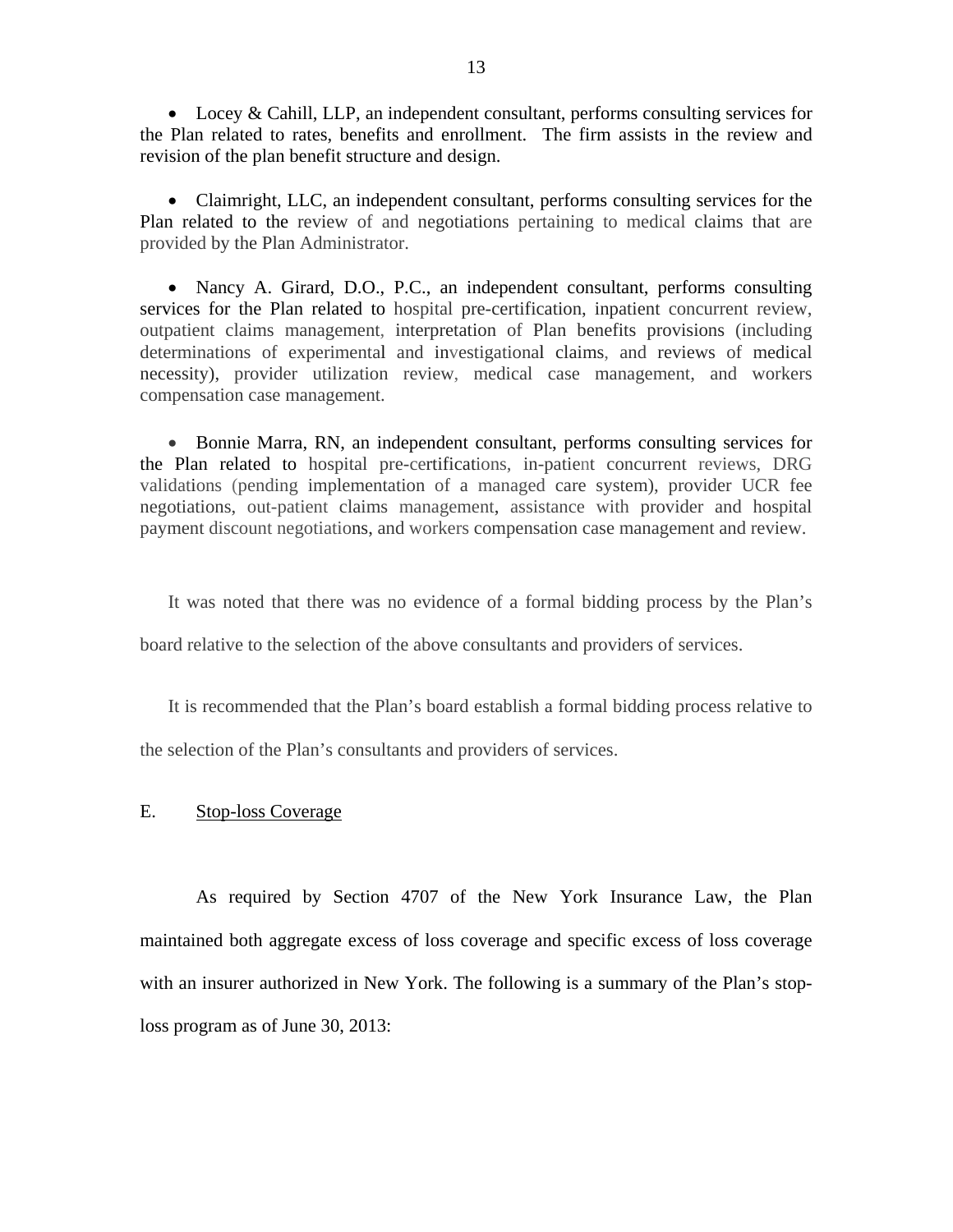Type Limits

Excess-of-loss (one layer) 100% of \$750,000 excess of \$250,000 per member, per contract year

Aggregate excess-of-loss: \$1,000,000 excess of annual aggregate attachment point (\$88,000,147), for the current contract year.

The Plan's excess of loss agreements for years ended June 30, 2013 and June 30, 2014 did not include the insolvency clause prescribed by Section  $1308(a)(2)(A)(i)$  of the New York Insurance Law.

Section  $1308(a)(2)(A)(i)$  of the New York Insurance Law states:

"(i) the reinsurance shall be payable by the assuming insurer on the basis of the liability of the ceding insurer under the contracts reinsured without diminution because of the insolvency of the ceding insurer."

It is recommended that the Plan comply with Section  $1308(a)(2)(A)(i)$  of the New York Insurance Law by including in its excess of loss agreements a clause requiring that the assuming entity pay the stop-loss liability on the basis of the Plan's liability under the contracts reinsured without diminution because of the insolvency of the Plan.

The Plan relied on an estimate of claim costs set by the underwriters of the excess of loss insurance carrier, Standard Security Life Insurance Company of New York to determine the aggregate excess of loss and the specific excess of loss coverages. Therefore, during the Plan years ended June 30, 2013 and June 30, 2014, the Plan's aggregate excess of loss and specific excess of loss coverages were not maintained within the guidelines prescribed by Section 4707(a) of the New York Insurance Law.

14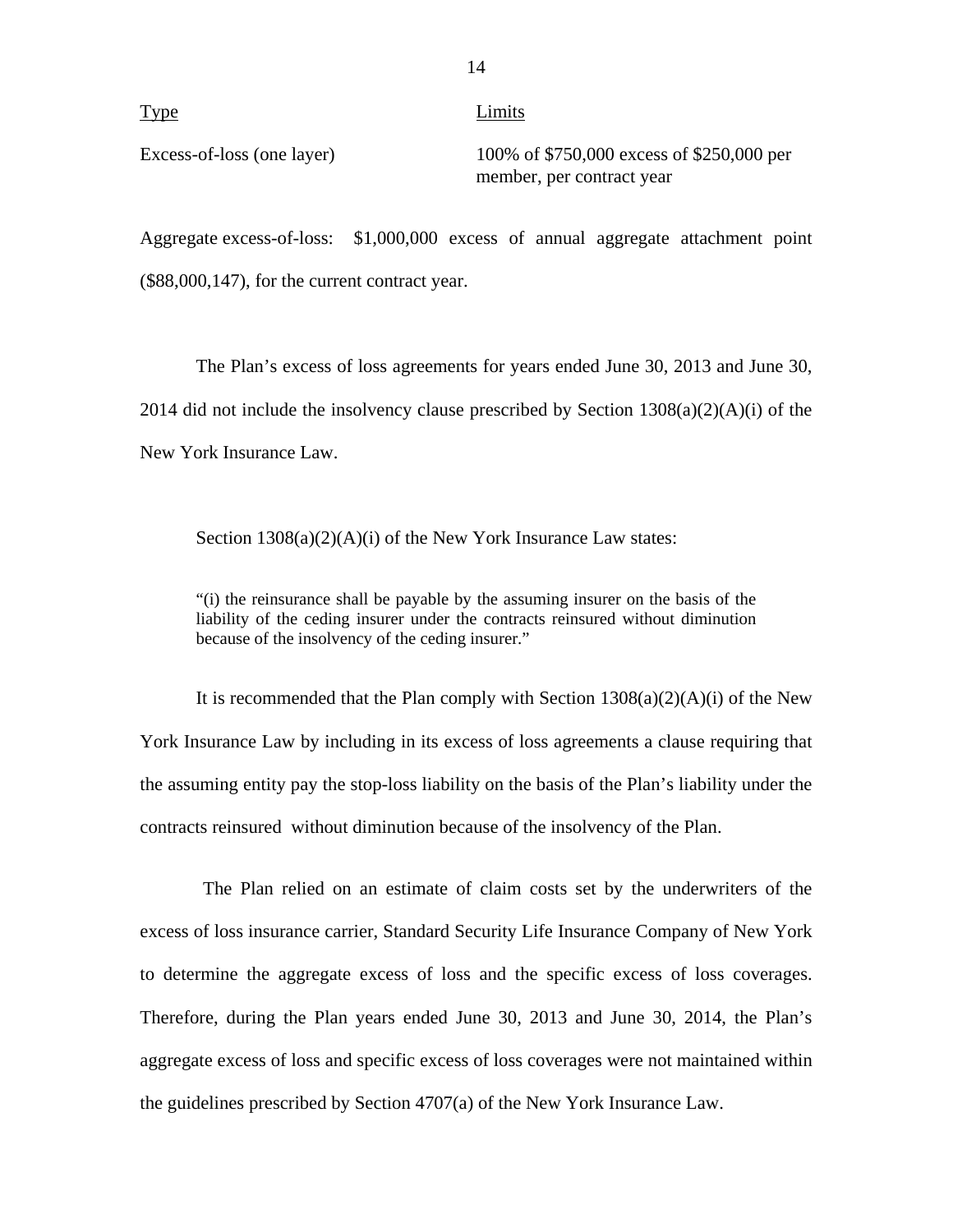<span id="page-16-0"></span>Section 4707(a) of the New York Insurance Law states:

"(a) The governing board of a municipal cooperative health benefit plan shall obtain and maintain on behalf of the plan a stop-loss insurance policy or policies delivered in this state and issued by a licensed insurer, providing:

(1) aggregate stop-loss coverage with an annual aggregate retention amount or attachment point not greater than one hundred twenty five percent of the amount certified by a qualified actuary to represent the expected claims of the plan for the current fiscal year; and

(2) specific stop-loss coverage with a specific retention amount or attachment point not greater than four percent of the amount certified by a qualified actuary to represent the plan's expected claims for the current fiscal year."

It is recommended that the Plan comply with Section 4707(a) of the New York

Insurance Law by obtaining stop-loss coverage with limitations based on expected claims

certified by a qualified actuary.

#### F. Municipal Cooperation Agreement ("MCA")

1. Section G.2 of the of the Plan's MCA (February 11, 2015 version) states:

"Officers of the Fund and employees of any third party vendor, including without limitation the officers and employees of any Participant, who assist or participate in the operation of the Fund, shall not be deemed employees of the Fund. The Board of Directors shall not have any authority to engage the services of any person as an employee of the Fund. Each third party vendor shall provide for all necessary services and materials pursuant to annual contracts with the Fund. The officers of the Fund shall serve without compensation from the Fund."

As of June 30, 2013, the Plan maintained fifteen full-time employees and four part-time employees who were also employees of BOCES. The Plan was not able to justify having employees to service the Plan.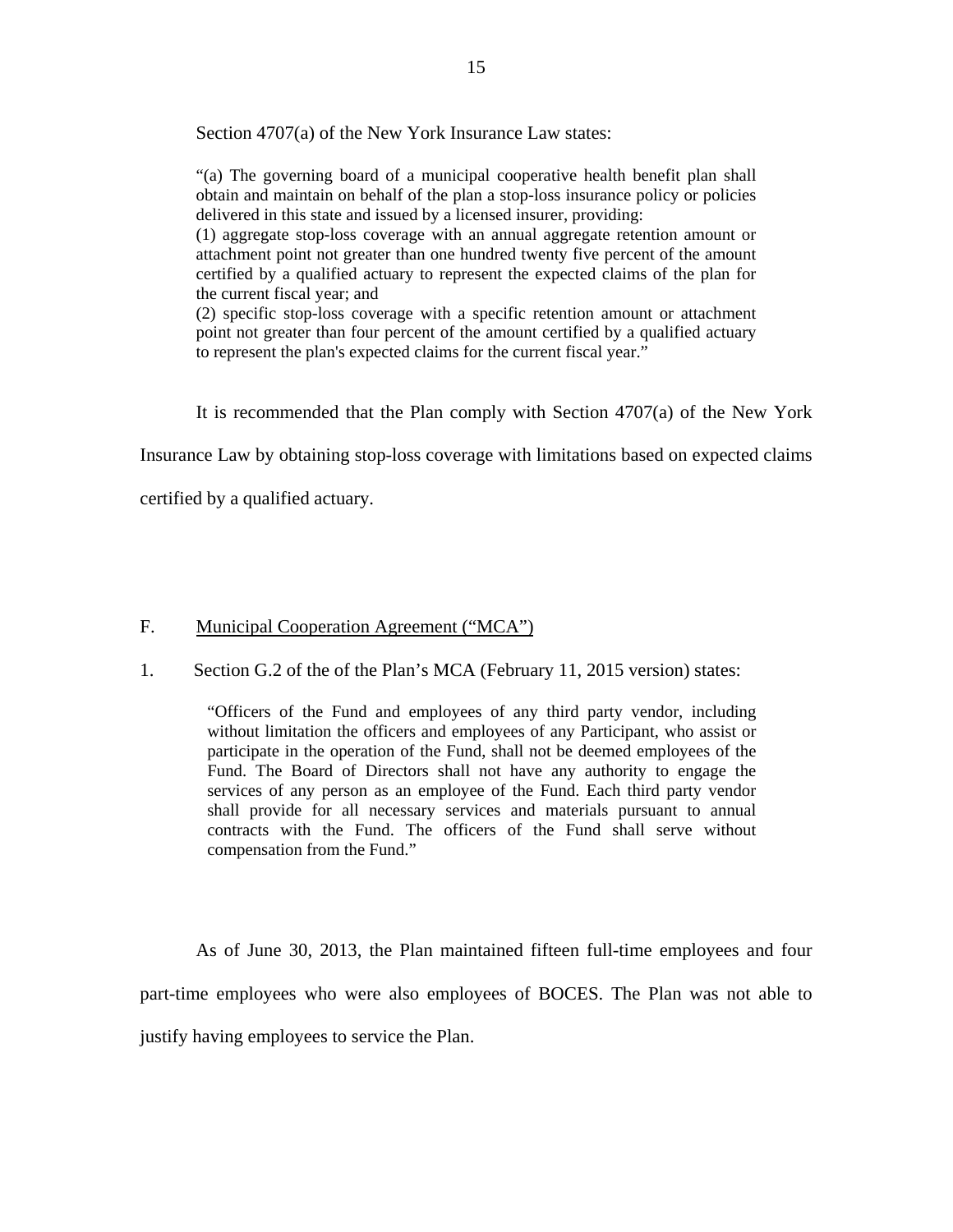It is recommended that the Plan comply with Section G.2 of the MCA by not

treating officers and employees of participants as employees of the Plan.

Section  $4704(a)(5)$  of the New York Insurance Law states in part:

"(a) The superintendent shall issue a certificate of authority to a municipal cooperative health benefit plan if all of the following conditions, after examination and investigation, have been met to the superintendent's satisfaction: …

(5) the municipal cooperative health benefit plan has within its own organization adequate facilities and competent personnel to service the plan or, in order to provide such services, in whole or part, has contracted with a contract administrator or other service provider, determined by the governing board to be qualified based upon written documentation furnished to the governing board, provided that such documentation shall be made available to the superintendent upon request;"

It is recommended that the Plan comply with Section  $4704(a)(5)$  of the New

York Insurance Law by utilizing personnel within the Plan's participants or contracting

with an administrator or other service providers to service the Plan.

2. Section N of the Plan's MCA states:

"The following reports shall be prepared and furnished to the Board of Directors, to the participants, and to the Superintendent:

1. Annually, not later than one hundred and twenty days after the close of the Plan's fiscal year:

a) a report showing the financial condition and affairs of the Plan, in such a form and providing such other information as the Superintendent may prescribe, together with an audit, and opinions thereon, by an independent certified public accountant, of the financial condition, accounting procedures and internal control systems of the Plan. Such a report, audit, and opinion thereon must be in compliance with Section 307 of the Insurance Law and Insurance Department Regulation No. 118.

(b) an independent actuarial opinion on the financial soundness of the Plan, including the contribution or premium equivalent rates and reserves, both as paid in the current year and projected for the next fiscal year.

2. Quarterly, within forty-five days of the end of each quarter, a report that is in such a form and providing such other information as the Superintendent may prescribe, showing the financial condition of the Plan as of the end of such Quarter."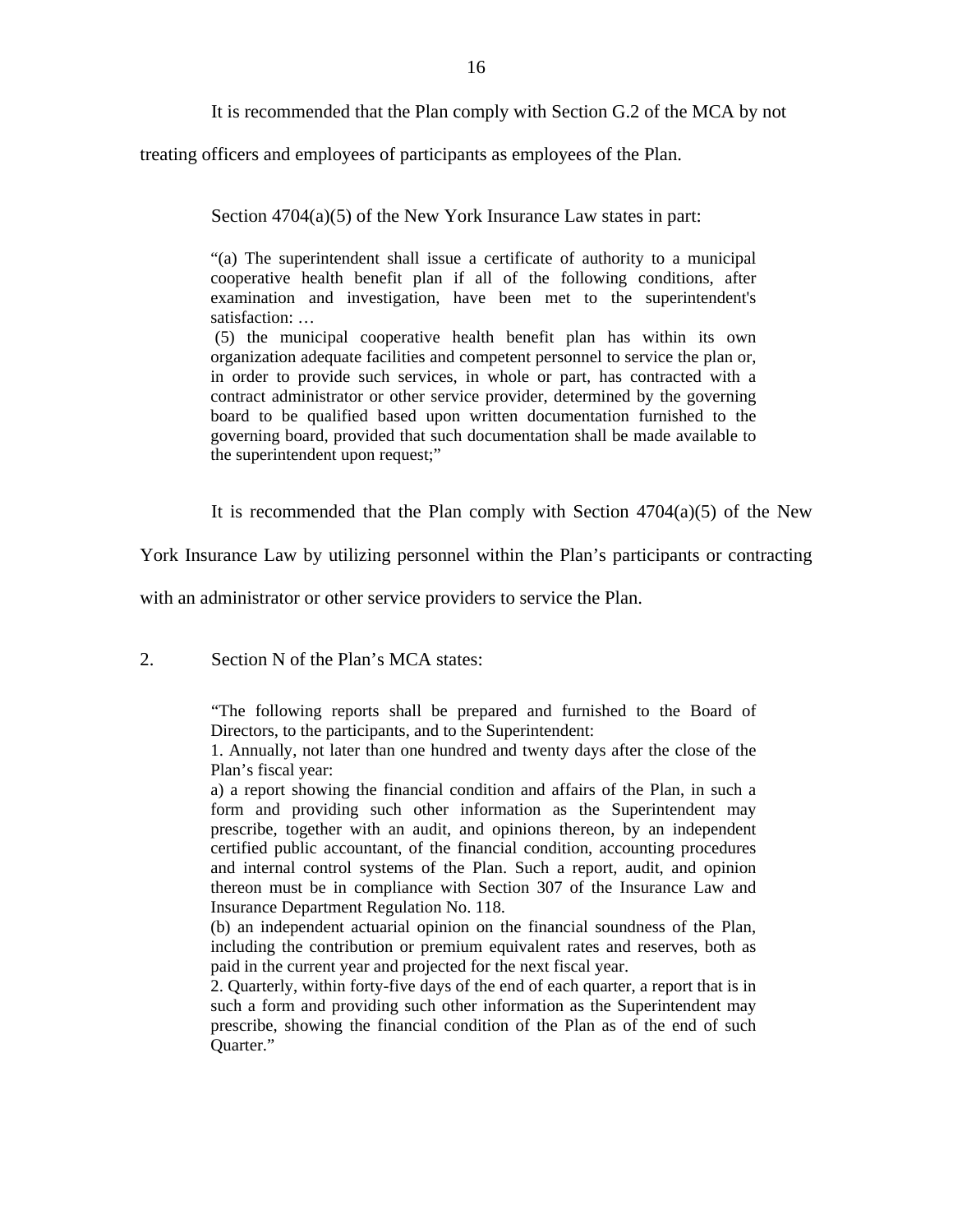The above section of the MCA is in violation of Section 4705(e) of the New York

Insurance Law which requires that the above reports be furnished also to the unions

which are the exclusive bargaining representatives of the employees covered by the Plan.

Section 4705(e) of the New York Insurance Law states:

"(e) The municipal cooperation agreement shall provide for the following to be prepared and furnished to the governing board, to participating municipal corporations, to unions which are the exclusive bargaining representatives of employees covered by the plan and to the superintendent:

(1) an annual audit, and opinions thereon, by an independent certified public accountant, of the financial condition, accounting procedures and internal control systems of the municipal cooperative health benefit plan;

(2) an annual report and quarterly reports describing the plan's current financial status; and

(3) an annual independent actuarial opinion on the financial soundness of the plan, including the actuarial soundness of contribution or premium equivalent rates and reserves, both as paid in the current year and projected for the next fiscal year."

It is recommended that the Plan comply with Section 4705(e) of the New York

Insurance Law by revising its MCA to require that the Plan provide the CPA annual audit

reports, annual independent actuarial opinions, and other annual and quarterly reports

describing the Plan's current financial status to those unions which are the exclusive

bargaining representatives of employees covered by the Plan.

3. Section F.3 of the MCA requires that the board designate one board member to have custody of all reports, statements and other documents of the Plan. During the examination period, the board did not designate such board member, which is a violation of Section 4705(c)(2) of the New York Insurance Law and the MCA.

Section 4705(c)(2) of the New York Insurance Law states:

"(c) A municipal cooperation agreement shall include a provision: (2) designating one governing board member to have custody of all reports, statements and other documents of the plan;"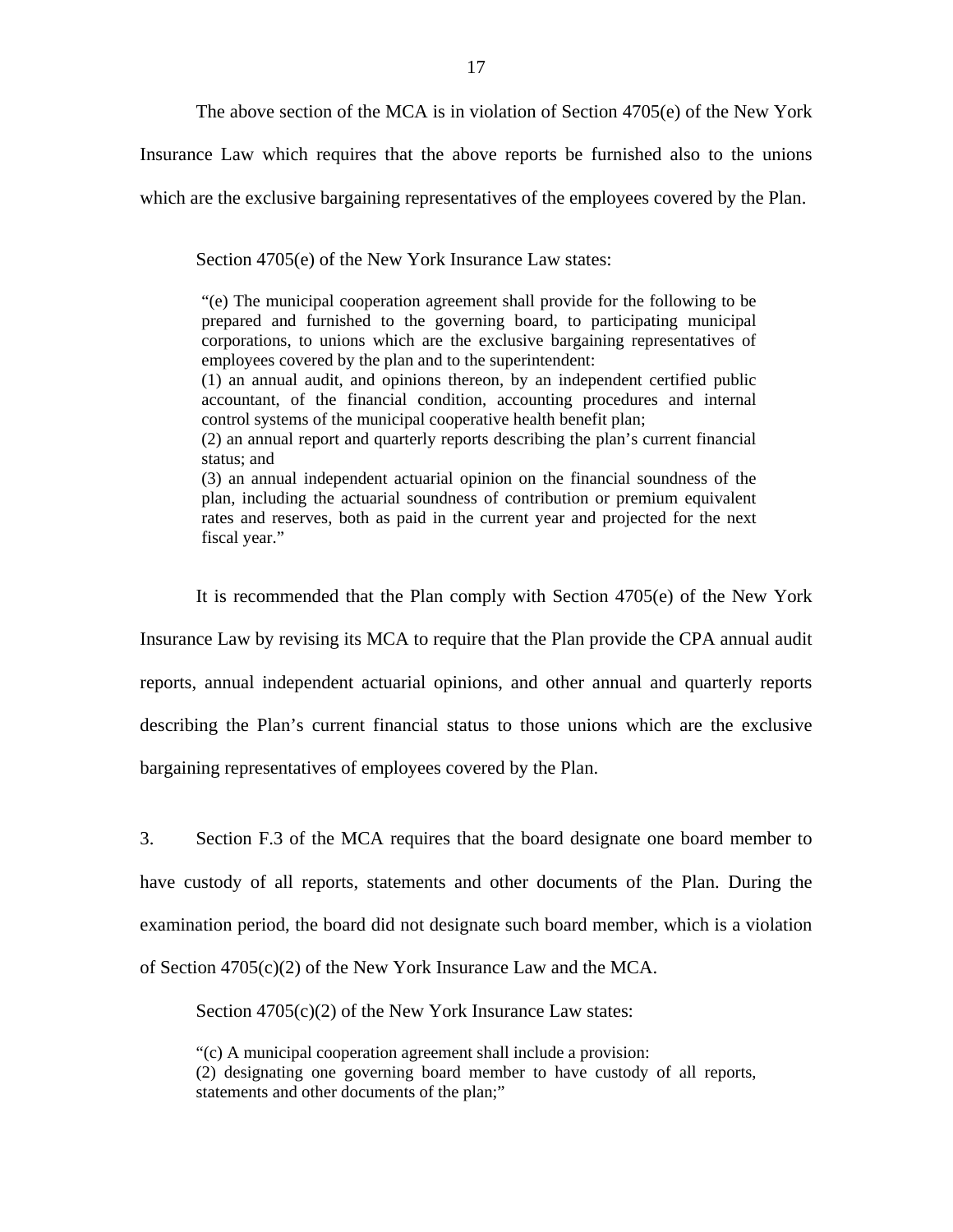It is recommended that the Plan comply with its MCA and Section  $4705(c)(2)$  of the New York Insurance Law by designating one board member to have custody of all reports, statements and other documents of the Plan.

4. Section F.12 of the Plan's MCA requires that the board select the Chief Fiscal Officer (Treasurer) of the Plan who should be the Treasurer of the St. Lawrence-Lewis Counties BOCES. Furthermore, Section J.1, of the Plan's MCA states that the Chief Fiscal Officer shall have custody of all monies received or expended by the Plan. During the examination period it was noted that there were several individuals who interacted with the banks on behalf of the Plan to sign checks, make deposits and/or authorize transfers. The Plan's board did not select a specific individual to be the Chief Fiscal Officer of the Plan, which is a violation of the above Sections.

Section 4705(a)(6) of the New York Insurance Law states:

"(a) The municipal cooperation agreement, under which the municipal cooperative health benefit plan is established and maintained, and any amendment thereto, shall be approved by each participating municipal corporation by majority vote of each such corporation's governing body, and shall:

(6) designate the fiscal officer of a participating municipal corporation to be the chief fiscal officer of the municipal cooperative health benefit plan"

Section 4705(b)(1) of the New York Insurance Law states:

"(b) The municipal cooperation agreement shall provide that the plan's chief fiscal officer:

(1) shall have custody of all moneys received by the municipal cooperative health benefit plan or made available for expenditure under the plan."

It is recommended that the Plan comply with its MCA and Sections 4705(a)(6) and

Section 4705(b)(1) of the New York Insurance Law by designating the fiscal officer of a

participating municipal corporation to be the Chief Fiscal Officer of the Plan and ensure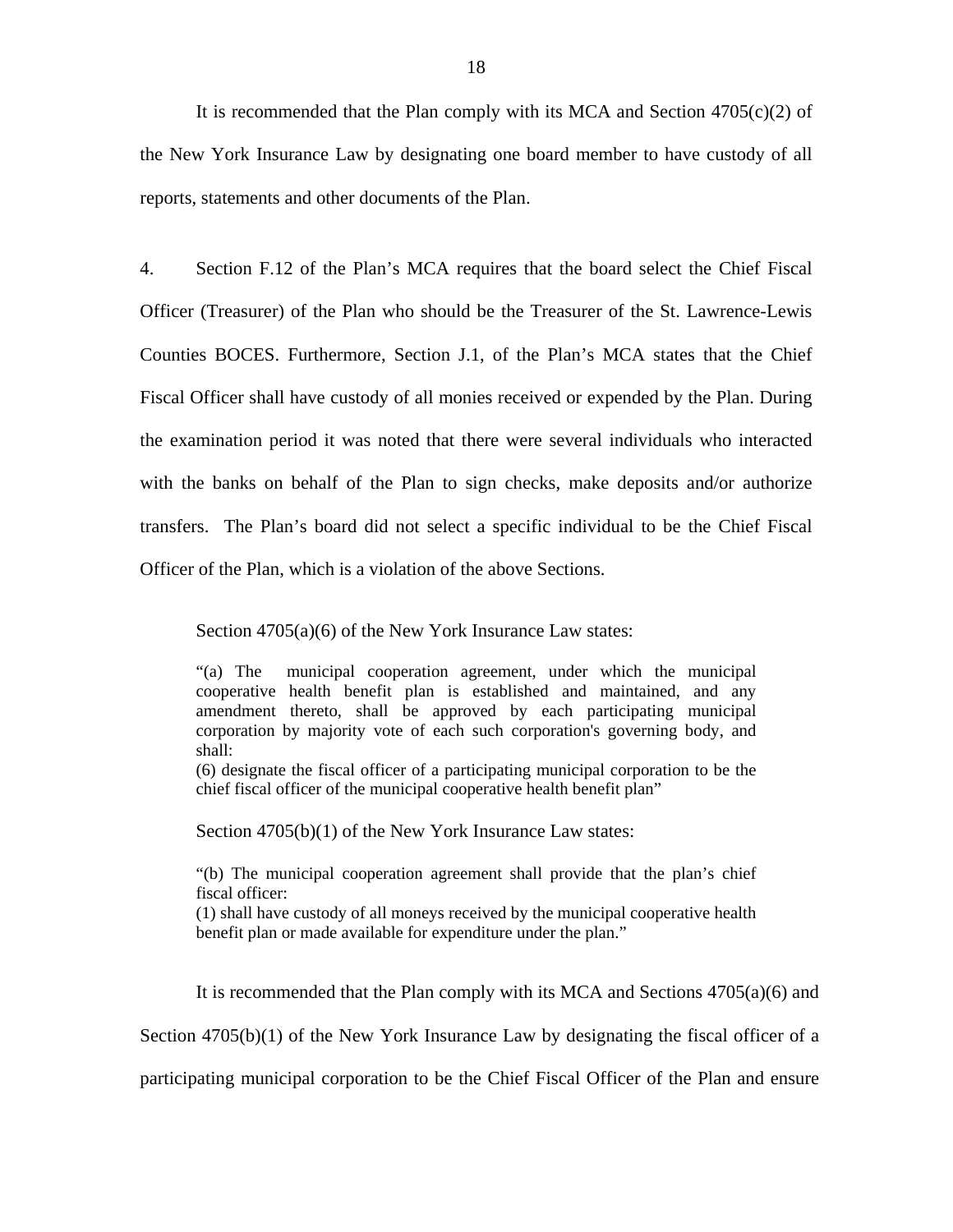that the Plan's Chief Fiscal Officer have custody of all monies received or expended by the Plan.

It is also recommended that all individuals who interact with the Plan's banks on behalf of the Plan such as signing checks, make deposits and/or authorize transfers be approved by a majority of the Plan's entire board of directors.

Section J.3 of the municipal cooperation agreement states that the Chief Fiscal Officer of the Plan is to be bonded for all monies received from the participants. However, the Plan was unable to verify that it was in compliance with Section 4703(b)(2) relative to the bonding of its Chief Fiscal Officer. The Jurat page of the June 30, 2013 annual statement indicated that Patricia Rowan-Lalonde was the Chief Financial Officer of the Plan as of such date. She was also the Treasurer of the BOCES.

Section 4703(b)(2) of the New York Insurance Law states:

acceptable to the superintendent, who may accept or consider for this purpose "(b) The governing board shall file an application for a certificate of authority on such form as the superintendent may prescribe, and shall provide to the satisfaction of the superintendent the following: (2) evidence that the plan's chief fiscal officer is adequately bonded in a manner any bond required under the applicable provisions of the education law, general municipal law or public officers law;"

It is recommended that the Plan comply with its MCA and Section 4703(b)(2) of the New York Insurance Law by ensuring that the Plan's Chief Fiscal Officer is bonded in a manner that is acceptable to the Superintendent of Financial Services.

6. Section H of the MCA requires that the board designate the Plan Administrator and other service providers of the Plan, provided that the charges, fees and other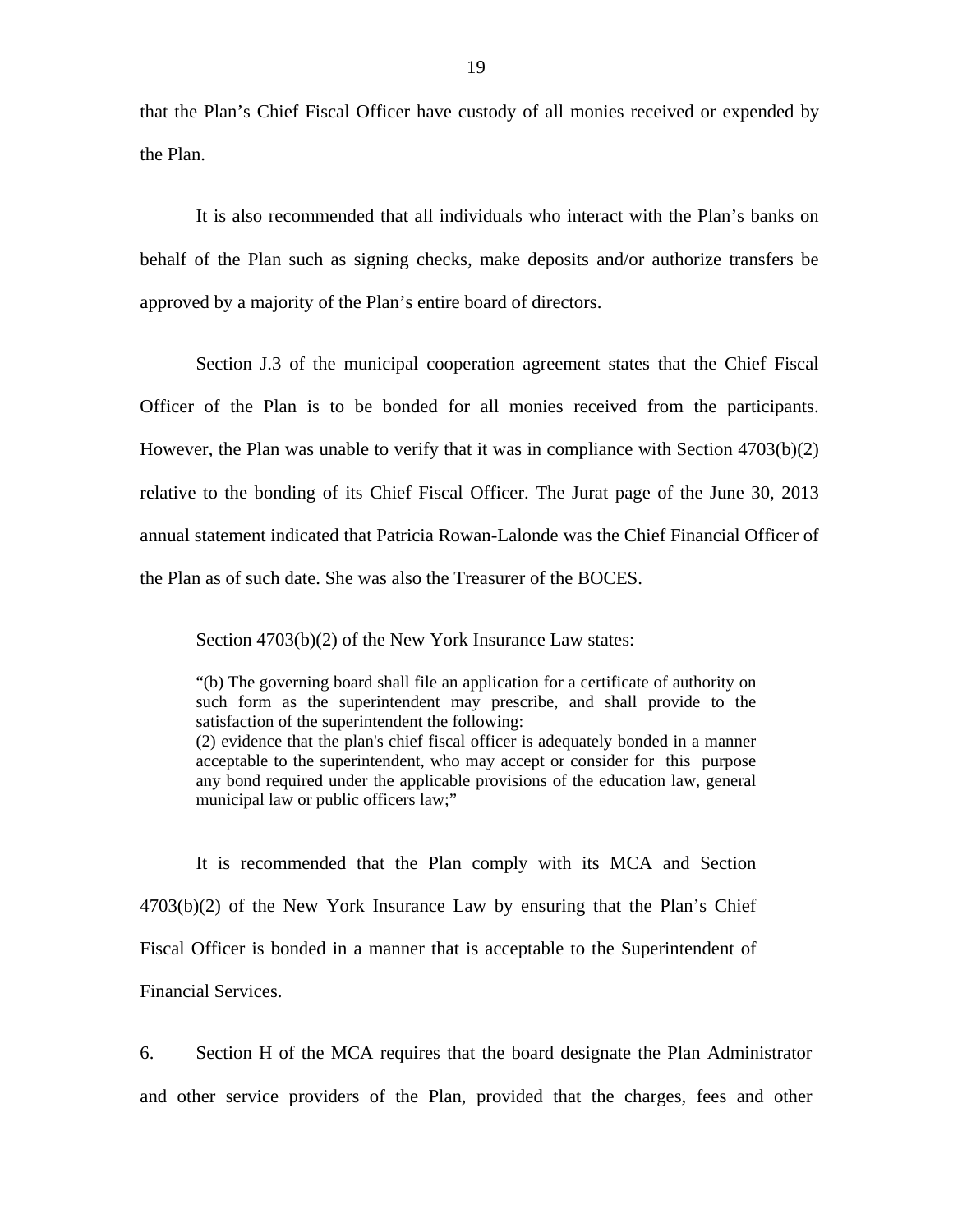compensation for any contacted services shall be clearly stated in written administrative services contracts. This section of the municipal cooperation agreement is in compliance with Section  $4705(d)(2)(A)$  of the New York Insurance Law.

The Plan maintains a Plan Administrator position. The Plan pays approximately fifty percent of the Plan Administrator's salary. That individual is also the Plan Administrator for St. Lawrence-Lewis Counties School District Employees – Workers Compensation Plan, ("SLLCSDEWCP") also located at 40 Main Street, Canton, NY. SLLCSDEWCP, during the examination period paid the remaining portion of the Plan Administrator's salary. The Plan, at the time of examination, did not maintain a contract with the Plan Administrator which is a violation of Section  $4705(d)(2)(A)$  of the New York Insurance Law.

Section  $4705(d)(2)(A)$  of the New York Insurance Law states in part:

"(d) The municipal cooperation agreement shall provide that the governing board:…

(2) may enter into an agreement with a contract administrator or other service provider, determined by the governing board to be qualified, to receive, investigate, recommend, audit, approve or make payment of claims under the municipal cooperative health benefit plan, provided that: (A) the charges, fees and other compensation for any contracted services shall be clearly stated in written administrative services contracts as required in

subdivision six of section ninety-two-a of the general municipal law"

It is recommended that the Plan comply with its MCA and Section  $4705(d)(2)(A)$ of the New York Insurance Law by entering into an agreement with the Plan Administrator which will clearly state the services to be provided to the Plan and the fees to be paid for such services.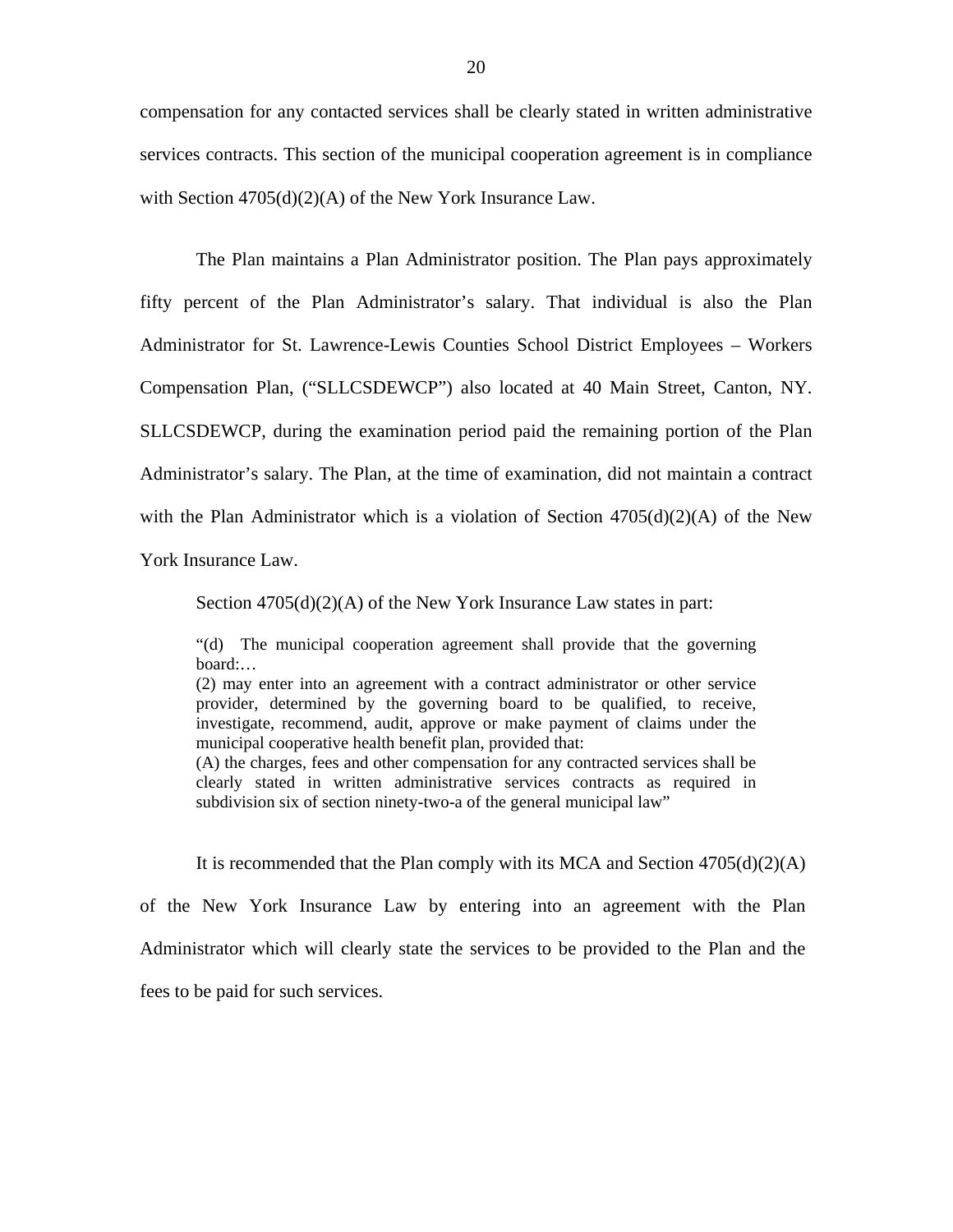#### <span id="page-22-0"></span>G. Accounts and Records

1. Cash and invested assets - The Plan has three different accounts: An investment account with New York Cooperative Liquid Assets Security System (NYCLASS) which is located at 999 18<sup>th</sup> Street, Suite 1230 Denver, Colorado; A money market account with Community Bank, N.A (CBNA) which is located at 80 Main Street, Canton, NY; And a Public Funds Commercial Money Market Deposit account with J. P. Morgan Chase Bank, N.A. (Chase) which is located at P.O. Box 659754, San Antonio, TX.

The Plan's accounts, except for the Chase account No. 3033358697 in the amount of \$9,619,234, are insured with the FDIC Insurance and protected by an M&T Investment Group pledged collateral, account number 140166208, owned by the BOCES.

The Plan, as of June 30, 2013, maintained custodial agreements for the CBNA and the Chase accounts, but not with NYCLASS.

It is recommended that, as a good business practice, the Plan establish a formal custodial agreement with NYCLASS.

Furthermore, a review of the Plan's checks issuance process shows St. Lawrence-Lewis BOCES as the issuer of checks and only one signature is required in order to withdraw money from the above accounts.

It is recommended that, as a good business practice, the Plan implement controls that will require more than one signature for check issuance.

It is further recommended that, as a good business practice, the Plan include the name St. Lawrence Lewis Counties School District Employees Medical Plan on the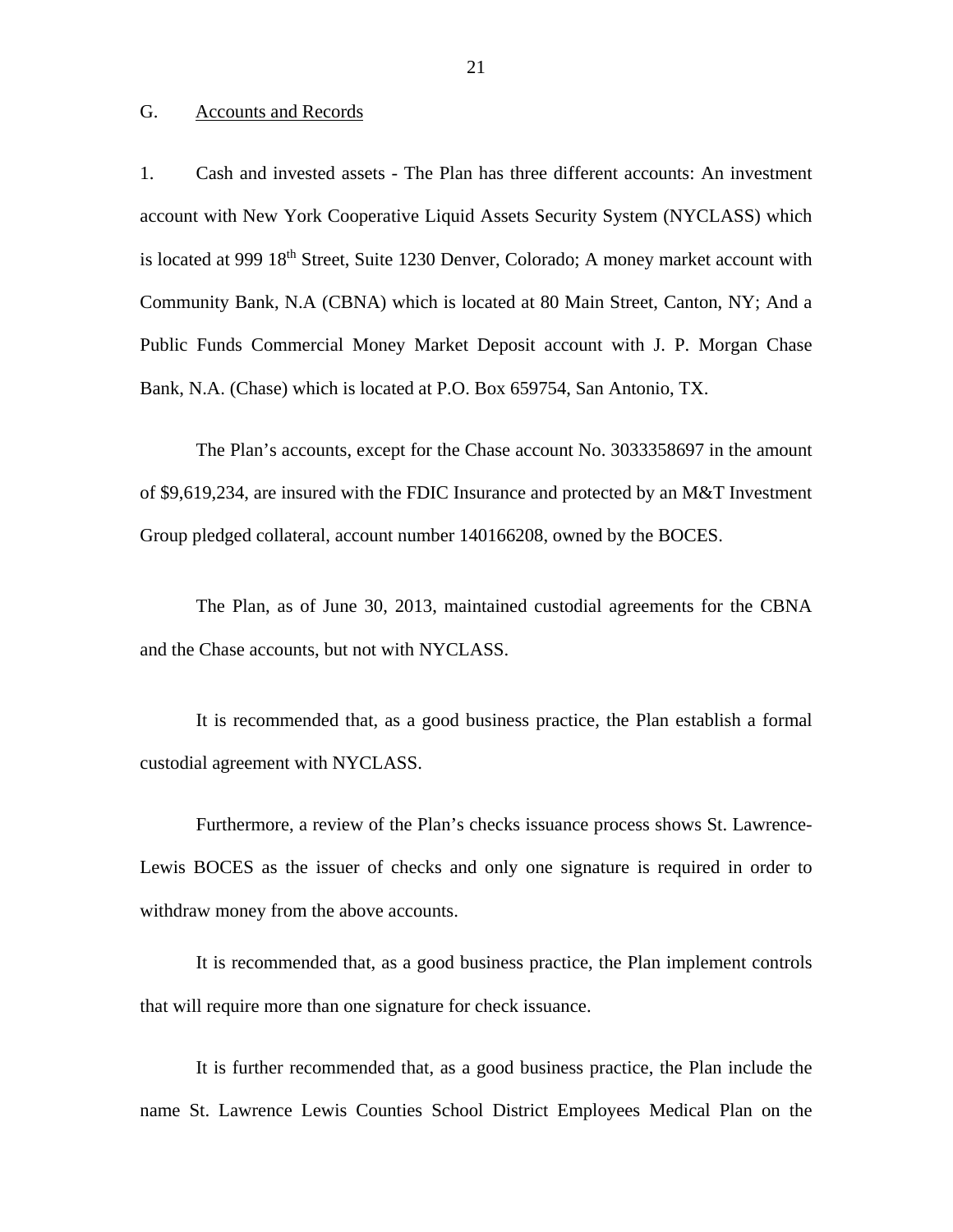checks that are issued on behalf of the Plan. This procedure will prevent errors related to the co-mingling of funds belonging to the Plan and the BOCES.

2. Premium revenue - The Plan splits its premium revenue in two parts: the basic premium (\$60,835,711) that covers the hospital/medical benefits and the administrative premium (\$2,114,666) that covers the administrative expenses. The administrative premium is a second premium billed and collected from the participants by the BOCES to cover all the administrative expenses. The Plan should charge one premium which will support the benefits and the administrative expenses. Additional premium collected from the participants should only be authorized as assessments and should only occur when actual losses due to benefits paid out, administrative expenses and reserves and surplus requirements exceed amounts held in the Plan's fund, as mandated by Section 4705(d)(6) of the New York Insurance Law.

Section 4705(d)(6) of the New York Insurance Law states in part:

"(d) The municipal cooperation agreement shall provide that the governing board:…

(6) shall be authorized to assess participating municipal corporations for additional contributions, if actual losses due to benefits paid out, administrative expenses and reserve and surplus requirements exceed amounts held in the plan's joint funds…"

It is recommended that the Plan comply with Section 4705(d)(6) of the New York Insurance Law by assessing the participating school districts and BOCES for additional contributions only if actual losses due to the benefits paid out, administrative expenses and reserve and surplus requirements exceed amounts held in the Plan's joint funds.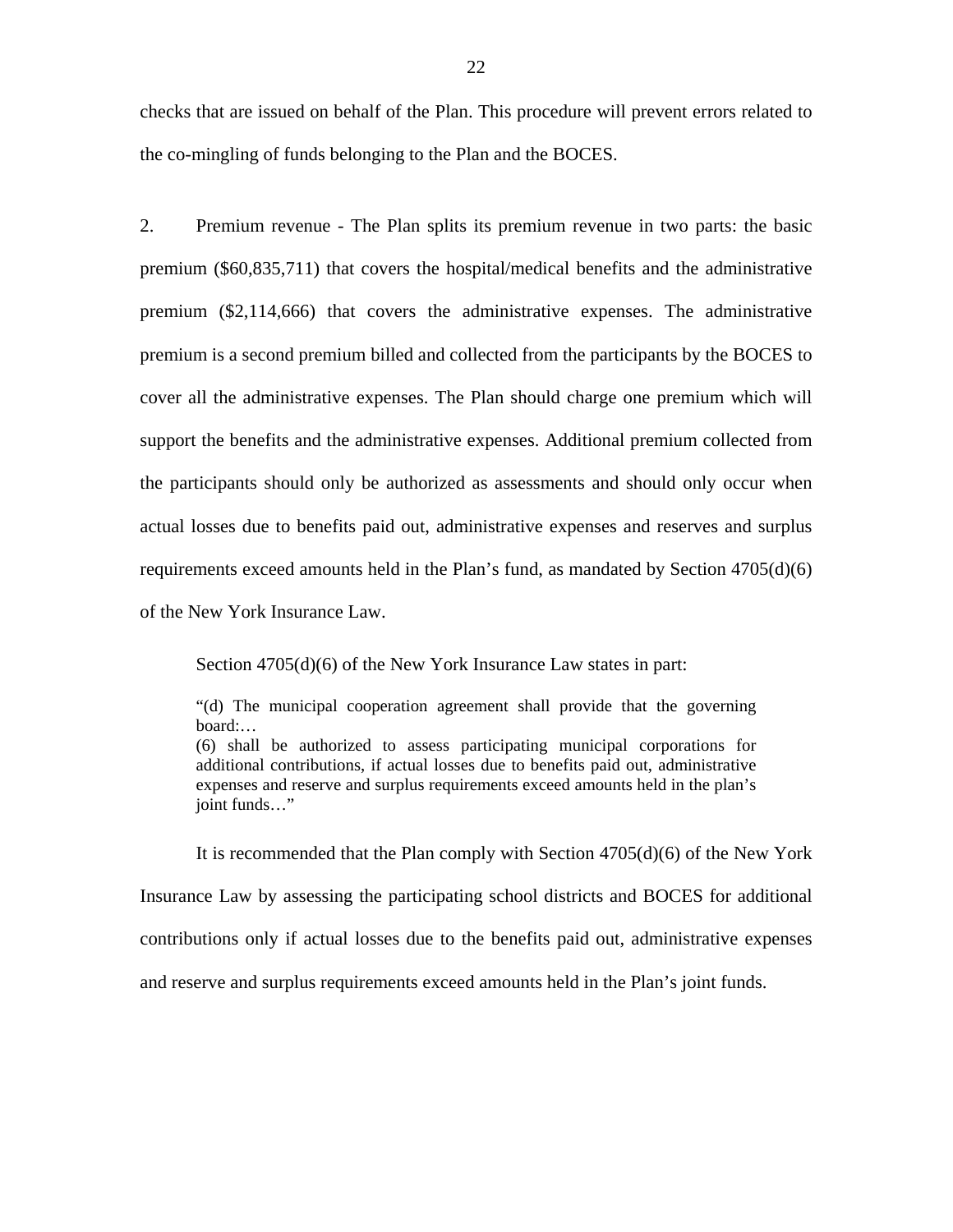Furthermore, when the Plan split the premium as shown above, it understated the

surplus that it needed to establish and maintain pursuant to Section  $4706(a)(5)(A)$  of the

New York Insurance Law.

Section 4705(a)(5)(A) of the New York Insurance states:

"(a) Notwithstanding any provision of law, the governing board of a municipal cooperative health benefit plan shall establish a reserve fund, and the plan's chief fiscal officer shall cause to be paid into the reserve fund the amounts necessary to satisfy all contractual obligations and liabilities of the plan, including:

(5) a surplus account, established and maintained for the sole purpose of satisfying unexpected obligations of the municipal cooperative health benefit plan in the event of termination or abandonment of the plan, which shall not be less than:

(A) five percent of the annualized earned premium equivalents during the current fiscal year of a municipal cooperative health benefit plan which consists of five or more participating municipal corporations and covers two thousand or more employees and retirees;"

It is recommended that the Plan report accurate premium information. The premium revenue directly impacts the required Section  $4706(a)(5)$  surplus that is based on five percent of the premium revenue.

3. Record retention - The Plan was unable to provide support for a transfer charge made during the fiscal year ended June 30, 2013, relative to its administrative expenses. Also, the Plan was unable to provide the examiner with its chart of accounts, general ledger, and statements of reconciliation between its books of accounts and the amounts reported on its June 30, 2013 annual statement. Therefore, the Plan was in violation of Part 243.2(b)(7) of Insurance Regulation No. 152 (11 NYCRR 243.2).

Part 243.2(b)(7) states:

"(b) Except as otherwise required by law or regulation, an insurer shall maintain: (7) A financial record necessary to verify the financial condition of an insurer, including ledgers, journals, trial balances, annual and quarterly statement work papers, evidence of asset ownership, and source documents, for six calendar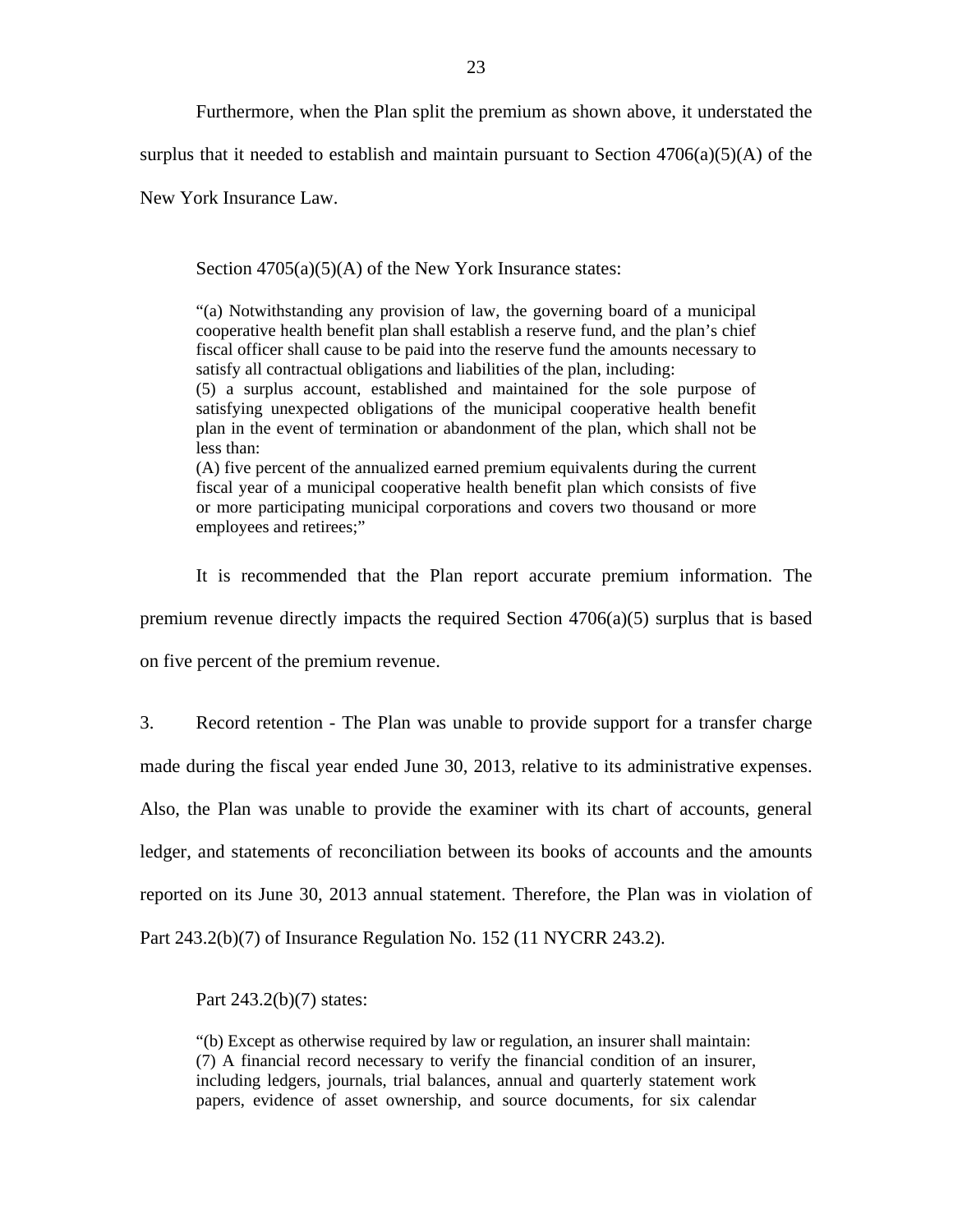<span id="page-25-0"></span>years from its creation or until after the filing of the report on examination in which the record was subject to review, whichever is longer."

It is recommended that the Plan comply with Part 243.2(b)(7) of Insurance Regulation No. 152 by keeping on site, for six years, the financial records necessary to verify the financial condition of the Plan.

4. The Plan was late in filing all its annual statements subsequent to and during the

examination period, in violation of Sections  $4710(a)(2)$  & (3) of the New York Insurance

Law.

Sections  $4710(a)(2)$  & (3) of New York Insurance Law state:

"(a) The governing board of the municipal cooperative health benefit plan shall:

(2) annually, not later than one hundred twenty days after the close of the plan year, file a report with the superintendent showing the financial condition and affairs of the plan (including an annual independent financial audit statement and independent actuarial opinion) as of the end of the preceding plan year, in such form and providing such other information as the superintendent may prescribe (3) file a report each quarter with the superintendent describing the plan's current financial status and providing such information as the superintendent may prescribe."

It is recommended that the Plan comply with Sections  $4710(a)(2)$  & (3) of the New York Insurance Law by filing its annual statements with the Department no later than one hundred twenty days after the close of the plan year.

H. Reserve Fund

The Plan does not designate a Chief Fiscal Officer to, among other duties, report on the operations and condition of the Plan's reserve funds to the governing board, as required by Section 4706(d) of the New York Insurance Law.

Section 4706(d) of the New York Insurance Law states: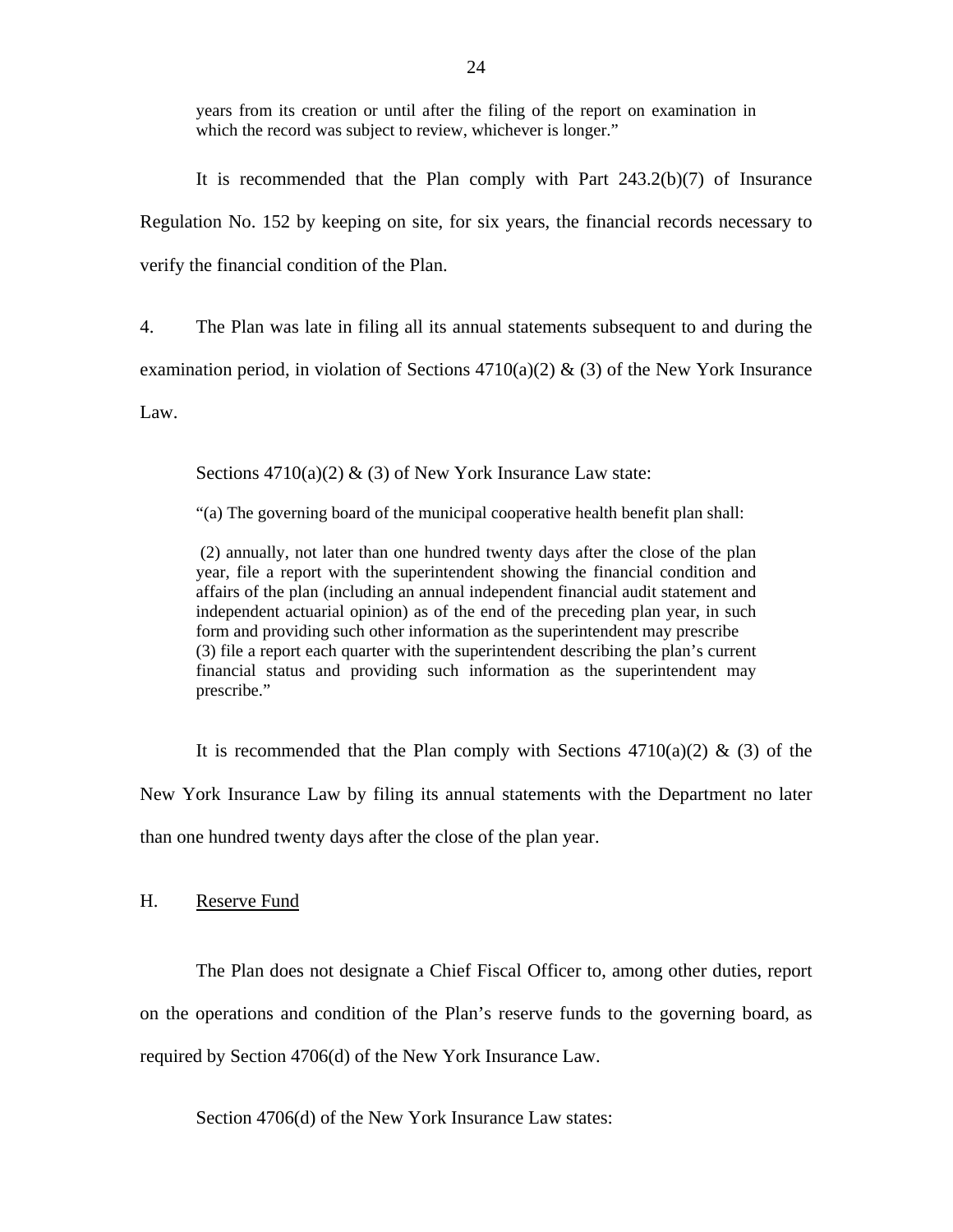"(d) The plan's chief fiscal officer, within ninety days of the end of each fiscal year, shall furnish a detailed report of the operations and condition of the plan's reserve funds to the governing board."

It is recommended that the Plan comply with Section 4706(d) of the New York Insurance Law by designating a Chief Fiscal Officer who will furnish, within ninety days of the end of each fiscal year, a detailed report of the operations and condition of the Plan's reserve funds to the governing board.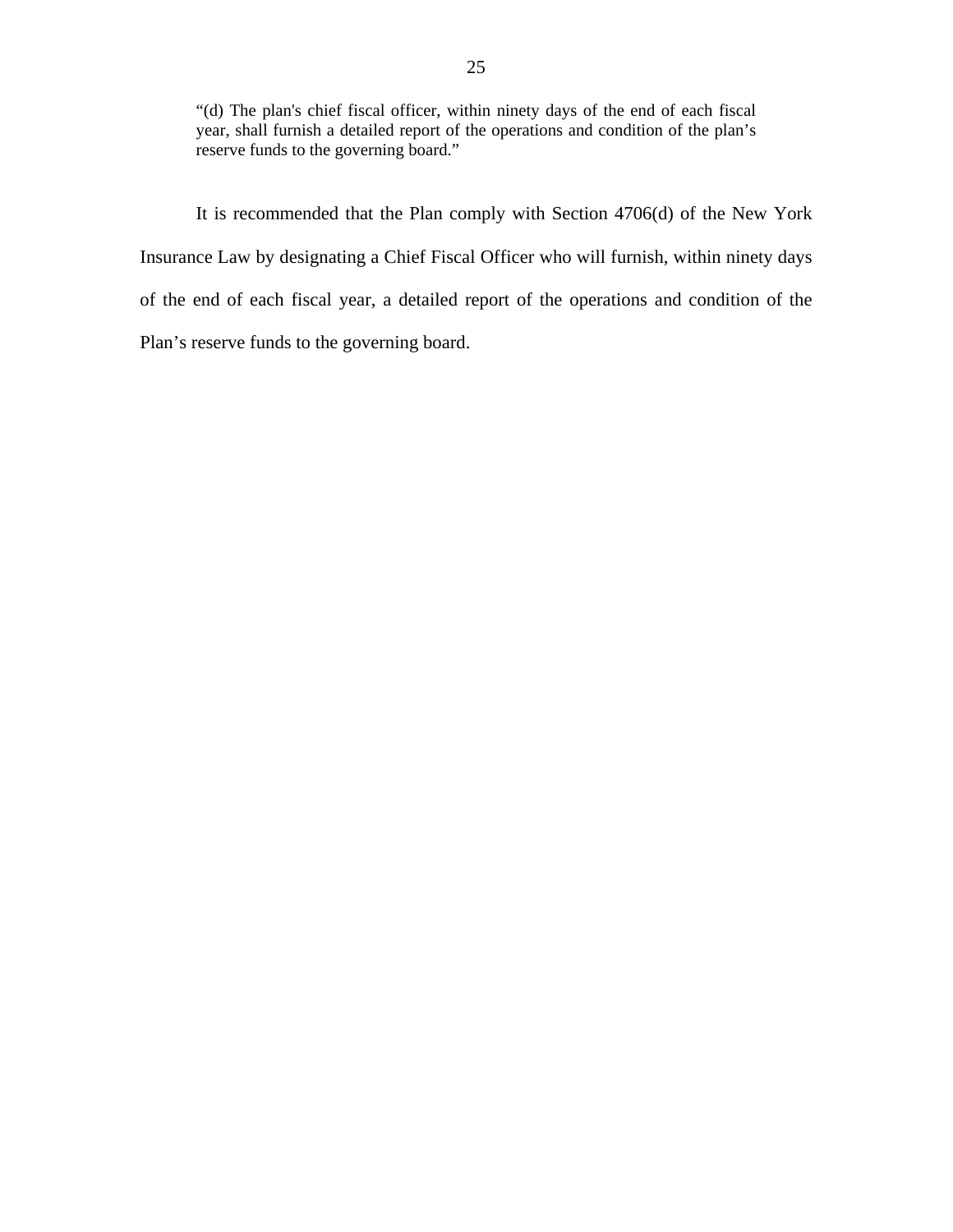#### **4. FINANCIAL STATEMENTS**

#### <span id="page-27-0"></span>A. Balance Sheet

The following shows the assets, liabilities and surplus as of June 30, 2013 as contained in the Plan's June 30, 2013 filed annual statement, a condensed summary of operations and a reconciliation of the net worth account for each of the years under review. The examiner's review of a sample of transactions did not reveal any differences which materially affected the Plan's financial condition as presented in its financial statements contained in the June 30, 2013 filed annual statement.

#### Independent Accountants

The firm of Pinto Mucenski Hooper Van House & Company ("CPA") was retained by the Plan to audit the Plan's combined statutory basis statements of financial position as of June 30 of each year in the examination period, and the related statutorybasis statements of operations and surplus, for the year then ended.

Pinto Mucenski Hooper Van House & Company concluded that the statutory financial statements presented fairly, in all material respects, the financial position of the Plan at the fiscal year end June 30, 2009 through June 30, 2012 audit dates. However, for the fiscal year ending June 30, 2013, the Plan received a modified opinion. The basis for the modified opinion, as evidenced in the CPA's June 30, 2013 financial statements, is because the Plan reported its incurred but not reported claims liability in accordance with Article 47 of the New York State Insurance Law. In the CPA's opinion, this liability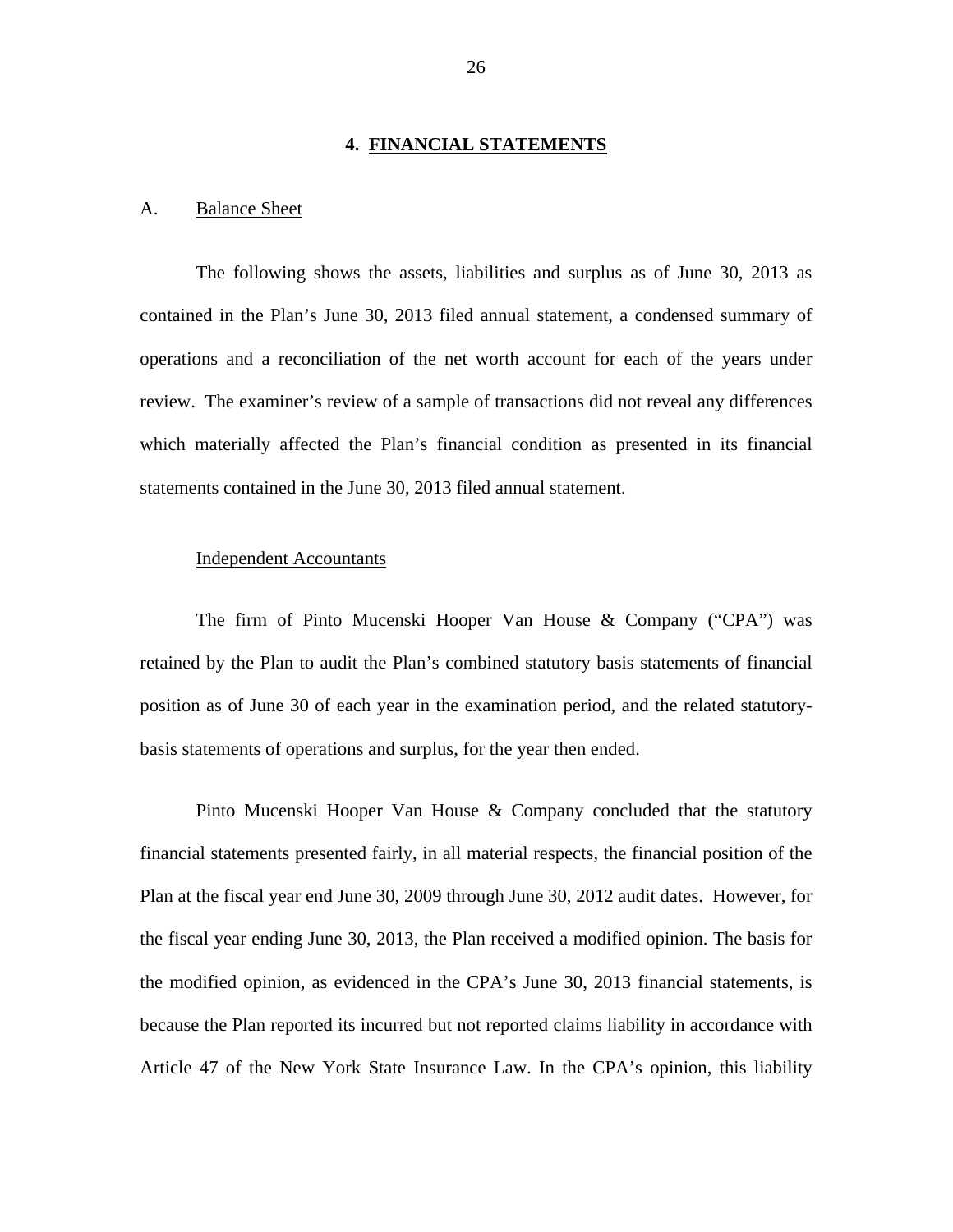should have been computed on an actuarial basis, as is required under accounting principles generally accepted in the United States of America.

#### **Assets**

| Cash and cash equivalents                 | \$<br>12,929,822  |
|-------------------------------------------|-------------------|
| Aggregate write-ins for invested assets   | 463,571           |
| Aggregate write-ins for other assets      | 1,039,825         |
| Total assets                              | 14,433,218<br>\$  |
| Liabilities                               |                   |
| Claims payable reserve                    | \$<br>10,797,813  |
| Aggregate write-ins for other liabilities | 1,177,526         |
| <b>Total liabilities</b>                  | 11,975,339<br>\$. |
| Net worth                                 |                   |
| Unassigned funds                          | \$<br>(583,906)   |
| Surplus per Section $4706(a)(5)$          | 3,041,786         |
| Total surplus                             | \$<br>2,457,880   |
| Total liabilities and surplus             | <u>14,433,219</u> |

Note: The Plan reported its required minimum surplus as per Section 4706(a)(5) of the New York Insurance Law impaired in the amount of \$583,906 as of June 30, 2013. Such impairment was removed as of September 30, 2013.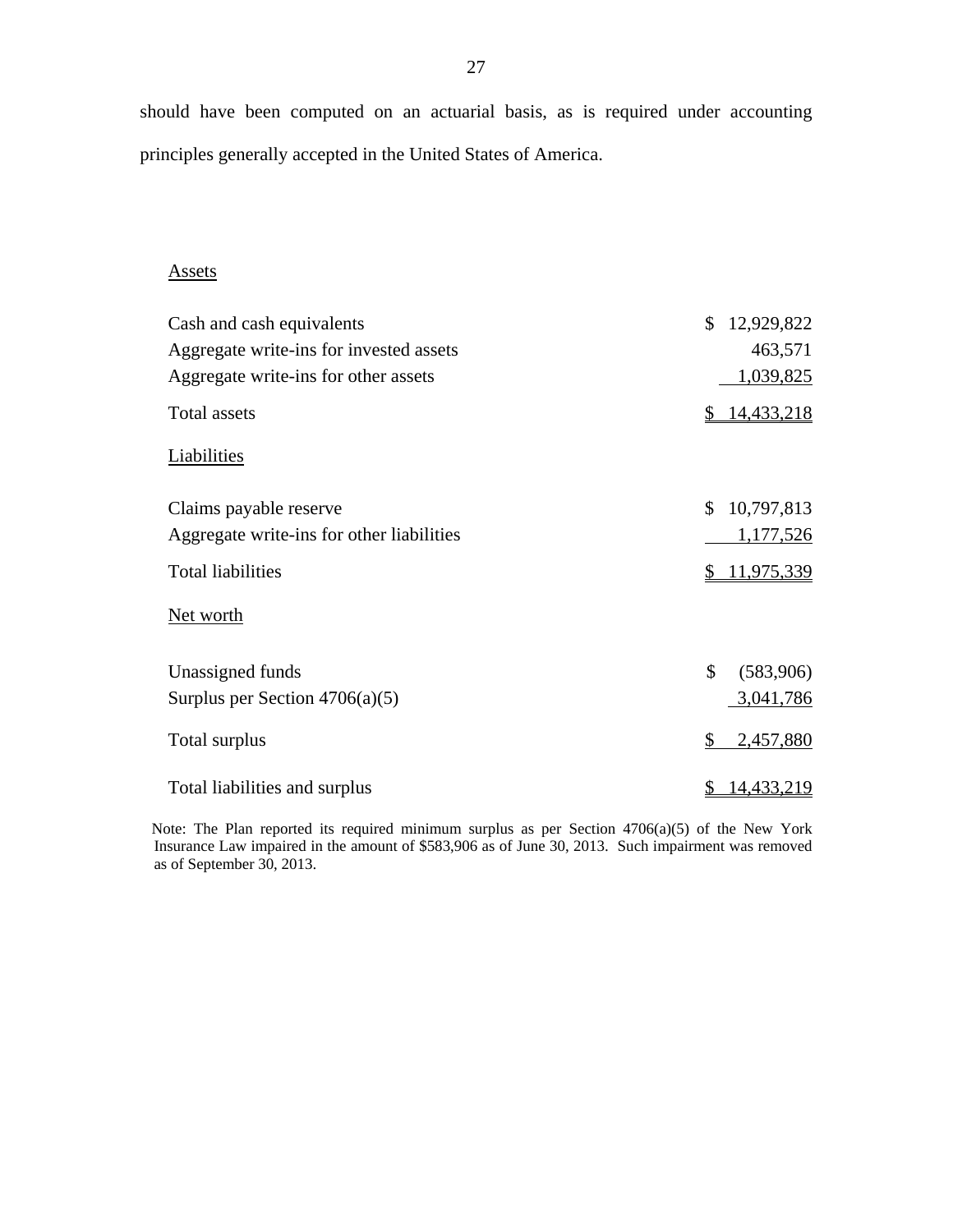B. Statement of Revenue, Expenses and Surplus

Surplus decreased by \$14,772,951 during the examination period from January 1,

2009 through June 30, 2013, detailed as follows:

| Revenue                                                                                          |                            |              |                             |                    |
|--------------------------------------------------------------------------------------------------|----------------------------|--------------|-----------------------------|--------------------|
| Premium                                                                                          |                            |              | \$247,080,951               |                    |
| Net investment income                                                                            |                            |              | 412,872                     |                    |
| Aggregate write-ins for other revenue                                                            |                            |              | 9,637,048                   |                    |
| Total revenue                                                                                    |                            |              |                             | \$257,130,871      |
| <b>Expenses</b>                                                                                  |                            |              |                             |                    |
| Claims                                                                                           |                            |              | \$270,054,682               |                    |
| Claim adjustment expenses                                                                        |                            |              | (3,335,339)                 |                    |
| General administrative expenses                                                                  |                            |              | 6,422,347                   |                    |
| Total expenses                                                                                   |                            |              |                             | \$273,141,690      |
| Net income                                                                                       |                            |              |                             | \$<br>(16,010,819) |
| Change in capital and surplus<br>Surplus, per filed annual statement,<br>as of December 31, 2008 |                            |              |                             | \$17,230,831       |
|                                                                                                  | Gains in<br><b>Surplus</b> |              | Losses in<br><b>Surplus</b> |                    |
| Net income                                                                                       |                            | $\mathbb{S}$ | 16,010,819                  |                    |
| Change in contingency reserves                                                                   |                            |              | 471,360                     |                    |
| Change in retained earnings                                                                      | 242,125<br>\$              |              |                             |                    |
| Aggregate write-ins for<br>change in other surplus items                                         | 1,467,103                  |              |                             |                    |
|                                                                                                  |                            |              |                             |                    |
| Net decrease in surplus                                                                          |                            |              |                             | (14, 772, 951)     |
| Surplus, per report on examination,<br>as of June 30, 2013                                       |                            |              |                             | \$2,457,880        |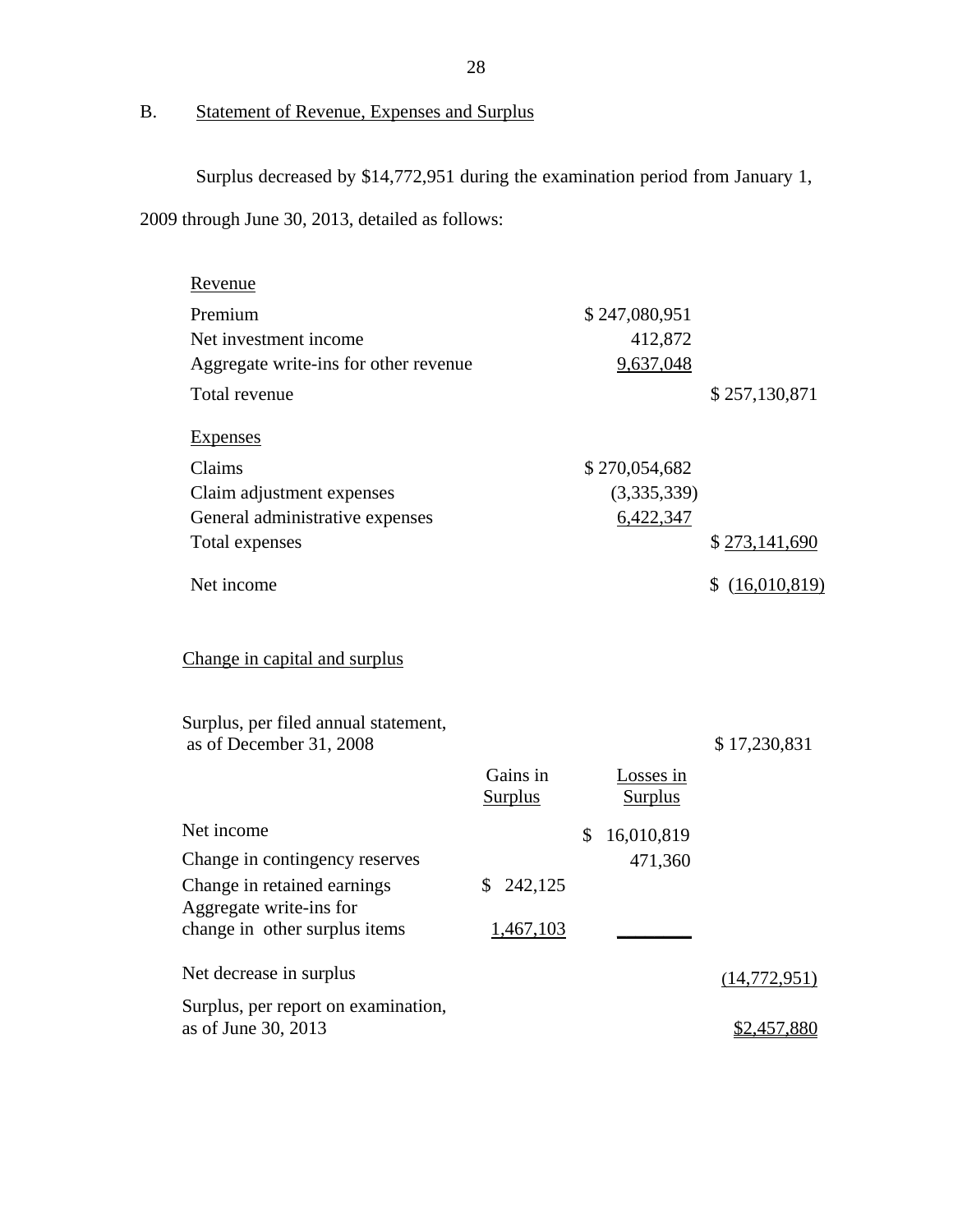#### **5. CLAIMS STABILIZATION RESERVE**

<span id="page-30-0"></span>The Plan did not maintain a claims stabilization reserve as of June 30, 2013.

Pursuant to the provisions of Sections  $4706(a)(1)$  and  $4706(a)(5)$  of the New York Insurance Law, the Plan must maintain total reserves at least equal to 150% of the sum of the claims unpaid and surplus required by Section  $4706(a)(5)$  of the Insurance Law.

Inasmuch as the Plan has only maintained approximately 104%, a claim stabilization reserve should be gradually accumulated until the Plan is in compliance with the previously mentioned sections of the law**.** 

#### **6. CONCLUSION**

The Plan reported its required minimum surplus as per Section 4706(a)(5) of the New York Insurance Law impaired in the amount of \$583,906 as of June 30, 2013. Such impairment was removed as of September 30, 2013.

#### **7. MARKET CONDUCT ACTIVITIES**

In the course of this examination, a review was made of the manner in which the Plan conducts its business practices and fulfills its contractual obligations to policyholders and claimants. The review was general in nature and is not to be construed to encompass the more precise scope of a market conduct examination.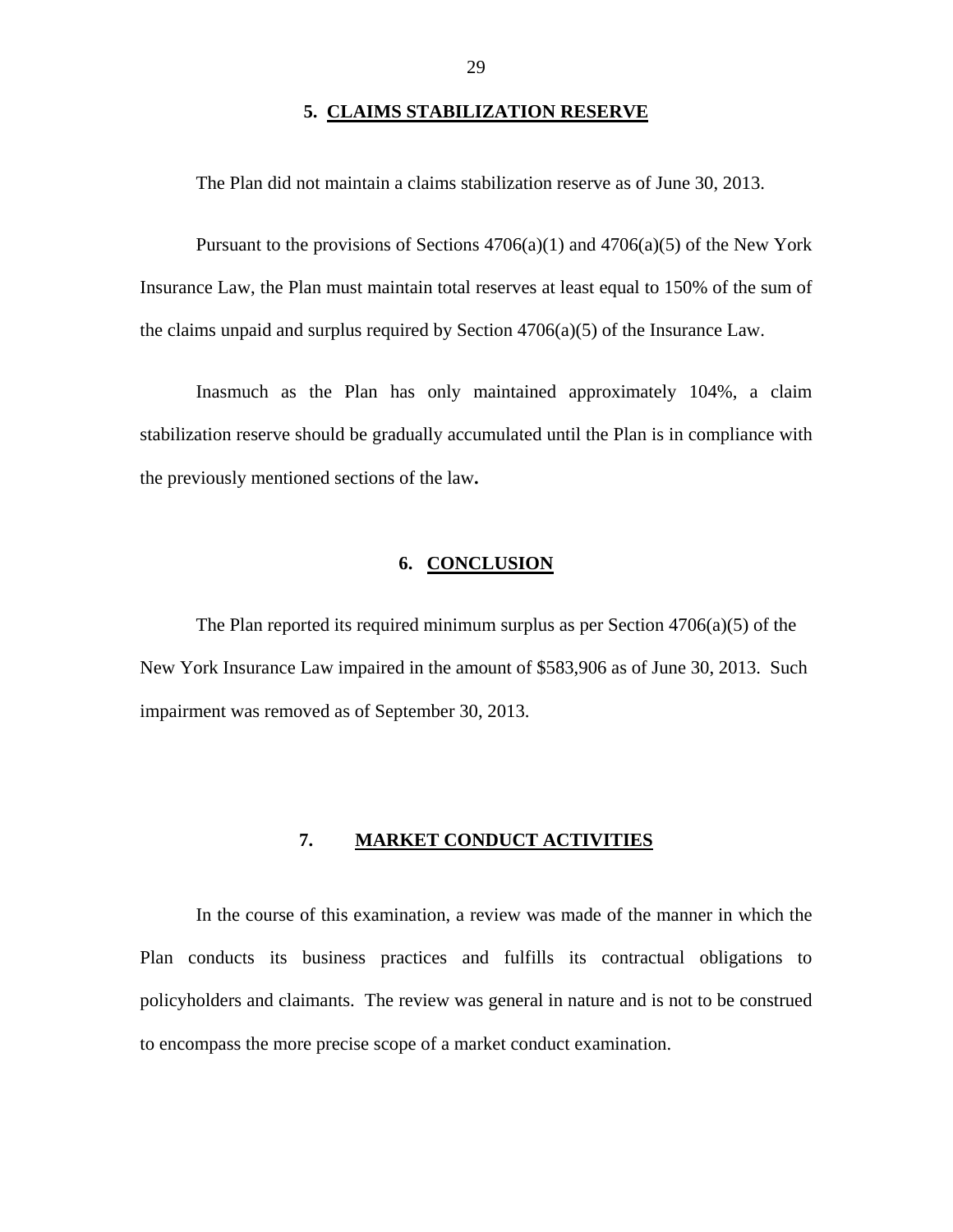<span id="page-31-0"></span>The review was directed at the practices of the Plan in the following major areas:

- A. Claims prompt payment review
- B. Grievances
- C. Utilization review
- D. Policy forms
- E. Explanation of benefits statements
- F. Community rating methodology

#### A. Claims Prompt Payment Review

A review to test for compliance with the Prompt Pay Law, Section 3224-a of the New York Insurance Law, was performed by using a statistical sampling methodology covering claims submitted to the Plan during the period July 1, 2012 through June 30, 2013.

The review of the Plan's submitted medical and hospital claims data for the period July 1, 2012 through June 30, 2013, relative to compliance with Section 3224-a of the New York Insurance Law did not reveal any problem areas.

### B. Grievances

The Plan submitted eight (8) grievance cases closed during the Plan year 2012/2013. The examination reviewed all eight (8) cases to ensure compliance with Section 4802 of the New York Insurance Law. The following violations were noted:

1. The Plan failed to issue an acknowledgement letter for five of the eight grievance cases reviewed. This is a violation of Section 4802(d) of the New York Insurance Law.

Section 4802(d) of the New York Insurance Law states, in part: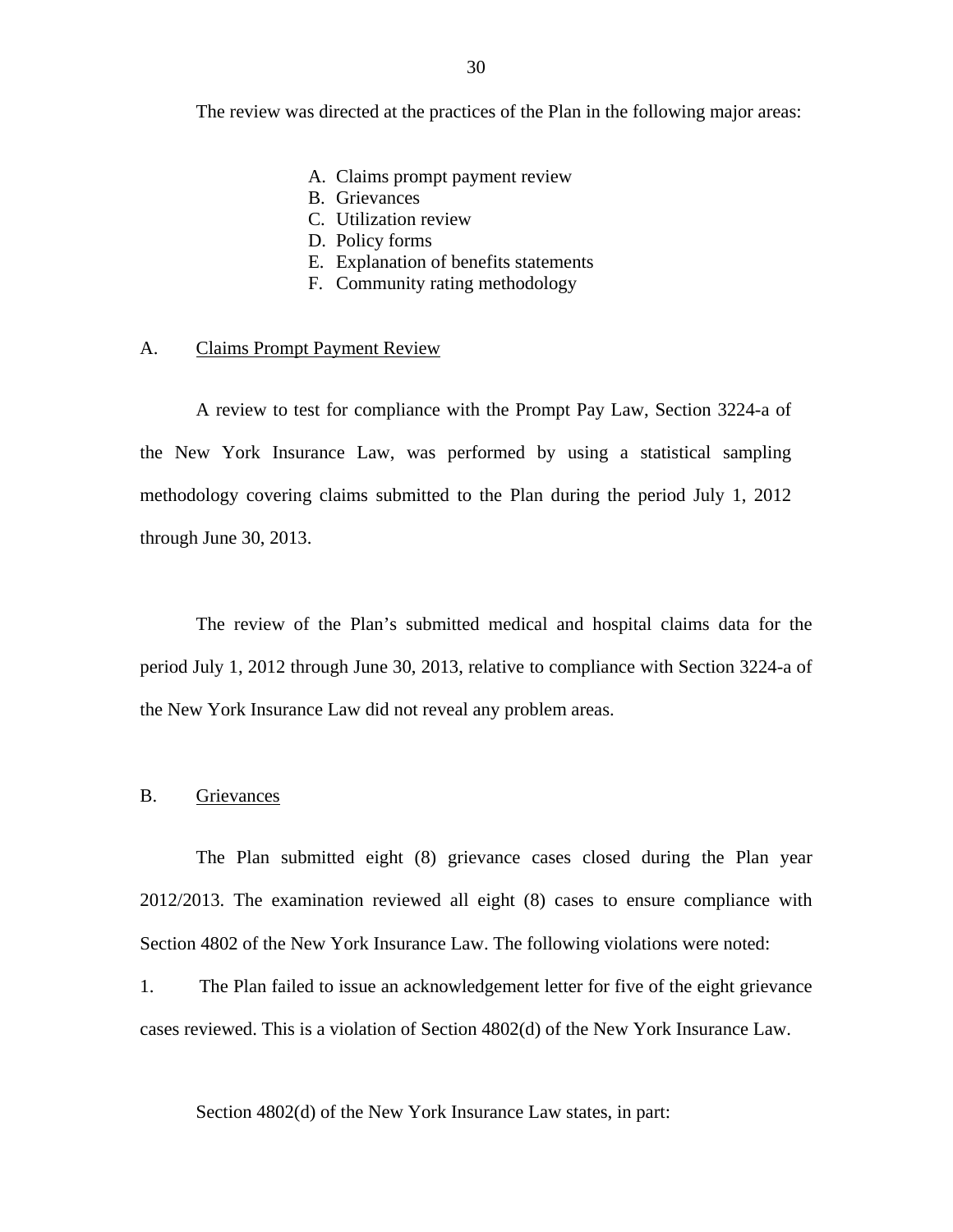"(d) Within fifteen business days of receipt of the grievance, the insurer shall provide written acknowledgment of the grievance, including the name, address and telephone number of the individual or department designated by the insurer to respond to the grievance"

It is recommended that the Plan comply with Section 4802(d) of the New York Insurance Law by providing written acknowledgement within fifteen business days of the receipt of the grievance.

2. The Plan failed to issue appeal rights for three of the eight grievance cases reviewed. This is a violation of Section  $4802(g)(3)$  of the New York Insurance Law.

Section  $4802(g)(3)$  of the New York Insurance Law states, inpart

"(g)The notice of a determination shall include:… (3) the procedures for the filing of an appeal of the determination, including a form for the filing of such an appeal. …"

It is recommended that the Plan comply with Section  $4802(g)(3)$  of the New York Insurance Law by providing to the member the procedures for the filing of an appeal of the determination.

3 The Plan failed to issue a determination notice for two of the eight grievance cases reviewed. This is a violation of Section 4802(f) of the New York Insurance Law.

Section 4802(f) of the New York Insurance Law states:

 three business days" "(f) The notice of a determination of the grievance shall be made in writing to the insured or to the insured's designee. In the case of a determination made in conformance with subparagraph (1) of subsection (d) of this section, notice shall be made by telephone directly to the insured with written notice to follow within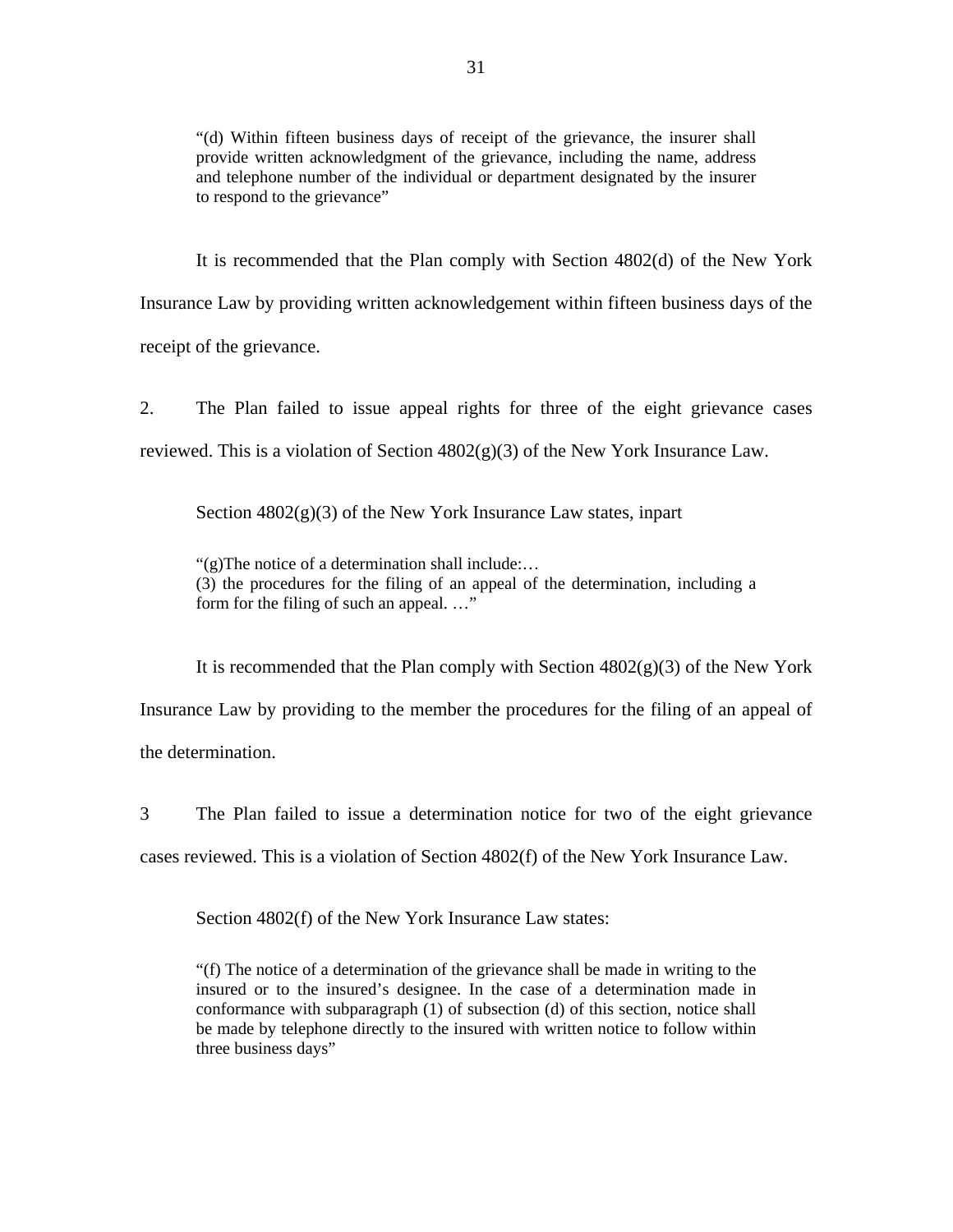It is recommended that the Plan comply with Section 4802(f) of the New York

<span id="page-33-0"></span>Insurance Law by notifying the insured in writing of the grievance determination.

4 The Plan failed to reach a timely resolution in two of the eight grievance cases reviewed. This is a violation of Section 4802(d)(2) of the New York Insurance Law.

Section  $4802(d)(2)$  of the New York Insurance Law states:

"(d) Within fifteen business days of receipt of the grievance, the insurer shall provide written acknowledgment of the grievance, including the name, address and telephone number of the individual or department designated by the insurer to respond to the grievance. All grievances shall be resolved in an expeditious manner, and in any event, no more than:

(2) thirty days after the receipt of all necessary information in the case of requests for referrals or determinations concerning whether a requested benefit is covered pursuant to the contract;

It is recommended that the Plan comply with Section  $4802(d)(2)$  of the New York Insurance Law by reaching a resolution within thirty days after the receipt of all necessary information in the case of requests for referrals or determination concerning whether a requested service is covered.

### C. Utilization Review

The Plan submitted 889 utilization review cases and 26 utilization review appeal cases closed during the fiscal year 2012 – 2013 for review. The examination reviewed 167 utilization review cases and all the 26 utilization review appeal cases to ensure compliance with Article 49 of the New York Insurance Law. The following violations were noted: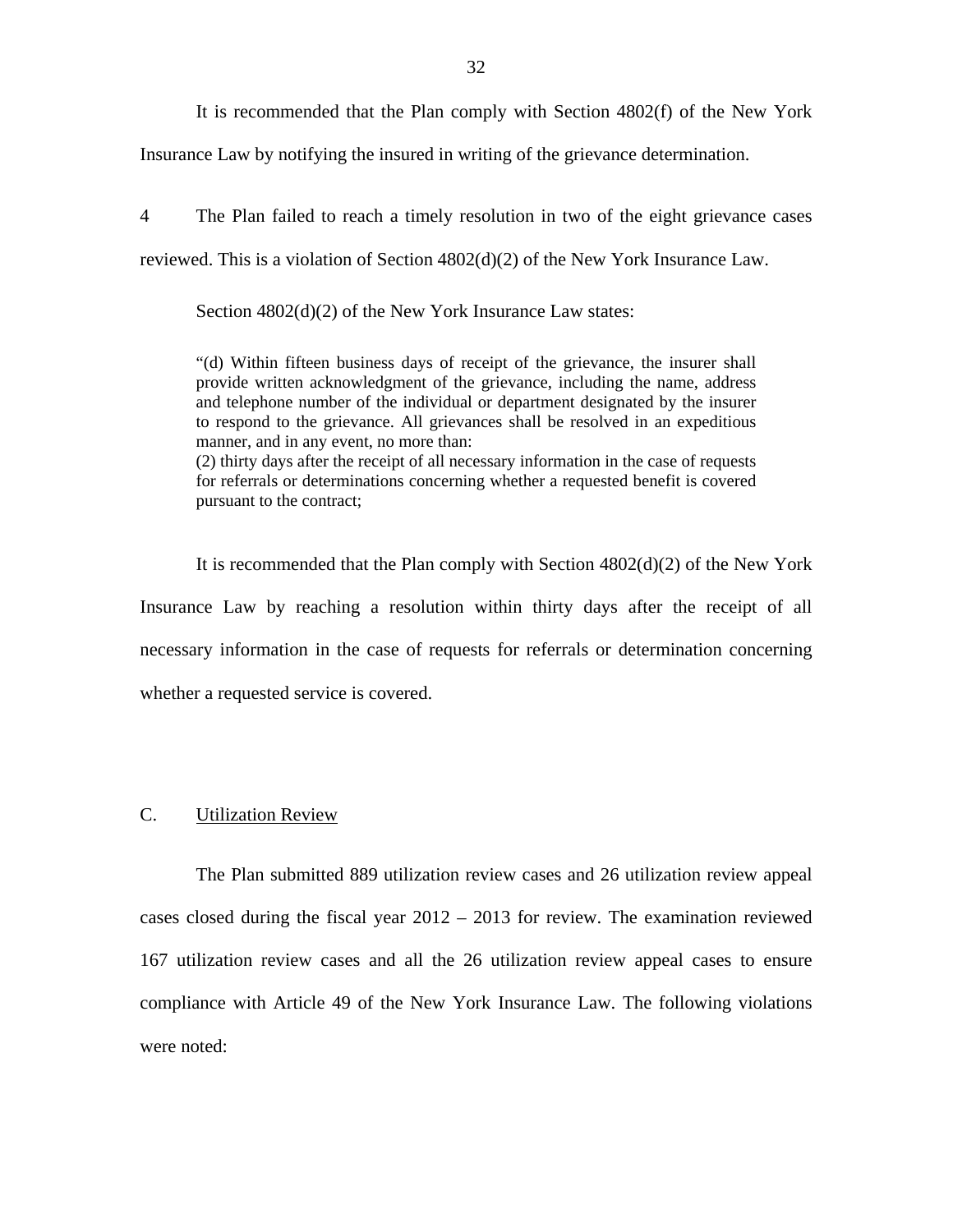1. The Plan failed to file biennial reports of its utilization program to the Superintendent of Financial Services. This is a violation of Section 4901(a) of the New York Insurance Law.

Section 4901(a) of the New York Insurance Law states:

"(a) Every utilization review agent shall biennially report to the superintendent of financial services, in a statement subscribed and affirmed as true under the penalties of perjury, the information required pursuant to subsection (b) of this section."

It is recommended that the Plan comply with Section 4901(a) of the New York Insurance Law by biennially reporting its utilization program to the Superintendent of Financial Services.

2. The Plan failed to reach a timely initial adverse determination in 45 of the 167 utilization review cases selected for review. This is a violation of Section 4903(d) of the New York Insurance Law.

Section 4903(d) of the New York Insurance Law states:

"(d) A utilization review agent shall make a utilization review determination involving health care services which have been delivered within thirty days of receipt of the necessary information.:"

It is recommended that the Plan comply with Section 4903(d) of the New York Insurance Law by making a utilization review determination involving delivered health care services within thirty days of receipt of the necessary information.

3. The Plan failed to issue a determination letter for 15 of the 26 utilization review appeal cases. This is a violation of Section 4904(c) of the New York Insurance Law.

Section 4904(c) of the New York Insurance Law states: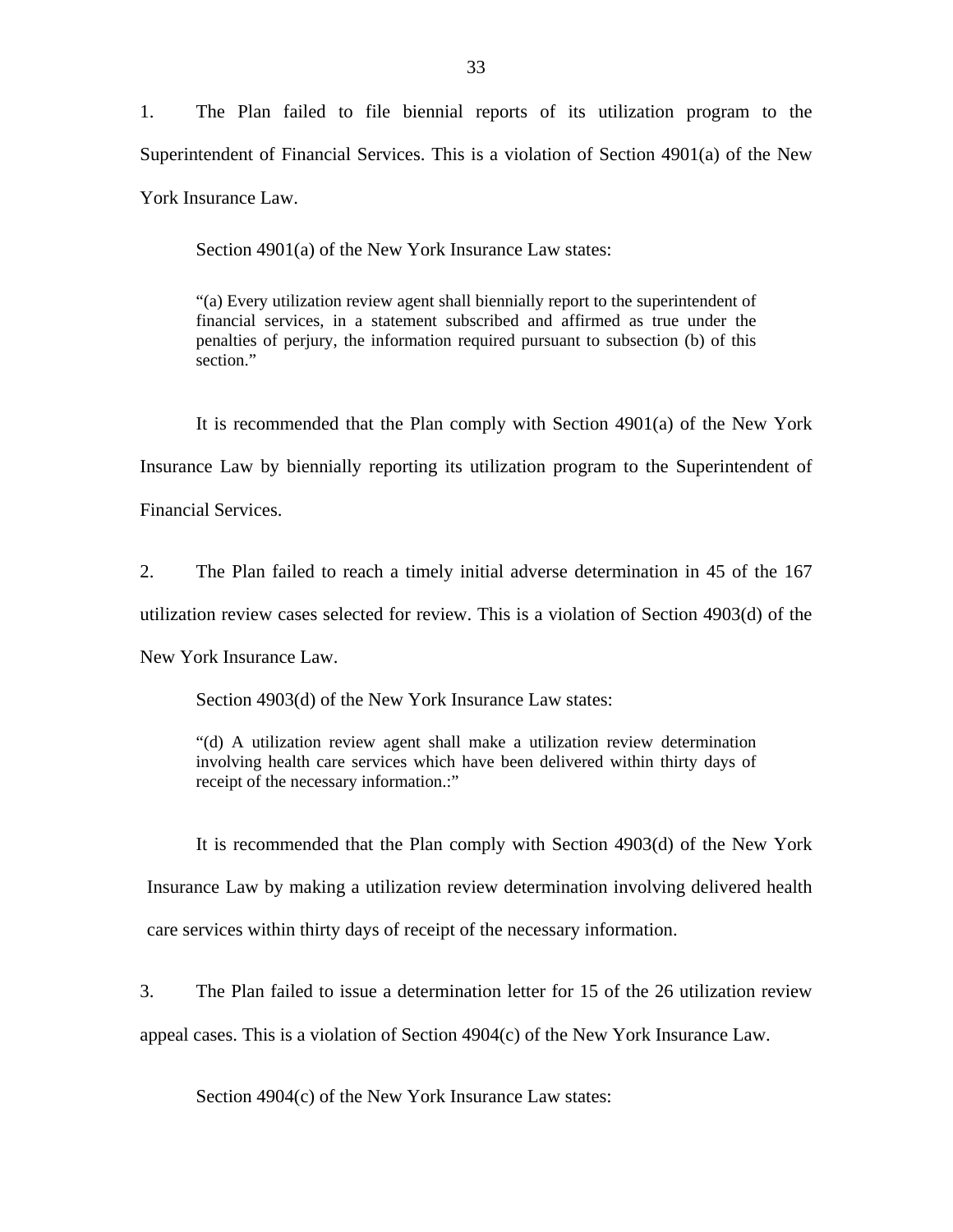"(c) A utilization review agent shall establish a standard appeal process which includes procedures for appeals to be filed in writing or by telephone. A utilization review agent must establish a period of no less than forty-five days after receipt of notification by the insured of the initial utilization review determination and receipt of all necessary information to file the appeal from said determination. The utilization review agent must provide written acknowledgment of the filing of the appeal to the appealing party within fifteen days of such filing and shall make a determination with regard to the appeal within sixty days of the receipt of necessary information to conduct the appeal. The utilization review agent shall notify the insured, the insured's designee and, where appropriate, the insured's health care provider, in writing of the appeal determination within two business days of the rendering of such determination."

 Insurance Law by notifying the insured in writing of the appeal determination. It is recommended that the Plan comply with Section 4904(c) of the New York

4. The Plan failed to issue an acknowledgement letter for 21 of the 26 utilization review appeal cases reviewed. This is a violation of Section 4904(c) of the New York Insurance Law, as quoted above.

It is recommended that the Plan comply with Section 4904(c) of the New York Insurance Law by providing written acknowledgement of the filing of the appeal within fifteen days of the filing of such filing.

5. In 3 of the 26 utilization appeal cases reviewed, the Plan failed to have the appeals reviewed by a clinical peer reviewer other than the clinical peer reviewer who rendered the initial adverse determination. This is a violation of Section 4904(d) of the New York Insurance Law.

Section 4904(d) of the New York Insurance Law states:

"(d) Both expedited and standard appeals shall only be conducted by clinical peer reviewers, provided that any such appeal shall be reviewed by a clinical peer reviewer other than the clinical peer reviewer who rendered the adverse determination."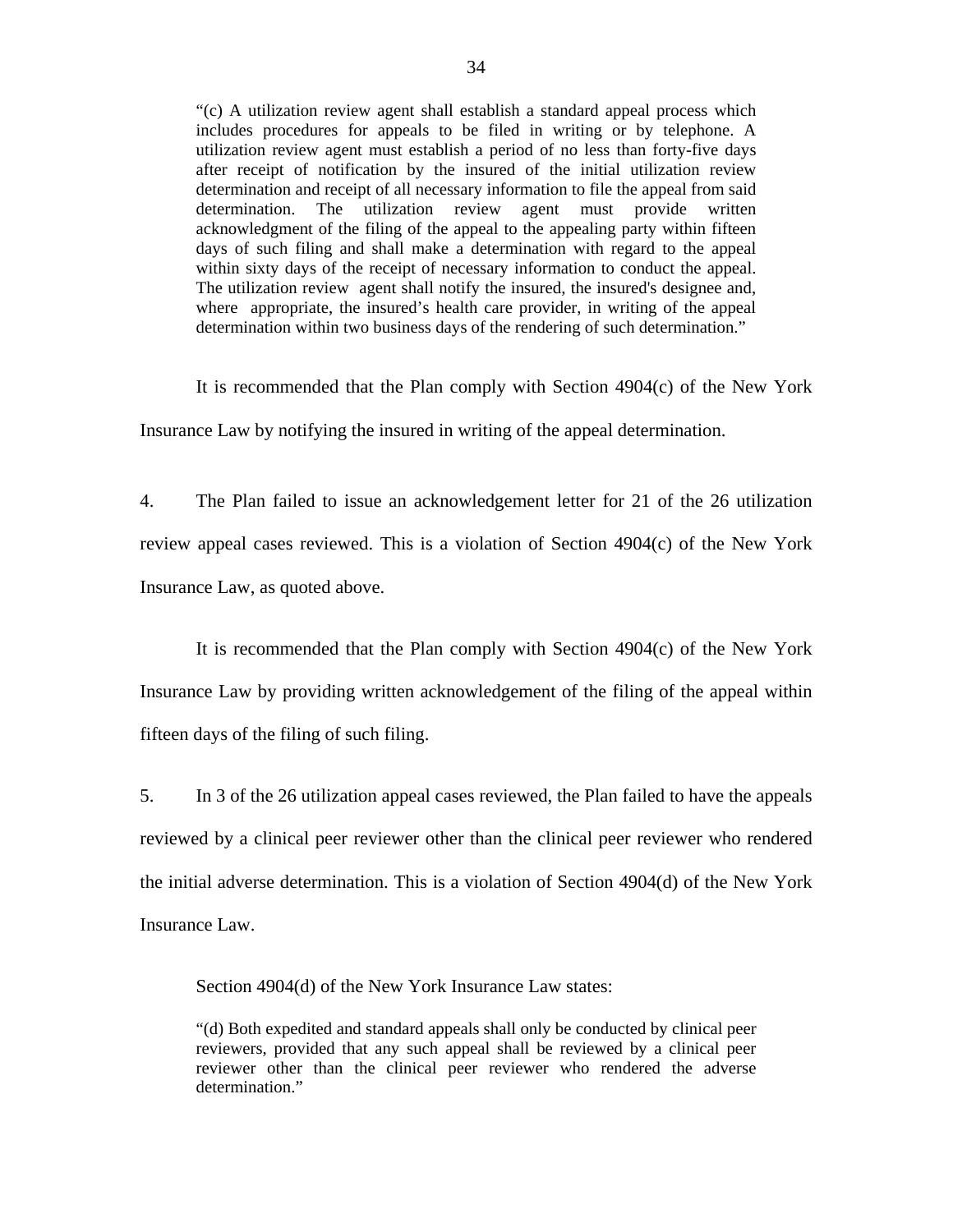<span id="page-36-0"></span>It is recommended that the Plan comply with Section 4904(d) of the New York Insurance Law by providing that appeals be reviewed by a clinical peer reviewer other that the clinical peer reviewer who rendered the first adverse determination.

Also, a review of the Plan's grievance and utilization review policy was conducted. It was noted that relative to items 2 through 5 above, the Plan's grievance and utilization review policy does not have the appropriate guidelines to ensure compliance with Section 4802 and Article 49 (Sections 4901, 4902, 4903 and 4904) of the New York Insurance Law.

It is recommended that the Plan revise its grievance/utilization procedures and include the appropriate procedural guidelines to ensure compliance with Section 4802 and Article 49 of the New York Insurance Law.

#### D. Plan Document

The Plan provides coverage by means of a traditional plan (Plan A); a Plan B that comprises 4 riders (Riders 5, 6, 7 and 9); and a Plan C, which is a high deductible plan. The Plan did not file Riders 5 and 9 with the Department for approval prior to implementation Therefore, the Plan is in violation of Section 3201(b)(1) of the New York Insurance Law.

Section 3201(b)(1) of the New York Insurance Law states:

 $"(b)(1)$  No policy form shall be delivered or issued for delivery in this state unless it has been filed with and approved by the superintendent as conforming to the requirements of this chapter and not inconsistent with law."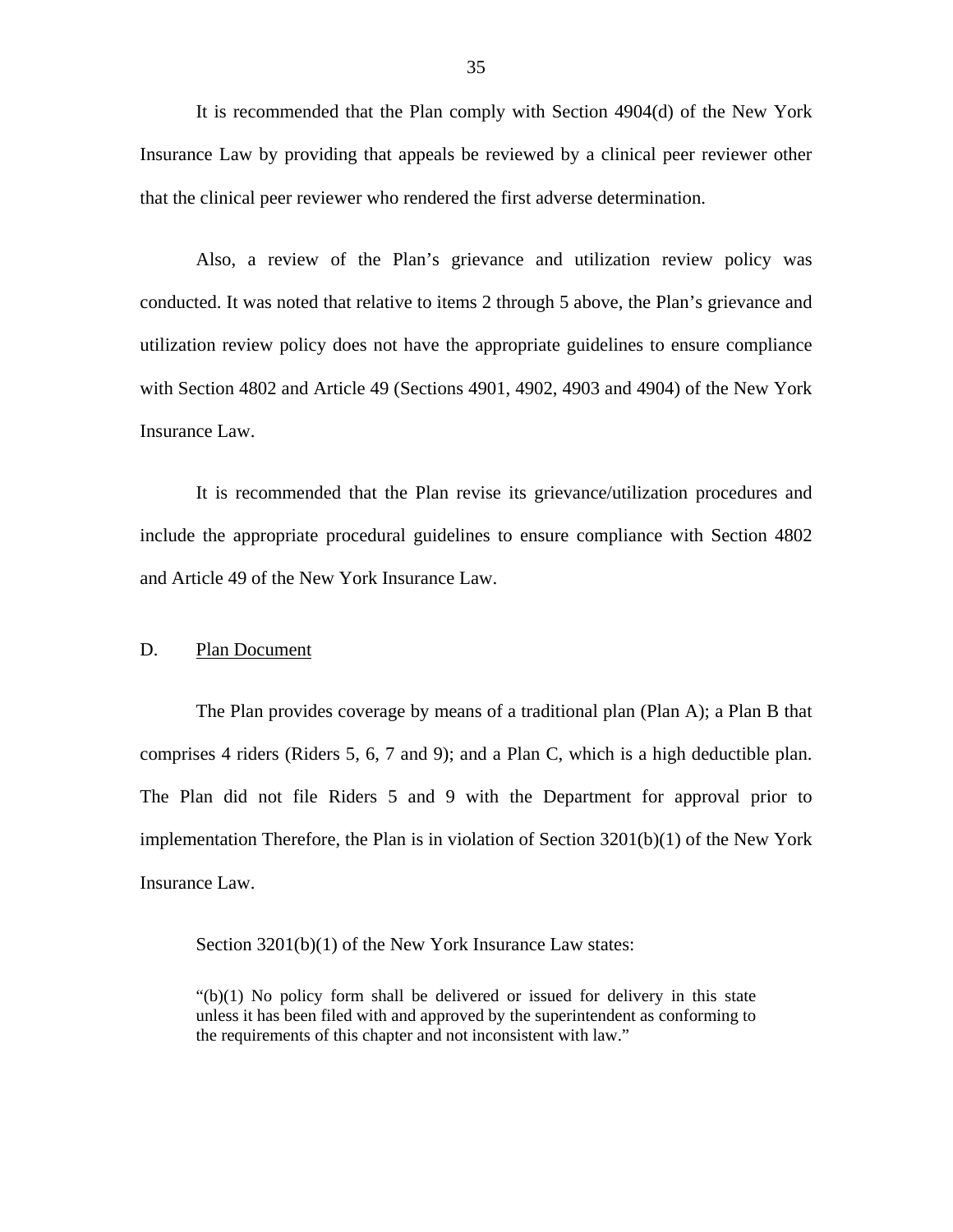<span id="page-37-0"></span>It is recommended that the Plan comply with Section 3201(b)(1) of the New York Insurance Law by filing its Plan Document policy forms with the Department for approval prior to implementation.

#### E. Explanation of benefits Statements

A review of the Plan's explanation of benefits forms ("EOB") which were issued to the Plan's insureds relative to paid and denied claims, was conducted by the examiner. The review noted that, as in the prior report on examination, the Plan issued EOBs that do not contain an identification of the service for which the claim is made. Therefore, the Plan is still in violation of Section 3234(b)(3) of the New York Insurance Law.

Section 3234(b)(3) of the New York Insurance Law states:

 (3) an identification of the service for which the claim is made;" "(b) the explanation of benefits form must include at least the following:

It is, again recommended that the Plan comply with the requirements of Section 3234(b)(3) of the New York Insurance Law, by amending its EOB forms to include clear identification of the services for which the claim was made.

#### F. Community Rating Methodology

As of June 30, 2013 the Plan did not have a formal community rating methodology filed with the Department, nor approved by the Department, as required by Section  $4705(d)(5)(B)$  of the New York Insurance Law.

Section  $4705(d)(5)(B)$  of the New York Insurance Law states: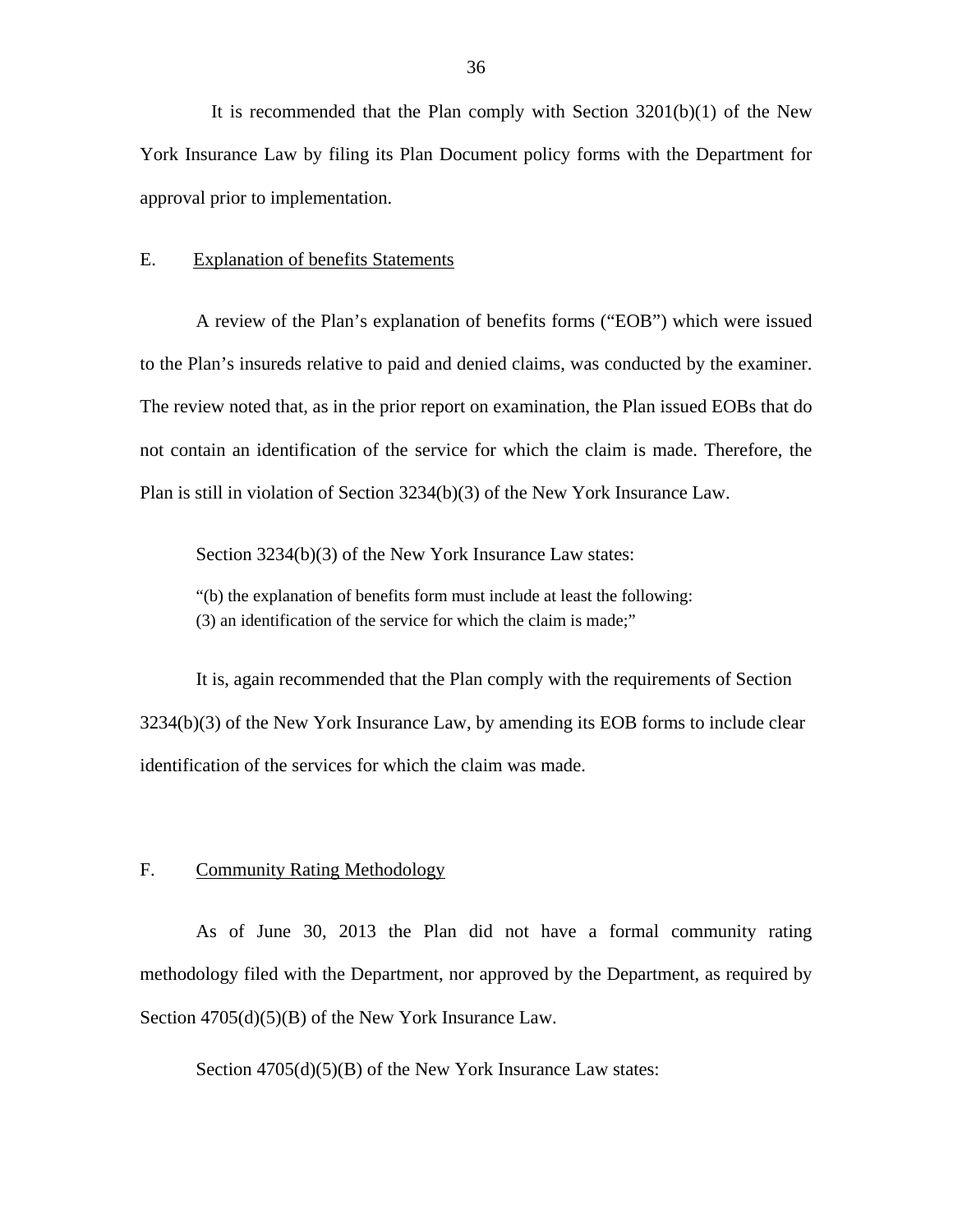"(d) The municipal cooperation agreement shall provide that the governing board:

(5) shall prepare an annual budget for the municipal cooperative health benefit plan to determine the premium equivalent rates for participating municipal corporations to be deposited in the plan's joint fund or funds during the fiscal year, provided that:

 municipal corporations on the bases of a community rating methodology filed with and approved by the superintendent and," (B) the governing board shall establish premium equivalent rates for participating

It is recommended that the Plan comply with Section  $4705(d)(5)(B)$  of the New

York Insurance Law by filing its community rating methodology with the Department for

the Department's approval.

### **8. SUBSEQUENT EVENTS**

Effective January 1, 2015 Madrid-Waddington Central School District withdrew

from the Plan.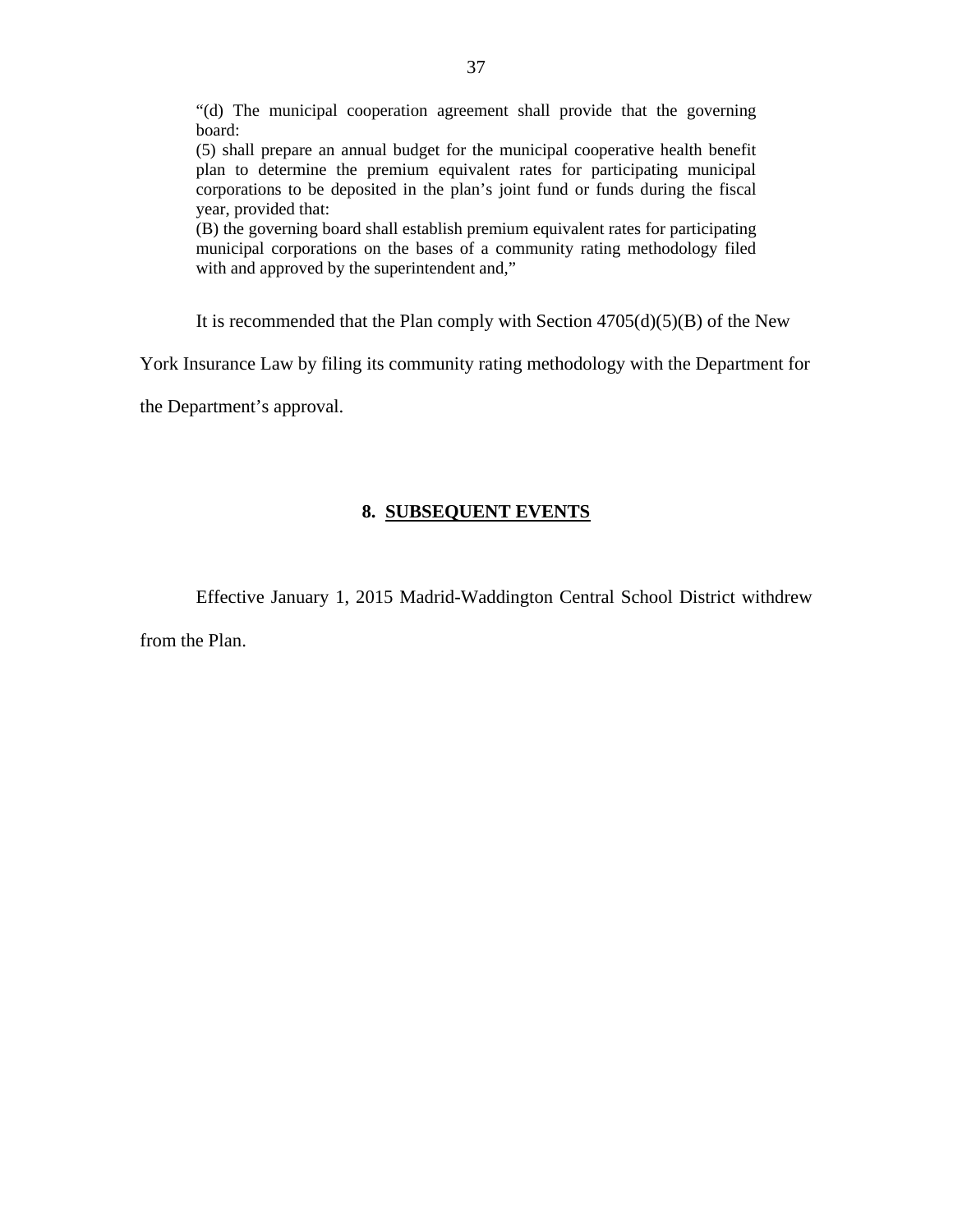#### **9. COMPLIANCE WITH PRIOR REPORT ON EXAMINATION**

The prior report on examination contained the following comments and recommendations (page number refers to the prior report on examination):

## **ITEM PAGE NO.**

6

7

### Municipal Cooperation Agreement

1. It is recommended that the Plan include a provision in its Municipal Cooperation Agreement that authorizes the governing board to establish a joint fund or funds to finance all of the Plan's expenditures, including claims, reserves, surplus, administration, stop-loss insurance and other expenses, in accordance with Section 4705(d)(4) of the New York Insurance Law.

#### *The Plan has complied with this recommendation.*

#### Stop-Loss Coverage

2. It is recommended that the Plan comply with the requirements of Section  $4707(a)(1)$  of the New York Insurance Law by reducing the initial aggregate attachment point and the minimum aggregate attachment point of its stop-loss coverage to an amount not in excess of one hundred twenty-five percent of the amount of expected claims of the Plan for the current fiscal year, as certified by its qualified actuary.

> *The Plan has not complied with this recommendation. A similar recommendation will be contained in the report.*

### Claims Procedures

3. It is recommended that the Plan comply with the 11 requirements of Section 4704(a)(8) of the New York Insurance Law by establishing procedures in its Plan Document for handling claims for benefits in the event of the Plan's dissolution.

*The Plan has complied with this recommendation.*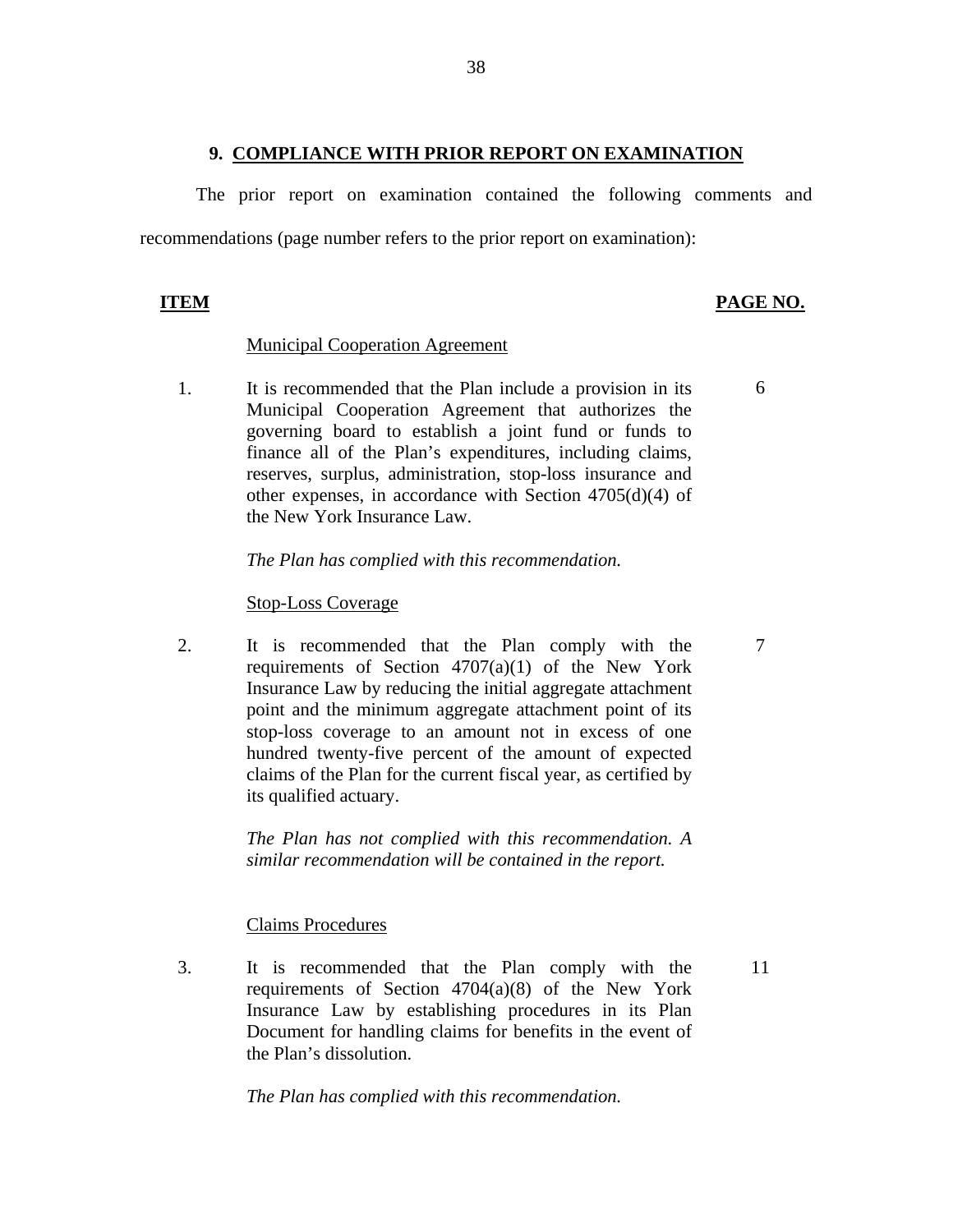### **ITEM PAGE NO.**

#### . Explanation of Benefits Forms

4. It is recommended that the Plan include the required wording within its issued EOBs, pursuant to the requirements of Section 3234(b)(7) of the New York Insurance Law. 11

*The Plan has complied with this recommendation.* 

made. 5. It is recommended that the Plan comply with the requirements of Section 3234(b)(3) of the New York Insurance Law, by amending its EOB forms to include clear identification of the service for which the claim was It is recommended that the Plan comply with the 12<br>requirements of Section 3234(b)(3) of the New York<br>Insurance Law, by amending its EOB forms to include<br>clear identification of the service for which the claim was<br>made.

> *The Plan has not complied with this recommendation. A similar recommendation is included within this report on examination.*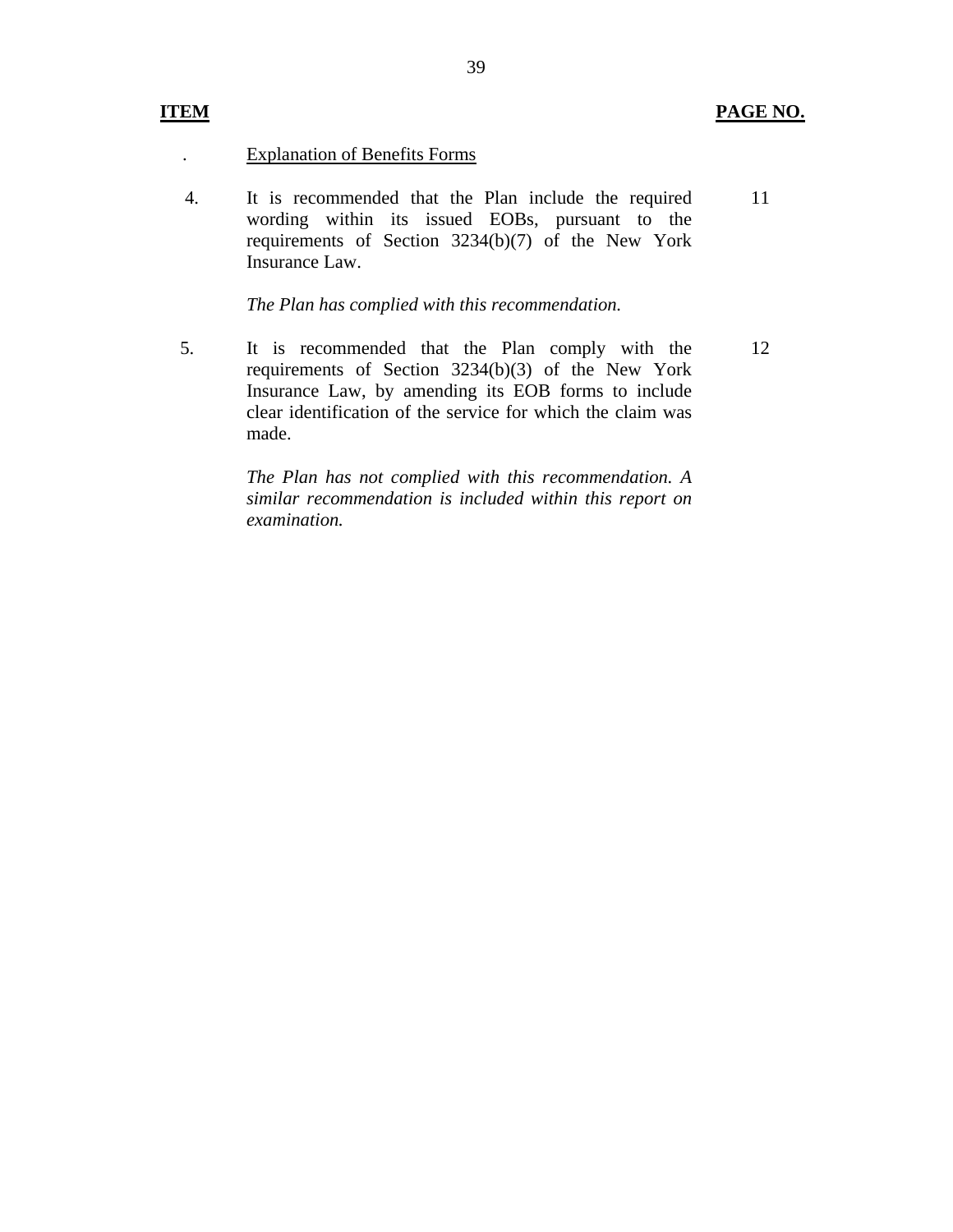#### **10. SUMMARY OF COMMENTS AND RECOMMENDATIONS**

#### **ITEM** PAGE NO.

9

A. Surplus

The Plan reported its required minimum surplus as per Section  $4706(a)(5)$  of the New York Insurance Law impaired in the amount of \$583,906 as of June 30, 2013. Such impairment was removed as of September 30, 2013. 1, 27, 29

- B. Corporate Governance
	- i. It is recommended that the Plan's board members sign off on the Department's reports on examination as required by Section 312(b) of the New York Insurance Law. This will allow the board to be cognizant of the findings and therefore, help the board in managing, controlling and administering the Plan.
	- ii. It is recommended that the Plan implement a conflict of interest policy/statement to ensure compliance with Section 4705(d)(2)(C) of the New York Insurance Law. 10
	- iii. It is recommended that the Plan comply with Insurance Regulation No. 118 (11 NYCRR  $89.5(e)(1)(i)$ ) and refrain from utilizing any CPA that contemporaneously audits its statements of financial position and renders non-audit services to the Plan. The Plan may file for an exemption from the requirements of Part  $89.5(e)(1)(i)$  as prescribed by Part 89.5(g) of such regulation. 10
- C. Affiliated Transactions
	- i. It is recommended that the Plan comply with Section  $4705(d)(2)(A)$  of the New York Insurance Law by establishing appropriate service agreements delineating the services BOCES will provide to the Plan and the fees to be paid for the services. 12
	- ii. It is recommended that the Plan adopt a written expense allocation procedure retrospective to the beginning of the examination period and going forward relative to the expenses that it shares with the BOCES and the other Plan participants to ensure compliance with Section 4705(d)(2)(A) of the New York Insurance Law. 12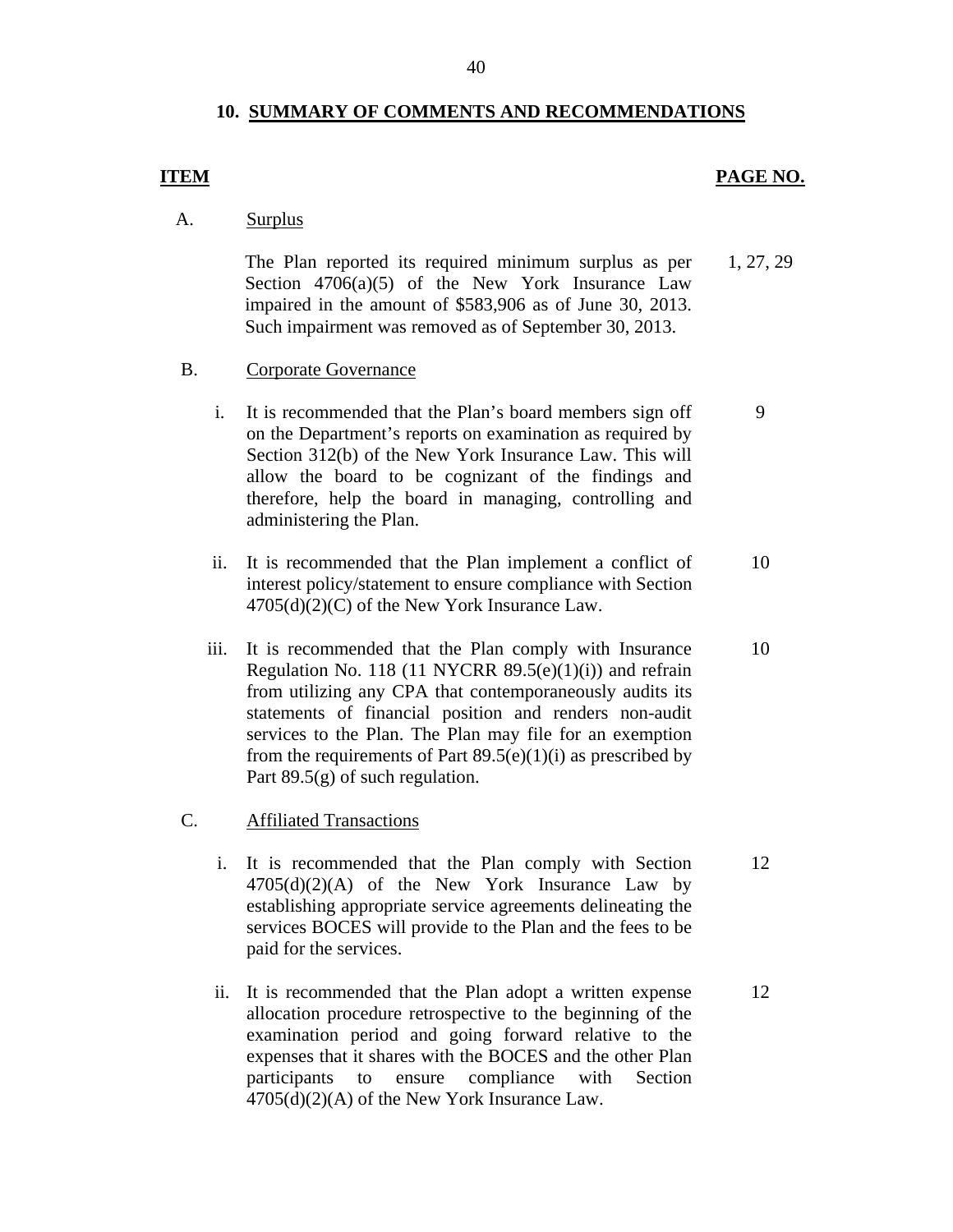#### D. Service Agreements

It is recommended that the Plan's board establish a formal bidding process relative to the selection of the Plan's consultants and providers of services. 13

### E. Stop-Loss Coverage

- i. It is recommended that the Plan comply with Section  $1308(a)(2)(A)(i)$  of the New York Insurance Law by including in its excess of loss agreements a clause requiring that the assuming entity pay the stop-loss liability on the basis of the Plan's liability under the contracts reinsured without diminution because of the insolvency of the Plan. 14
- ii. It is recommended that the Plan comply with Section 4707(a) of the New York Insurance Law by obtaining stoploss coverage with limitations based on expected claims certified by a qualified actuary. 15

#### F. Municipal Cooperation Agreement

- i. It is recommended that the Plan comply with Section G.2 of the MCA by not treating officers and employees of any participants as employees of the Plan. 14
- ii. It is recommended that the Plan comply with Section  $4704(a)(5)$  of the New York Insurance Law by utilizing personnel within the Plan's participants or contracting with an administrator or other service providers to service the Plan. 16
- iii. It is recommended that the Plan comply with Section 4705(e) of the New York Insurance Law by revising its MCA to require that the Plan provide the CPA annual audit reports, annual independent actuarial opinions, and other annual and quarterly reports describing the Plan's current financial status to those unions which are the exclusive bargaining representatives of employees covered by the Plan. 17
- reports, statements and other documents of the Plan. iv. It is recommended that the Plan comply with its MCA and Section  $4705(c)(2)$  of the New York Insurance Law by designating one board member to have custody of all It is recommended that the Plan comply with its MCA and<br>Section 4705(c)(2) of the New York Insurance Law by<br>designating one board member to have custody of all<br>reports, statements and other documents of the Plan.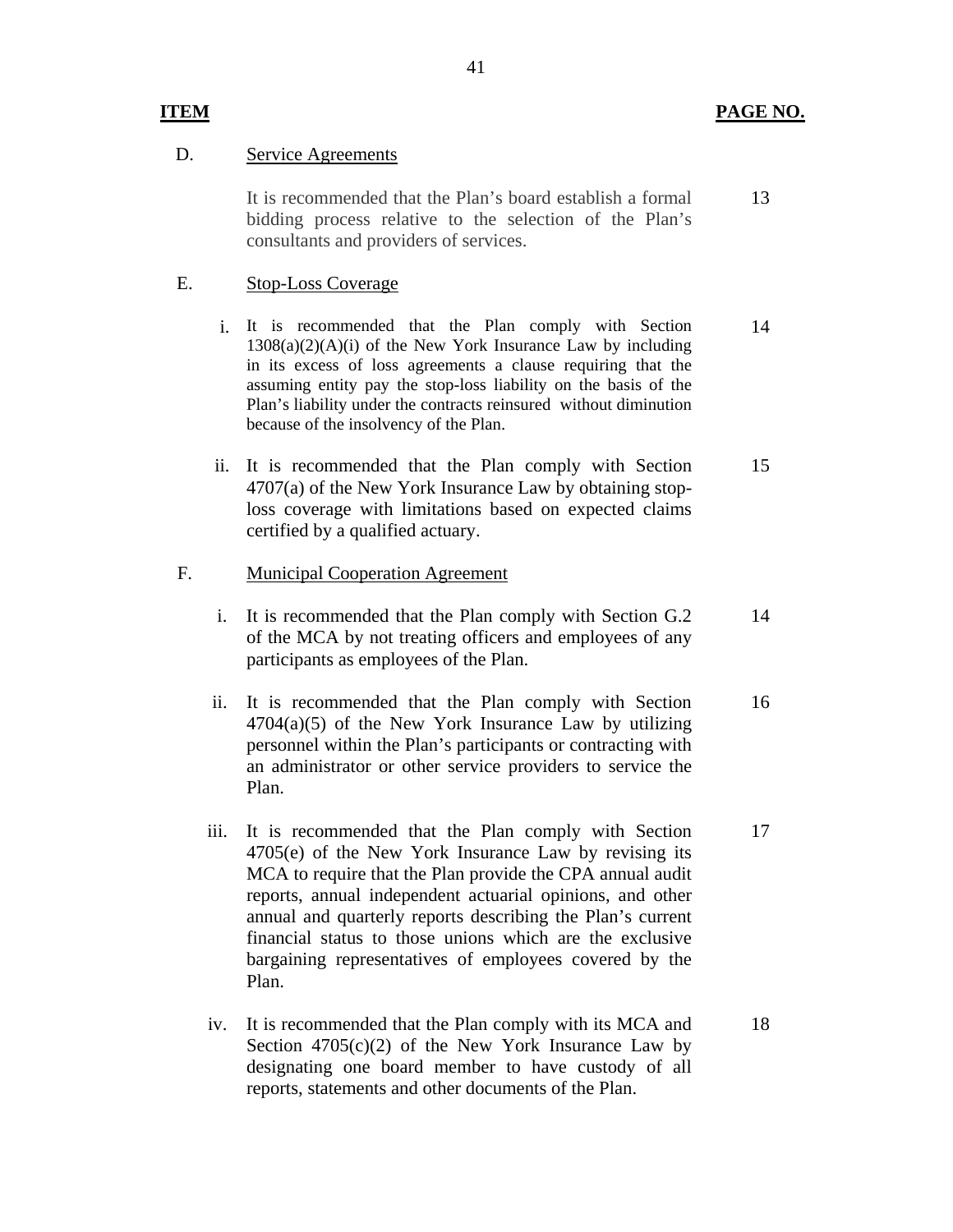### **ITEM PAGE NO.**

- v. It is recommended that the Plan comply with its MCA and Sections  $4705(a)(6)$  and Section  $4705(b)(1)$  of the New York Insurance Law by designating the fiscal officer of a participating municipal corporation to be the Chief Fiscal Officer of the Plan and ensure that the Plan's Chief Fiscal Officer have custody of all monies received or expended by the Plan.
- vi. It is also recommended that all individuals who interact with the Plan's banks on behalf of the Plan such as signing checks, make deposits and/or authorize transfers be approved by a majority of the Plan's entire board of directors. 19
- vii. It is recommended that the Plan comply with its MCA and Section 4703(b)(2) of the New York Insurance Law by ensuring that the Plan's Chief Fiscal Officer is bonded in a manner that is acceptable to the Superintendent of Financial Services. 19
- viii. It is recommended that the Plan comply with its MCA and Section  $4705(d)(2)(A)$  of the New York Insurance Law by entering into an agreement with the Plan Administrator which will clearly state the services to be provided to the Plan and the fees to be paid for the services 20

### G. Cash and Invested Assets

- i. It is recommended that, as a good business practice, the Plan establish a formal custodial agreement with NYCLASS. 21
- ii. It is recommended that, as a good business practice, the Plan implement controls that will require more than one signature for check issuance. 21
- iii. It is further recommended that, as a good business practice, the Plan include the name St. Lawrence Lewis Counties School District Employees Medical Plan on all checks that are issued on behalf of the Plan. This procedure will prevent errors related to the co-mingling of funds belonging to the Plan and the BOCES. 21

18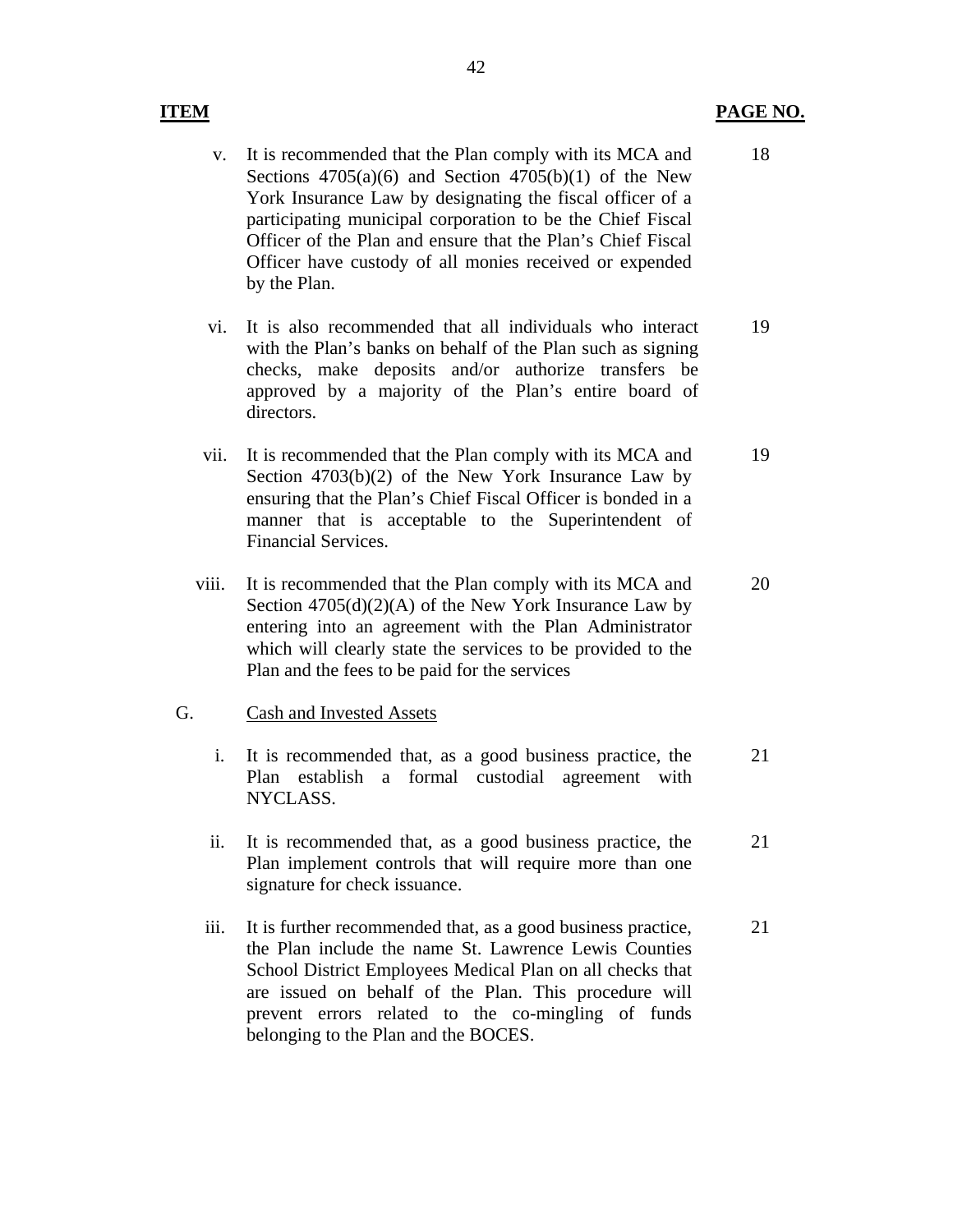### H. Premium Revenue

- i. It is recommended that the Plan comply with Section 4705(d)(6) of the New Insurance Law by assessing the participating school districts and BOCES for additional contributions only if actual losses due to the benefits paid out, administrative expenses and reserve and surplus requirements exceed amounts held in the Plan's joint funds. 22
- ii. It is recommended that the Plan report accurate premium information. The premium revenue directly impacts the required Section  $4706(a)(5)$  surplus that is based on five percent of the premium revenue. 23

#### I. Record Retention

It is recommended that the Plan comply with Part 243.2(b)(7) of Insurance Regulation No. 152 by keeping on site, for six years, the financial records necessary to verify the financial condition of the Plan. 24

#### J. Financial Reporting

It is recommended that the Plan comply with Sections  $4710(a)(2)$  & (3) of the New York Insurance Law by filing its annual statements with the Department no later than one hundred twenty days after the close of the plan year. 24

#### K. Reserve Funds

It is recommended that the Plan comply with Section 4706(d) of the New York Insurance Law by designating a Chief Fiscal Officer who will furnish, within ninety days of the end of each fiscal year, a detailed report of the operations and condition of the Plan's reserve funds to the governing board. 25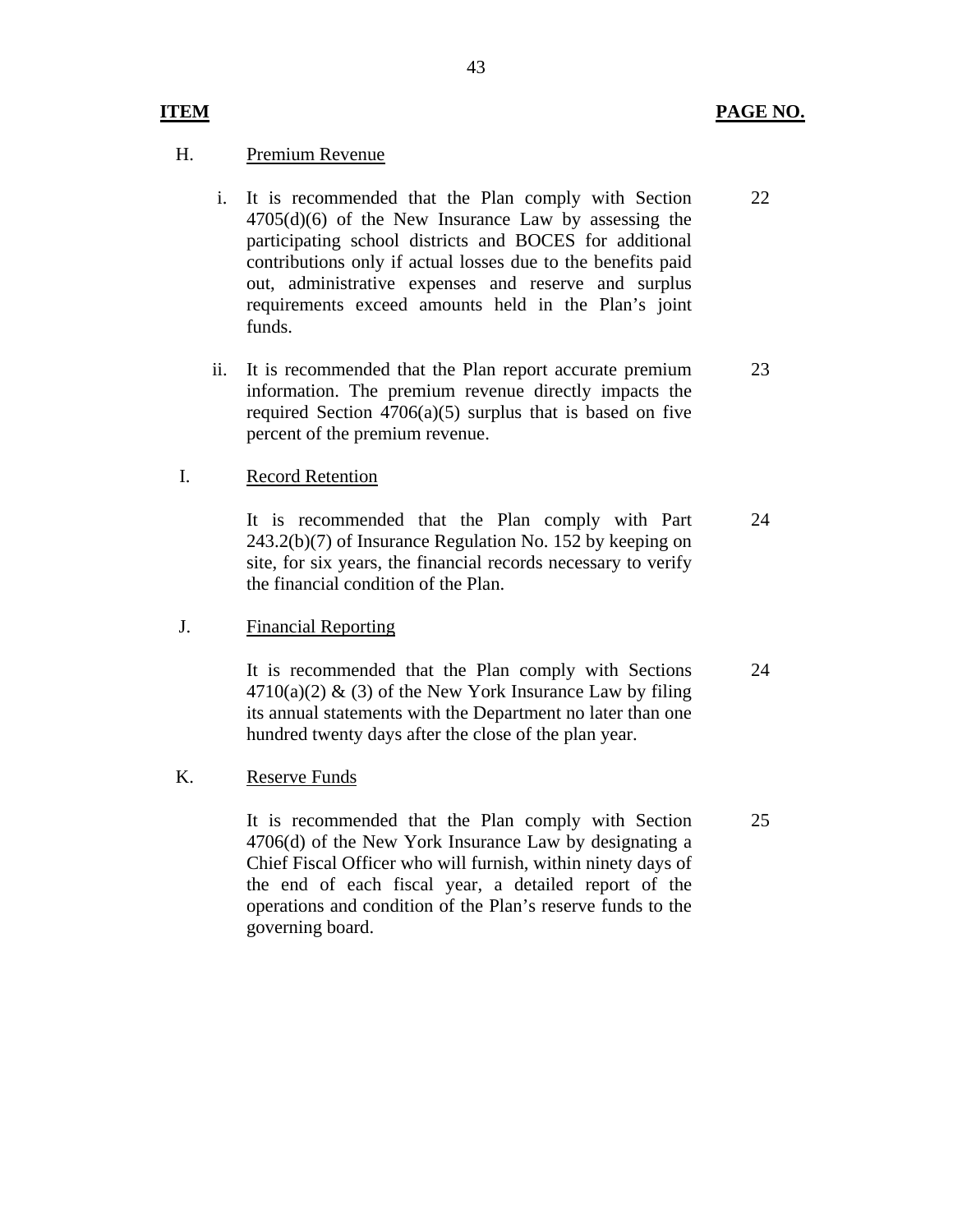29

#### L. Claims Stabilization Reserve

Pursuant to the provisions of Sections  $4706(a)(1)$  and  $4706(a)(5)$  of the New York Insurance Law, the Plan must maintain total reserves and least equal to 150% of the sum of the claims unpaid and surplus required by Section  $4706(a)(5)$  of the Insurance Law. Inasmuch as the Plan has only maintained approximately 104%, a claim stabilization reserve should be gradually accumulated until the Plan is in compliance with the previously mentioned sections of the law**.** 

#### M. Grievances

- i. It is recommended that the Plan comply with Section 4802(d) of the New York Insurance Law by providing written acknowledgement within fifteen business days of the receipt of the grievance. 31
- ii. It is recommended that the Plan comply with Section  $4802(g)(3)$  of the New York Insurance Law by providing to the member the procedures for the filing of an appeal of the determination. 31
- iii. It is recommended that the Plan comply with Section 4802(f) of the New York Insurance Law by notifying the insured in writing of the grievance determination. 32
- iv. It is recommended that the Plan comply with Section  $4802(d)(2)$  of the New York Insurance Law by reaching a resolution within thirty days after the receipt of all necessary information in the case of requests for referrals or determination concerning whether a requested service is covered. 32

#### N. Utilization Review

i. It is recommended that the Plan comply with Section  $4901(a)$  of the New York Insurance Law by biennially reporting its utilization program to the Superintendent of Financial Services. 33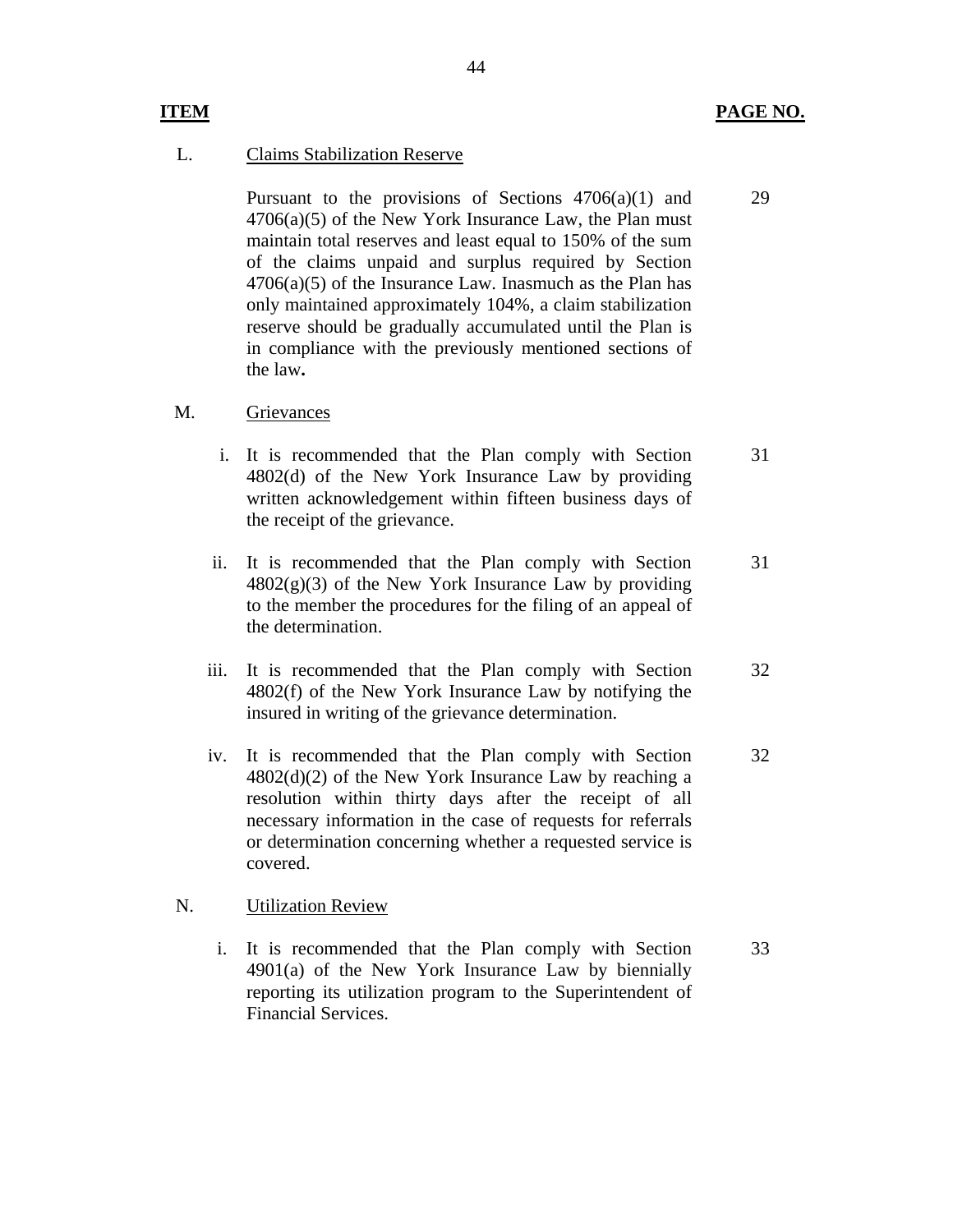### **ITEM PAGE NO.**

33

- ii. It is recommended that the Plan comply with Section 4903(d) of the New York Insurance Law by making a utilization review determination involving delivered health care services within thirty days of receipt of the necessary information.
- iii. It is recommended that the Plan comply with Section 4904(c) of the New York Insurance Law by notifying the insured in writing of the appeal determination. 34
- iv. It is recommended that the Plan comply with Section  $4904(c)$  of the New York Insurance Law by providing written acknowledgement of the filing of the appeal within fifteen days of the filing of such appeal. 34
- v. It is recommended that the Plan comply with Section 4904(d) of the New York Insurance Law by providing that appeals be reviewed by a clinical peer reviewer other that the clinical peer reviewer who rendered the first adverse determination. 35
- vi. It is recommended that the Plan revise its grievance/utilization review procedures and include the appropriate procedural guidelines to ensure compliance with Section 4802 and Article 49 of the New York Insurance Law. 35

### O. Policy Forms

It is recommended that the Plan comply with Section 3201(b)(1) of New York Insurance Law by filing its Plan Document policy forms with the Department for approval prior to implementation. 36

#### P. Explanation of Benefits Statements

It is again recommended that the Plan comply with the requirements of Section 3234(b)(3) of the New York Insurance Law by amending its EOB forms to include clear identification of the service for which the claim was made. 36

Q. Community Rating Methodology

It is recommended that the Plan comply with Section  $4705(d)(5)(B)$  of the New York Insurance Law by filing its community rating methodology with the Department. 37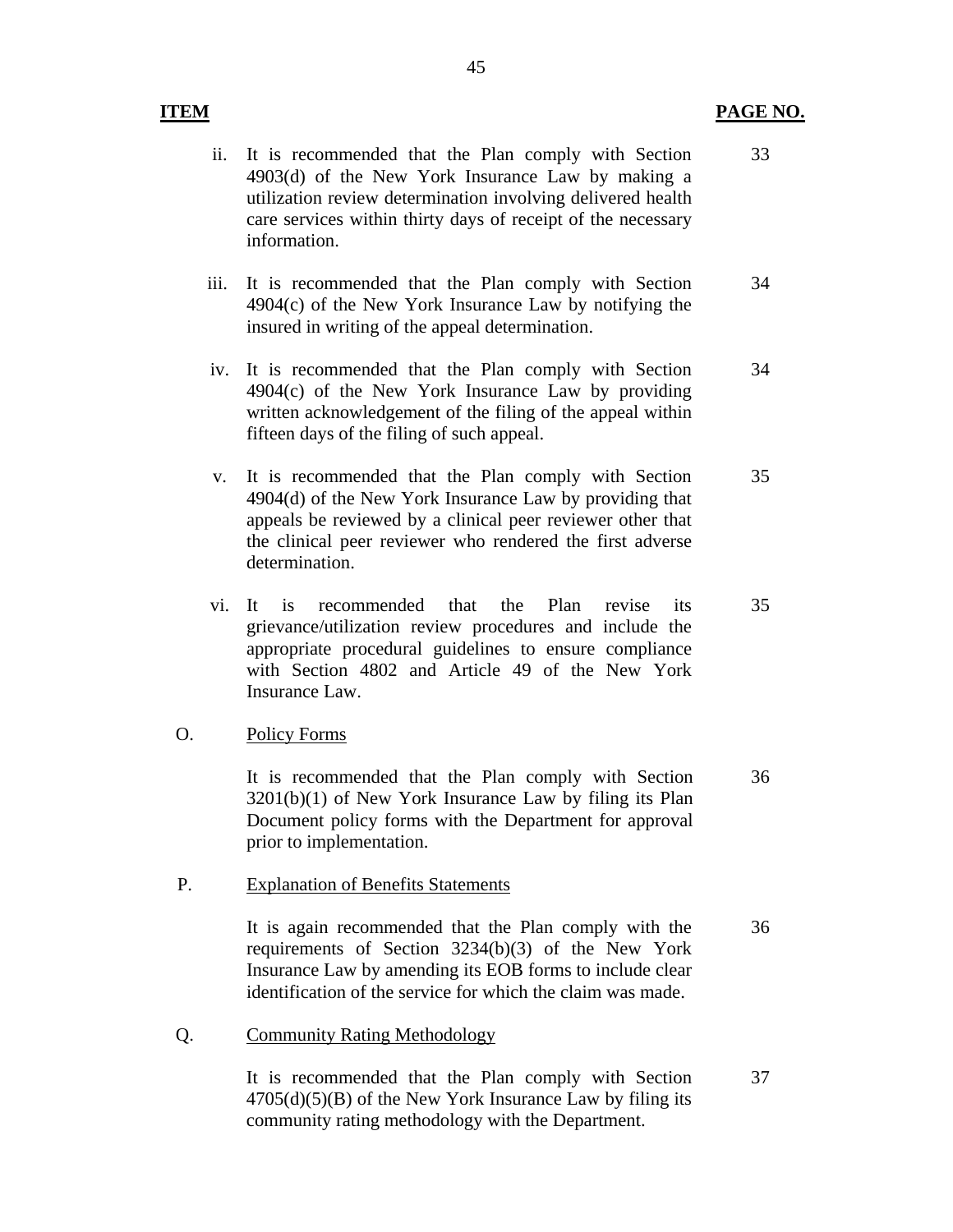Respectfully submitted,

 Edouard Medina Associate Insurance Examiner

\_\_\_\_\_\_\_\_\_\_\_\_\_\_\_\_\_\_\_\_\_\_

STATE OF NEW YORK ) COUNTY OF NEW YORK) ) SS  $\mathcal{L}$ 

 **Edouard Medina,** being duly sworn, deposes and says that the foregoing report submitted by him is true to the best of his knowledge and belief.

Edouard Medina

\_\_\_\_\_\_\_\_\_\_\_\_\_\_\_\_\_\_\_\_\_\_\_\_\_

 Subscribed and sworn to before me this  $\_\_\_\_\_\_\$  day of